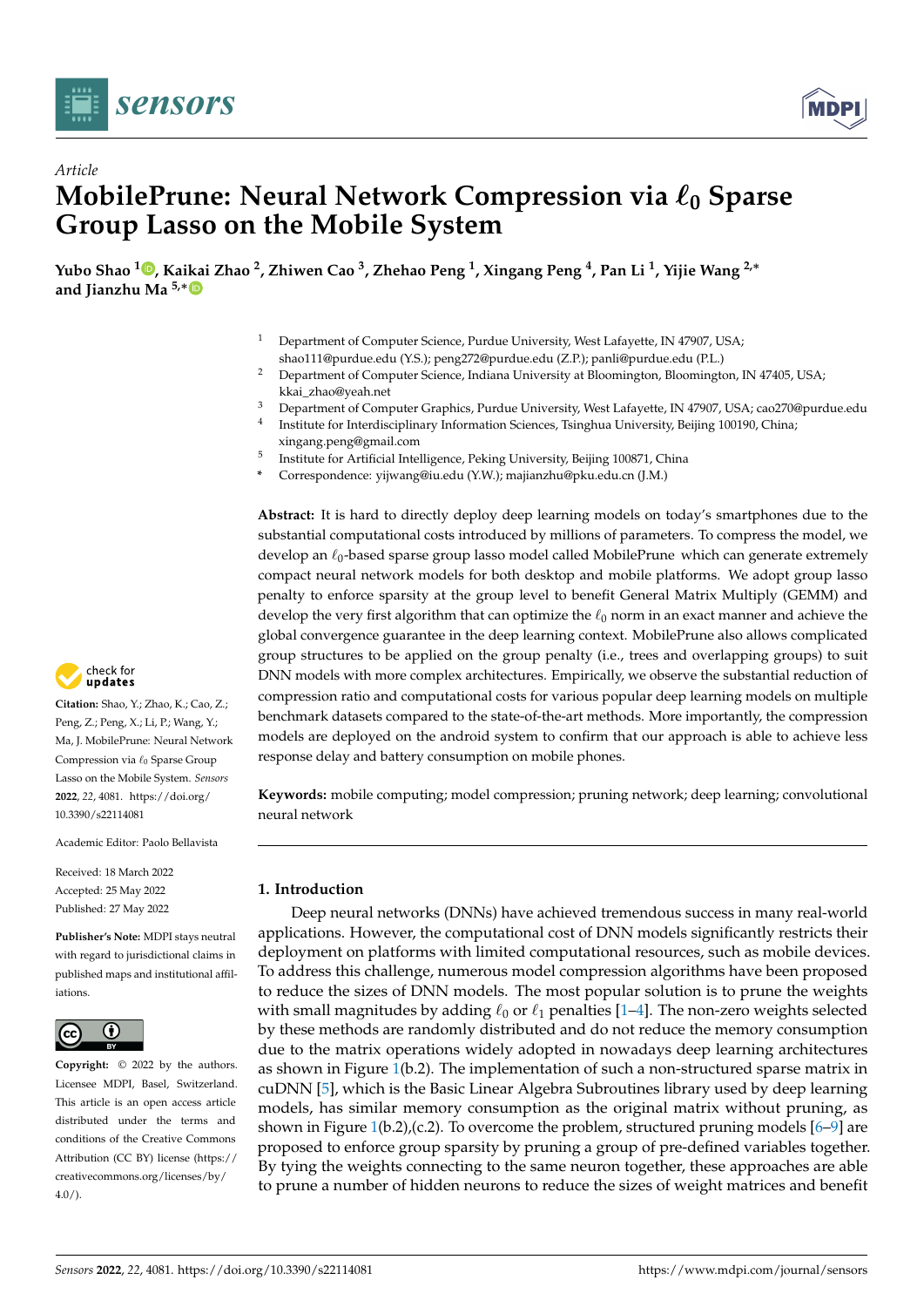General Matrix Multiply (GEMM) used in cuDNN as shown in Figure [1\(](#page-1-0)b.3),(c.3). However, one of the main problems of the structured methods is that they do not consider and take advantage of the hardware accelerator architectures.

In this paper, we observe three key factors that could lead to an extremely compact deep network. First, we observe that most modern deep learning architectures rely on the General Matrix Multiply (GEMM) functions implemented in the cuDNN package. We, therefore, propose a new network compression algorithm to harmonize the group selections in the structured penalty and the implementation of GEMM in cuDNN as well as the hardware accelerator using sparse systolic tensor array [\[10,](#page-27-3)[11\]](#page-27-4). Figure [1](#page-1-0) demonstrates the basic rationale of our observation. In comparison to the pruned model in Figure  $1(c.3)$  $1(c.3)$ , $(c.4)$ needs additional sparsity within the remaining groups, which could be utilized by the sparse systolic tensor array for hardware acceleration.

The second observation is that recent studies [\[12,](#page-27-5)[13\]](#page-27-6) have demonstrated that  $\ell_0$  norm is the best sparsity-inducing penalty compared to lasso  $\ell_1$  [\[14\]](#page-27-7), elastic net [\[15\]](#page-27-8), SCAD [\[16\]](#page-27-9), and MCP [\[17\]](#page-27-10) models. Remarkably, even current  $\ell_0$  optimization techniques can not achieve the global optimal solution, these  $\ell_0$ -based methods with sub-optimal solutions still significantly outperform other sparsity norms, which can be solved to global optima [\[13](#page-27-6)[,18\]](#page-27-11). Hence, the community has shown great interest in using  $\ell_0$  norm to compress the large-scale DNN models [\[8](#page-27-12)[,19](#page-27-13)[–24\]](#page-27-14). However, some  $\ell_0$ -based DNN pruning approaches [\[8,](#page-27-12)[25,](#page-27-15)[26\]](#page-27-16) rely on different relaxation strategies to conquer the non-convex and non-differentiable challenges, which does not fully exploit the strength of  $\ell_0$  regularization. The other methods [\[19–](#page-27-13)[23\]](#page-27-17) rely on the alternating direction method of multipliers (ADMM) whose global convergence has not been proved so far when applied to  $\ell_0$  norm optimization [\[27–](#page-27-18)[29\]](#page-27-19).

Third, most of these algorithms are designed originally for mobile platforms, as the computational resources are relatively rich for desktop applications. However, few of them have been deployed on real mobile systems to test the running time and energy consumption to verify their assumptions.

<span id="page-1-0"></span>

**Figure 1. Observations of different strategies' pruned filter matrix for hardware acceleration with software implementation of convolution in cuDNN.** (**a**) General Matrix Multiply (GEMM) is applied in cuDNN. (**b**) Different strategies such as no pruning, individual sparsity, column-wise group sparsity, and both individual sparsity and column-wise group sparsity on pruning the filter matrix. (**c**) The pruned filter matrix implemented in cuDNN and determined whether it can be used for hardware acceleration or not.

Therefore, we develop the very first algorithm in this paper, named MobilePrune, which is able to solve the optimization of  $\ell_0$  sparse group lasso regularization in an exact manner. The main technical contribution is that we solve the proximal operators for  $\ell_0$  sparse group lasso, where groups in the group lasso term could have overlapping group structure and tree structure [\[30\]](#page-27-20). From the theoretical point of view, we prove our algorithm always converges to the critical point (local optimal point) under mild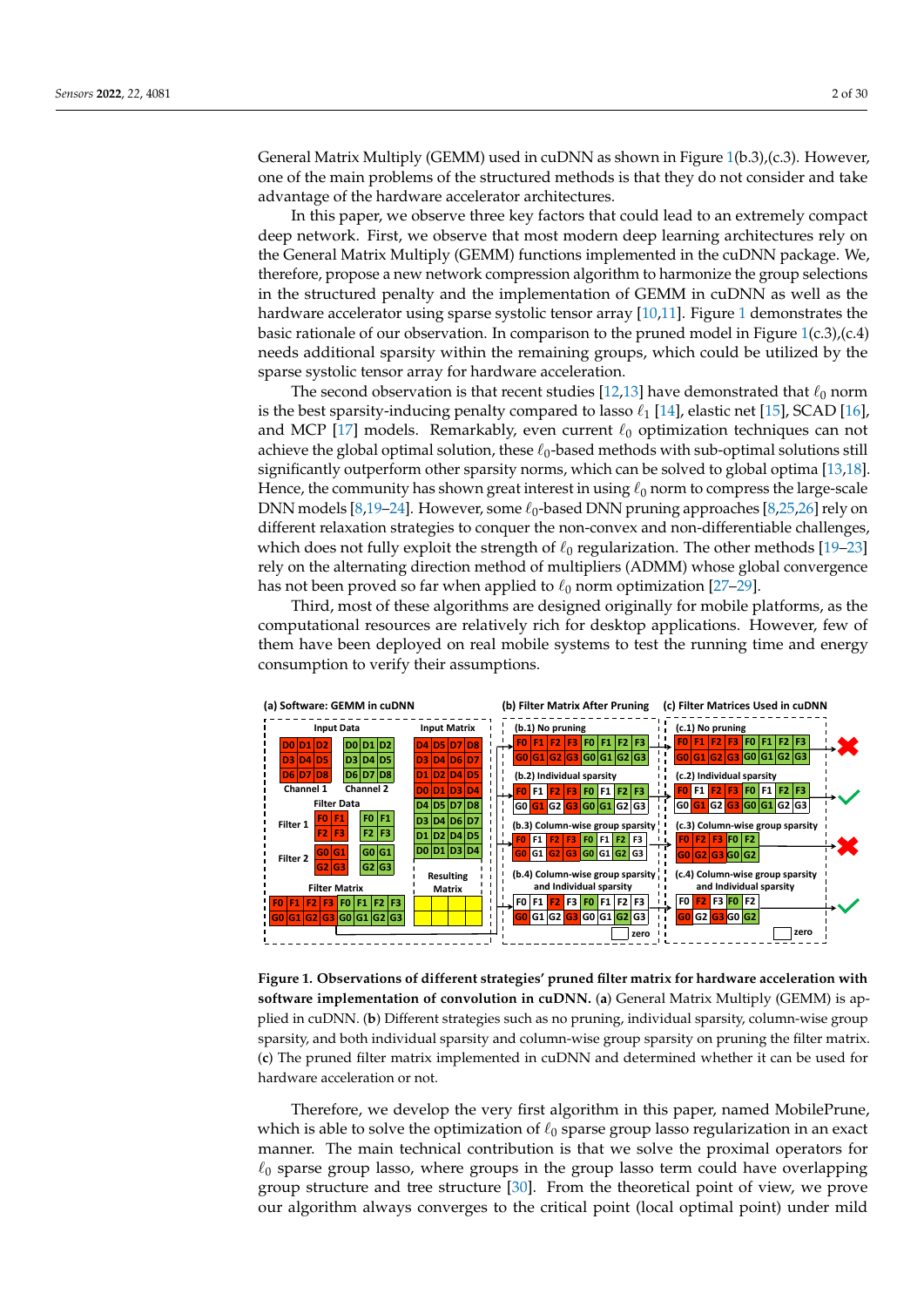conditions. In addition, we conduct extensive experiments on multiple public datasets and find MobilePrune achieves superior performance at sparsifying networks with both fully connected and convolutional layers. More importantly, we deploy our system on the real android system on several mobile devices and test the performance of the algorithm on multiple Human Activity Recognition (HAR) tasks. The results show that MobilePrune achieves much lower energy consumption and higher pruning rate while still retaining high prediction accuracy. Besides a powerful network compression algorithm, this work also provides a valuable platform and mobile dataset for further work to evaluate their methods in a very real scenario.

The rest of this paper is organized as follows. Section [2](#page-2-0) provides the relevant background and related work. In Section [3,](#page-3-0) we give a brief overview of the proposed MobilePrune methods. In Section [4,](#page-4-0) we discuss the detailed information of the proposed methods and algorithms. In Section [5,](#page-8-0) we describe how the experiments are set up and evaluate the proposed methods from different perspectives. Section [6](#page-13-0) discusses the future work and summarizes the paper.

## <span id="page-2-0"></span>**2. Related Work**

## *2.1. Sparsity for Deep Learning Models*

Many pruning algorithms for deep learning models achieve slim neural networks by introducing sparse-inducing norms to the models.  $\ell_1$  regularization [\[31](#page-27-21)[–33\]](#page-28-0) and  $\ell_0$ regularization [\[8\]](#page-27-12) were applied to induce sparsity on each individual weight. However, such individual sparsity has arbitrary structures, which cannot be utilized by software and hardware. Wei et al. [\[24\]](#page-27-14) applied group sparsity to prune filters or channels, which can reduce the matrix size used in GEMM in cuDNN. Because the pruned models are compatible with cuDNN, they achieved large speedups. There are methods [\[34](#page-28-1)[,35\]](#page-28-2) aiming to find sparse models at both individual and group levels, which is similar to our goal. However, they all used  $\ell_1$  norm to induce individual sparsity in addition to group sparsity. We have performed a comprehensive comparison and demonstrated that our MobilePrune method is the best in inducing sparsity at both individual and group levels for pruning deep learning models in Section [5.](#page-8-0)

## *2.2. Learning Algorithms for*  $\ell_0$  *Norm*

Recent studies [\[12](#page-27-5)[,13\]](#page-27-6) demonstrate that  $\ell_0$  norm is the best sparsity-inducing penalty comparing to lasso  $\ell_1$  [\[14\]](#page-27-7), elastic net [\[15\]](#page-27-8), SCAD [\[16\]](#page-27-9), and MCP [\[17\]](#page-27-10) models. Remarkably, even current  $\ell_0$  optimization techniques cannot achieve the global optimal solution, these  $\ell_0$ -based methods with sub-optimal solutions still significantly outperform  $\ell_1$  and elastic net models, which can be solved to global optima [\[13](#page-27-6)[,18\]](#page-27-11). Therefore, the machine learning community has shown great interest in using  $\ell_0$  norm to compress the large-scale DNN models [\[8](#page-27-12)[,19–](#page-27-13)[24\]](#page-27-14). However, some  $\ell_0$ -based DNN pruning approaches [8[,25\]](#page-27-15) rely on different relaxation strategies to conquer the non-convex and non-differentiable challenges, which does not fully exploit the strength of  $\ell_0$  regularization. The other methods [\[19–](#page-27-13)[23\]](#page-27-17) rely on the alternating direction method of multipliers (ADMM) whose global convergence has not proved so far when applied to  $\ell_0$  norm optimization [\[27–](#page-27-18)[29\]](#page-27-19).

## *2.3. Software & Hardware Compatibility*

In this paper, we aim to design an algorithm to make the pruned DNN models compatible with cuDNN library [\[5\]](#page-27-0) and hardware accelerator architecture that uses the sparse systolic tensor array [\[11](#page-27-4)[,36\]](#page-28-3). cuDNN is the GPU-accelerated library used in deep learning models [\[5\]](#page-27-0). As shown in Figure [1a](#page-1-0), convolution used in the convolutional neural network is lowered to matrix multiplication. Therefore, the size of the filter matrix can be reduced when inducing group sparsity column-wise as shown in Figure [1\(](#page-1-0)b.3),(b.4), which can reduce the memory of the DNN models to achieve practical performance improvement. The systolic tensor array is an efficient hardware accelerator for structured sparse matrix as shown in Figure [1\(](#page-1-0)c.4). Specifically, each column in Figure [1\(](#page-1-0)c.4) is sparse. To achieve a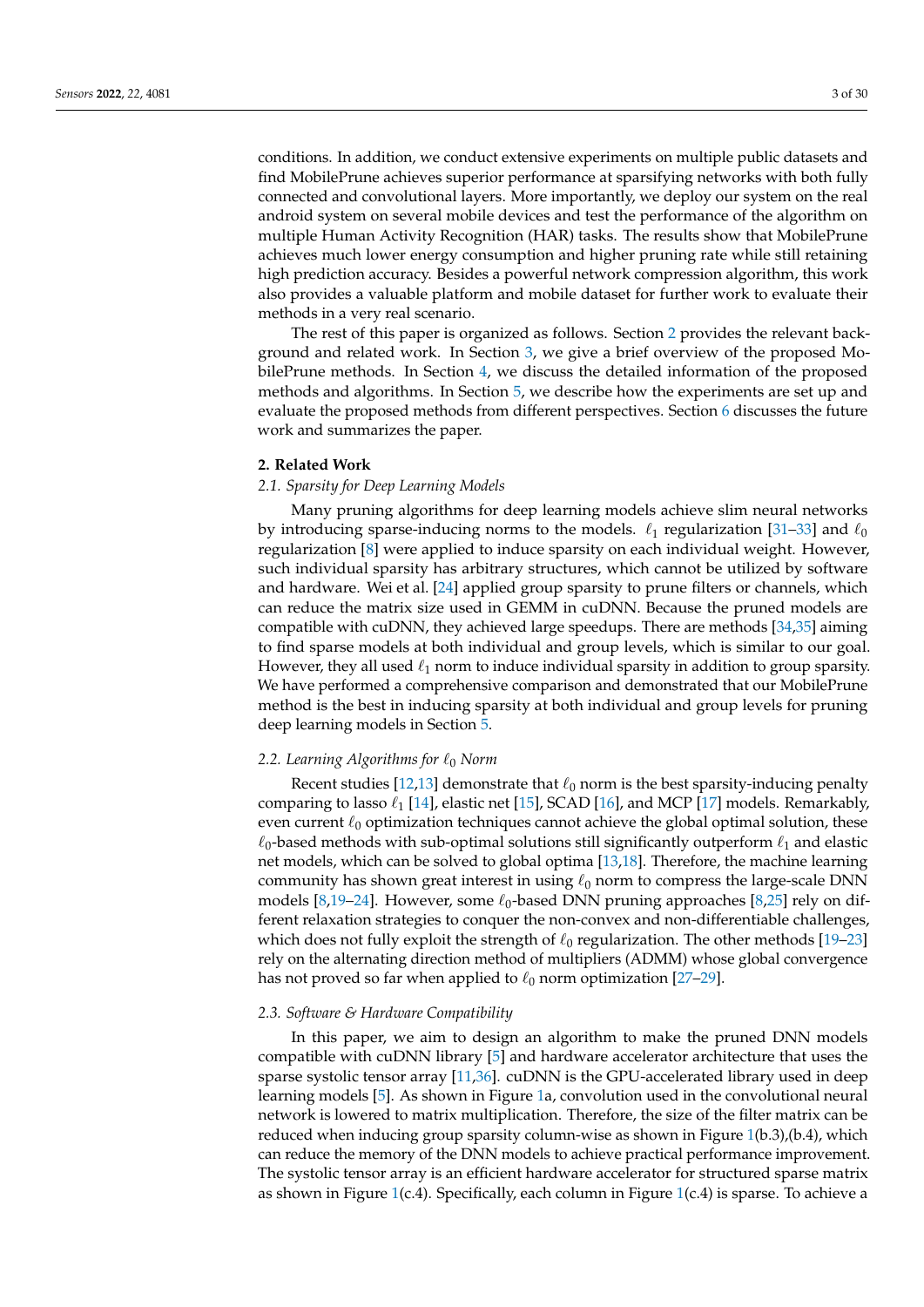pruned DNN model that is compatible with cuDNN and the systolic tensor array, sparsity needs to be induced on both the group level and within-group level. We will show how we achieve this in the following sections.

## <span id="page-3-0"></span>**3. Overview**

The central idea of MobilePrune is to compress the deep learning model in a way that is compatible with the architecture of data organization in the memory by combining  $\ell_0$  regularization and group lasso regularization. The group lasso regularization helps to keep important groups of weights that benefit cuDNN, while  $\ell_0$  regularization helps to achieve additional sparsity within those important groups that are needed for hardware acceleration. Figure [2](#page-3-1) provides an overview of the proposed MobilePrune method. As illustrated in Figure [2a](#page-3-1)–c, the group lasso penalty will remove all the weights together with the *i*th neuron if it is less important for the prediction and if a group is selected, the  $\ell_0$ penalty further removes the weights with small magnitudes within the group. Note that zeroing out the weights connected to the *i*th neuron results in removing the *i*th neuron and all the associated weights entirely. We will discuss more detail information in next section.

<span id="page-3-1"></span>

**Figure 2. Overview of the proposed MobilePrune method.** (**a**) Group sparsity for weights of a neuron for fully connected layers. (**b**) Sparsity on individual weights for fully connected layers. (**c**) Pruning strategy for fully connected layers and their effect where sparsity is induced on both neuronwise groups and individual weights. (**d**) Group and individual sparsity for convolutional layers.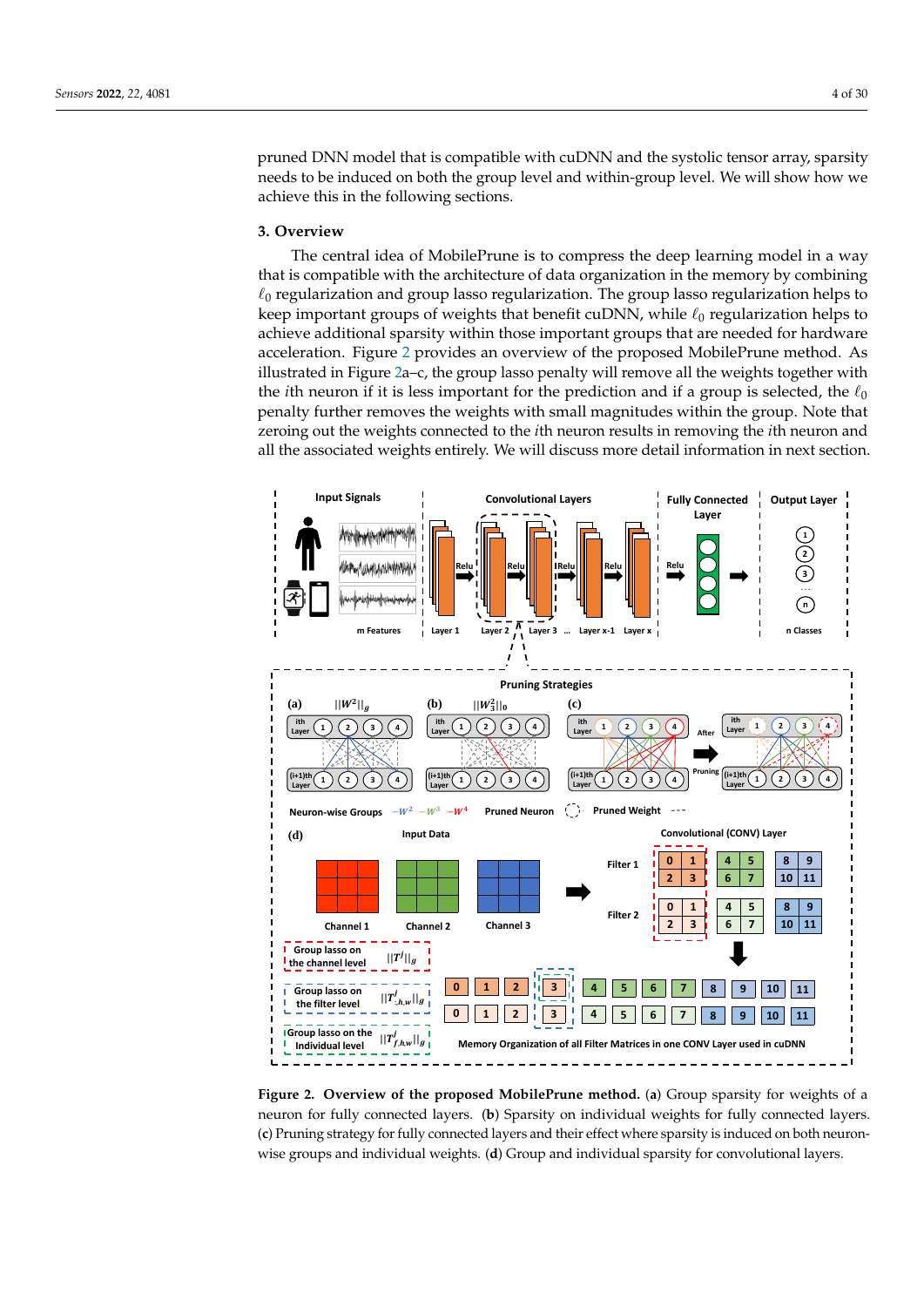## <span id="page-4-0"></span>**4. Methods**

Our main objective is to obtain a sparse deep neural network with a significantly less number of parameters at both individual and group levels by using the proposed novel combined regularizer:  $\ell_0$  sparse group lasso.

## *4.1.* `<sup>0</sup> *Sparse Group Lasso*

We aim to prune a generic (deep) neural network, which includes fully connected feed-forward networks (FCN) and convolutional neural networks (CNN). Assuming the generic neural network has *N* neurons in FCN and *M* channels in CNN. Let *W<sup>i</sup>* denote the outgoing weights of the *i*th neuron in FCN and *T j* represent the 3D tensor of all filters in the *j*th channel, which can come from different layers. The training objective for the neural network is given as follows:

<span id="page-4-3"></span>
$$
\min_{W,T}: \mathcal{L}(W,T;\mathcal{D}) + \Omega_{\lambda}^{\eta}(W) + \Gamma_{\beta,\gamma}^{\alpha}(T) \tag{1}
$$

where  $W = \{W^1, \ldots, W^N\}$ ,  $T = \{T^1, \ldots, T^M\}$ ,  $\mathcal{D} = \{x_i, y_i\}_{i=1}^P$  is a training dataset with *P* instances,  $\mathcal L$  is an arbitrary loss function parameteized by W and T,  $\Omega_\lambda^\eta$  $\int_{\lambda}^{\eta} (W)$  and  $\Gamma^{\alpha}_{\beta,\gamma}(T)$ represent the  $\ell_0$  sparse group lasso penalties for neurons and channels, respectively. Specifically, Ω *η*  $\chi''$ <sub> $\lambda$ </sub> $(W)$  is defined as

<span id="page-4-1"></span>
$$
\Omega_{\lambda}^{\eta}(W) = \sum_{i=1}^{N} (\eta \|W^i\|_0 + \lambda \|W^i\|_g)
$$
\n(2)

where  $\eta \geq 0$  and  $\lambda \geq 0$  are regularization parameters. Let  $n(i)$  represent the set of outgoing edge weights of neuron *i*. Then,  $\|W^i\|_0 = \sum_{j\in n(i)} \|W^i_j\|_0$  ( $W^i_j$  is the *j*th outgoing edge weight of neuron  $i$ ;  $\|W^i_j\|_0 = 0$  when  $W^i_j = 0$  and  $\|W^i_j\|_0 = 1$  otherwise) computes the number of the non-zero edges in  $W^i$  and  $\|W^i\|_g = \sqrt{\sum_j (W^i_{j\in n(i)})^2}$  aggregates the weights associated with the *i*th neuron as a group. The core spirit of Equation [\(2\)](#page-4-1) is illustrated in Figure [2a](#page-3-1)–c, the group lasso penalty  $\|W^{\prime}\|_{g}$  tends to remove all the weights together with the *i*th neuron if it is less important. If a group is selected, the  $\ell_0$  penalty further removes the weights with small magnitudes within the group. Group sparsity  $\|W^i\|_g$  can help remove neurons in the neural network, which reduces the size of the neural network and further improve efficiency. Individual sparsity  $\|W^i\|_0$  helps to achieve additional sparsity within the remaining neurons. Such structured sparsity can be used by the systolic tensor array [\[10,](#page-27-3)[11\]](#page-27-4). The other regularization term  $\Gamma_{\beta,\gamma}^{\alpha}(T)$  is defined as following,

<span id="page-4-2"></span>
$$
\Gamma^{\alpha}_{\beta,\gamma}(T) = \sum_{j=1}^{M} (\alpha ||T^j||_0 + \beta ||T^j||_g + \gamma \sum_{h,w} ||T^j_{:,h,w}||_g),
$$
\n(3)

where *α*, *β*, and  $\gamma$  are non-negative regularization parameters. Equation [\(3\)](#page-4-2) defines a hierarchical-structured sparse penalty in which structure is guided by the memory organization of GEMM using cuDNN [\[5\]](#page-27-0). As demonstrated in Figure [2d](#page-3-1), the pruning strategy encoded in Equation [\(3\)](#page-4-2) explicitly takes advantage of the GEMM used in cuDNN.  $\|T^j\|_g$ enforces the group sparsity of all the filters applied to the *j*th channel and  $\Vert T^j$  $\|f\|_{\mathcal{S}}$  enforces the group sparsity across the filters on the same channel and  $\|T^j\|_0 = \sum_f \sum_h \sum_w \|T_{f,h,w}\|_0$ prunes the small weights within the remaining channels and filters. Equation [\(3\)](#page-4-2) can help to achieve an extremely compact model as Figure [1\(](#page-1-0)c.4). Therefore, the computation can be accelerated at both software and hardware levels.

## *4.2. Exact Optimization by PALM*

In this subsection, we first briefly review the general PALM (Proximal Alternating Linearized Minimization) framework used in our MobilePrune algorithm. Then, we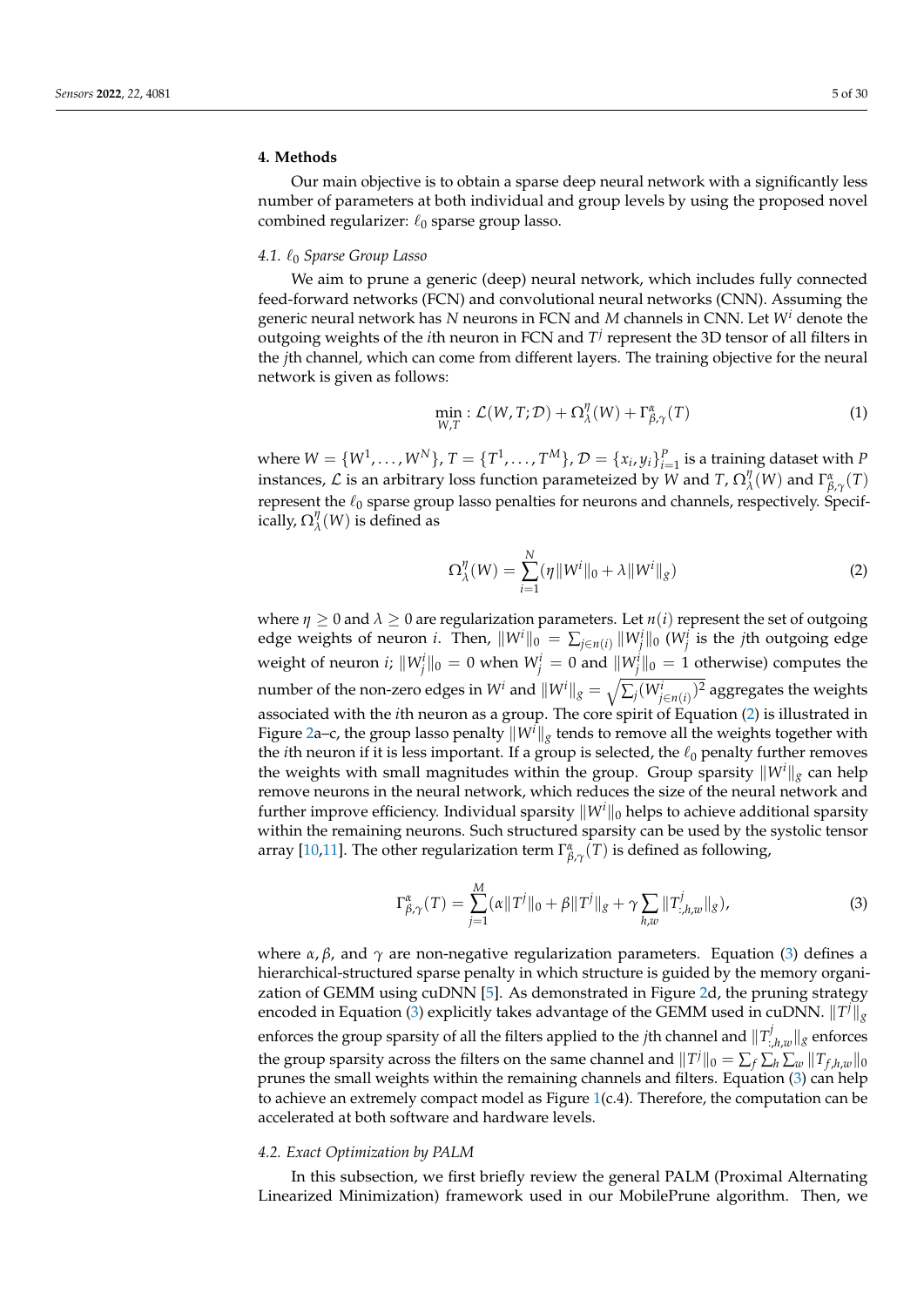introduce how we modify PALM to efficiently optimize the  $\ell_0$  sparse group lasso for neural network compression. PALM is designed to optimize a general optimization problem formulated as:

<span id="page-5-0"></span>
$$
\min_{W,T} : F(W,T) + \Phi_1(W) + \Phi_2(T). \tag{4}
$$

where  $F(W, T)$  is a smooth function and  $\Phi_1(W)$  and  $\Phi_2(T)$  do not need to be convex or smooth, but are required to be lower semi-continuous. The PALM algorithm applies proximal forward–backward algorithm [\[37\]](#page-28-4) to optimize Equation [\(4\)](#page-5-0) with respect to *W* and *T* in an alternative manner. Specifically, at iteration  $k + 1$ , the temporal values of  $W^{(k+1)}$  and  $T^{(k+1)}$  for the proximal forward–backward mapping are derived by solving the following sub-problems,

$$
W^{(k+1)} \in \min_{W} : \left\{ \frac{c^k}{2} \left\| W - U_i^{(k)} \right\|_F^2 + \Phi_1(W) \right\},\tag{5}
$$

$$
T^{(k+1)} \in \min_{T} : \left\{ \frac{d^k}{2} \left\| T - V_i^{(k)} \right\|_F^2 + \Phi_2(T) \right\},\tag{6}
$$

where  $U_i^{(k+1)} = W_i^{(k)} - \frac{1}{c^k} \nabla_W F(W^{(k)}, T^{(k)})$  and  $V_i^{(k+1)} = T_i^{(k)} - \frac{1}{d^k} \nabla_T F(W^{(k+1)}, T^{(k)})$ . Additionally*, c<sup>k</sup>* and *d<sup>k</sup>* are positive constants. This optimization process has been proven to converge to a critical point when functions  $F$ ,  $\Phi_1$ , and  $\Phi_2$  are bounded [\[37\]](#page-28-4). We further extend the convergence proof in [\[37\]](#page-28-4) and prove that the global convergence of PALM holds for training deep learning models under mild conditions. The detailed proof can be found in Appendix [A.](#page-14-0)

To optimize Equation [\(1\)](#page-4-3), we define two proximal operators for the two penalty terms as the following,

<span id="page-5-3"></span><span id="page-5-2"></span>
$$
\pi_{\lambda}^{\eta}(y) \equiv \arg\min_{x} \left\{ \frac{1}{2} ||x - y||_2^2 + \Omega_{\lambda}^{\eta}(x) \right\},\tag{7}
$$

$$
\theta_{\beta,\gamma}^{\alpha}(y) \equiv \arg\min_{x} \left\{ \frac{1}{2} ||x - y||_2^2 + \Gamma_{\beta,\gamma}^{\alpha}(x) \right\}.
$$
 (8)

Here, functions  $\Omega_{\lambda}^{\eta}$  $\chi^{\eta}(\cdot)$  and  $\Gamma^{\alpha}_{\beta,\lambda}(\cdot)$  take vectors as inputs, which are equivalent to Equations [\(2\)](#page-4-1) and [\(3\)](#page-4-2) once we vectorize  $W^i$  and  $T^j$ . The overall optimization process of MobilePrune is described in Algorithm [1.](#page-5-1) Once we can efficiently compute the optimal solution of  $\pi_\lambda^\eta$  $\psi_\lambda^\eta(\cdot)$  and  $\theta^\alpha_{\beta,\lambda}(\cdot)$ , the computational burden mainly concentrates on the partial derivative calculation of functions *H*(·) and *F*(·), which is the same as training a normal DNN model.

<span id="page-5-1"></span>**Algorithm 1** The framework of MobilePrune Algorithm.

```
Initialize (W^i)^0, \forall i, (T^j)^0, \forall j and L_r.
for k = 0, 2, ... do
    for i = 1, 2, ..., N do
         H_k^i = \nabla_{W_k^i} \mathcal{L}\Big(W_k^i, W_k^{j\not= i}\Big)x^{j\neq i}_{k}, T_{k}).
         W_{k+1}^i \in \pi_{\lambda/L_k}^{\eta/L_k}λ/Lr
                                  \left(W_k^i - \frac{1}{L_r} H_k^i\right)(7).
    end for
    for j = 1, 2, \ldots, M do
         F^j_k = \nabla_{T^j_k} \mathcal{L}(W_{k+1}, T^j_k)k
                                             _{k}^{j}, T_{k}^{l\neq j}\binom{n+1}{k}.
         T_k^j\theta_{k+1}^j \in \theta_{\beta/L_r}^{\alpha/L_r}β/Lr,γ/Lr
                                        \left(T_k^j - \frac{1}{L_r}F_k^j\right)\binom{p}{k}(8).
    end for
end for
```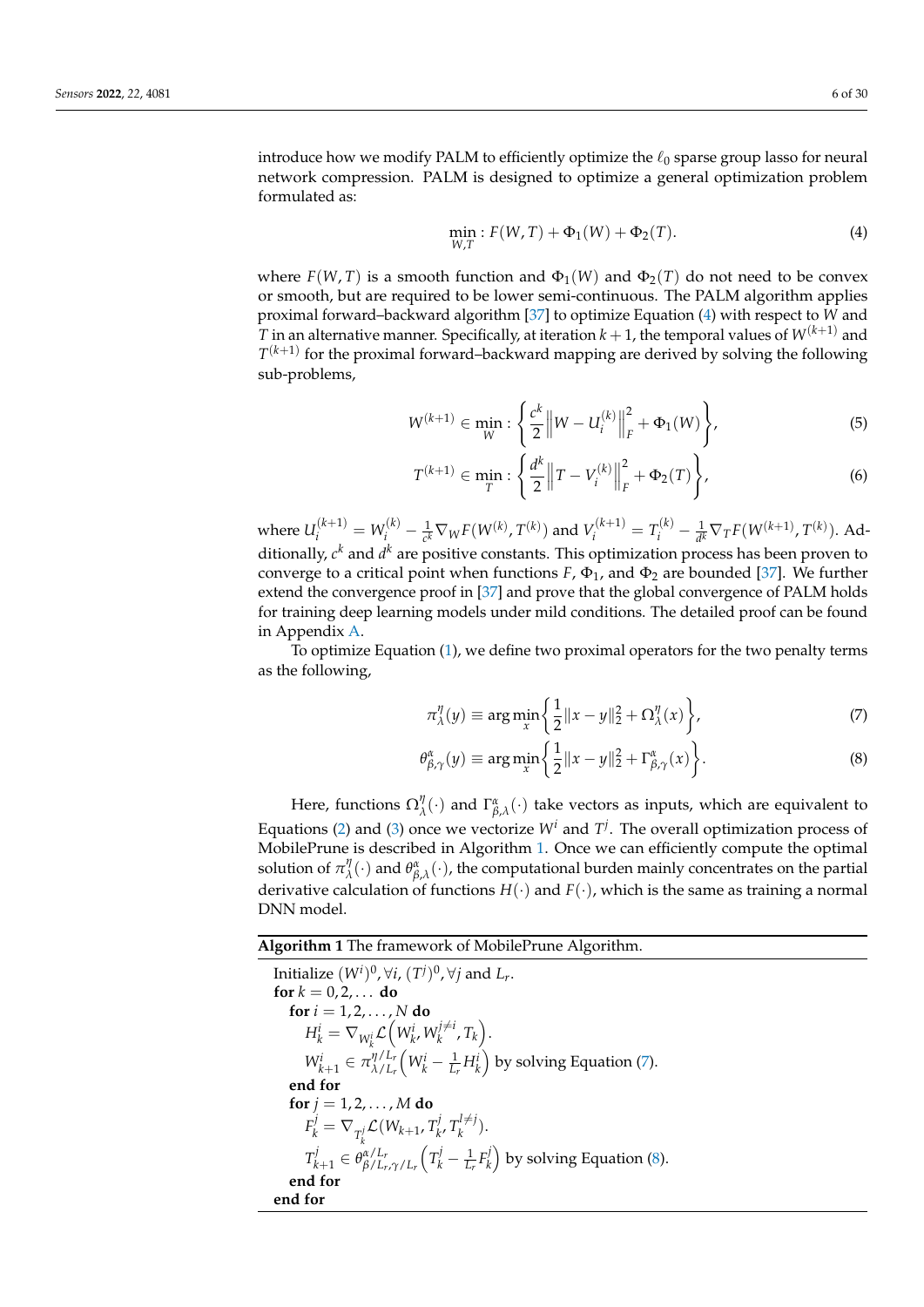# *4.3. Efficient Computation of Proximal Operators*

To the best of our knowledge,  $\pi^{\eta}_{\lambda}$  $\frac{d}{d}$  (*y*) and  $θ^{\alpha}_{\beta,\gamma}(y)$  defined in Equations [\(7\)](#page-5-2) and [\(8\)](#page-5-3) are novel proximal operators that have not been attempted before. Solving *π η*  $\frac{d\mathcal{U}}{\lambda}(y)$  and  $\theta^{\alpha}_{\beta,\gamma}(y)$ is the key to apply MobilePrune in Algorithm [1.](#page-5-1) Therefore, this subsection elaborates the algorithmic contributions we made to efficiently calculate *π η*  $\frac{\partial f}{\partial \lambda}(y)$  and  $θ^{\alpha}_{\beta,\gamma}(y)$ .

#### 4.3.1. Proximal Operator *π η λ* (·)

The difficulty of solving *π η*  $\int_{\lambda}^{y}(y)$  in Equation [\(9\)](#page-6-0) is that both  $||x||_g$  and  $||x||_0$  are not differentiable when the vector  $x = 0$ . Furthermore,  $||x||_0$  calculates the number of nonzeros in the vector  $x \in \mathbb{R}^n$  and there are  $C(n, 0) + C(n, 1) + \cdots + C(n, n) = 2^n$  ( $C(n, k)$ ) computes the number of non-zero patterns in *x* where *k* elements in *x* are not zeros) possible combinations, which indicates the brute-force method needs 2 *n* computations to find the global optimal solution. However, here we prove that the *π η λ* (*y*) in Equation [\(9\)](#page-6-0) can be efficiently solved by a  $O(n \log(n))$  algorithm in a closed from. We illustrate the algorithm in Algorithm [2](#page-6-1) and prove its correctness in Theorem [1.](#page-6-2) To the best of our knowledge, it is the first efficient algorithm that can calculate this novel proximal operator.

<span id="page-6-2"></span>**Theorem 1.** *The proximal operator π η λ* (*y*) *can be written as*

<span id="page-6-0"></span>
$$
\pi_{\lambda}^{\eta}(y) \equiv \arg\min_{x} \left\{ f(x) := \frac{1}{2} \|x - y\|_2^2 + \lambda \|x\|_g + \eta \|x\|_0 \right\} \tag{9}
$$

*The optimal solution of this proximal operator can be computed by Algorithm [2.](#page-6-1)*

#### <span id="page-6-1"></span>**Algorithm 2** Efficient calculation of *π η λ* (*y*)

```
Input: A sorted vector y, such that |y_1| > |y_2| > ...Output: x
∗
for i = 0, \ldots, n do
     \textbf{if} \|\overrightarrow{y_i}\|_g \leq \lambda then
         U_i = \frac{1}{2} ||y||_2^2else
         U_i = -\frac{1}{2}(\|\vec{y}_i\|_g - \lambda)^2 + i\eta + \frac{1}{2}\|y\|_2^2end if
end for
Compute k = \arg \min_j U_jif U_k \geq \frac{1}{2} ||y||_2^2 then
     x^* = 0else
     x^* = (\Vert \overrightarrow{y_k} \Vert_g - \lambda) \frac{\overrightarrow{y_k}}{\Vert \overrightarrow{y_k} \Vert_g}\frac{y}{\|y_k\|_g}end if
```
**Proof.** Without loss of generality, we assume  $y = [y_1, y_2, \ldots, y_n]^T \in \mathbb{R}^n$  is an ordered vector, where  $|y_1| \ge |y_2| \ge \cdots \ge |y_n|$ . Then, we define  $\overline{y_k^j} = [y_1, y_2, \ldots, y_k, 0, \ldots, 0]$ , where the top *k* elements with largest absolute values are kept and all the rest elements are set to zeroes. We define another set  $\Phi^k = \{x \mid ||x||_0 = k, x \in \mathbb{R}^n\}$  to represent all *n*-dimensional vectors with exact *k* non-zero elements. For any  $x = [x_1, x_2, \ldots, x_n]^T \in \Phi^k$ , we further define a mask function  $e : e_i = \mathbb{1}\{x_i = 0\}$  to reveal the non-zero locations of *x*.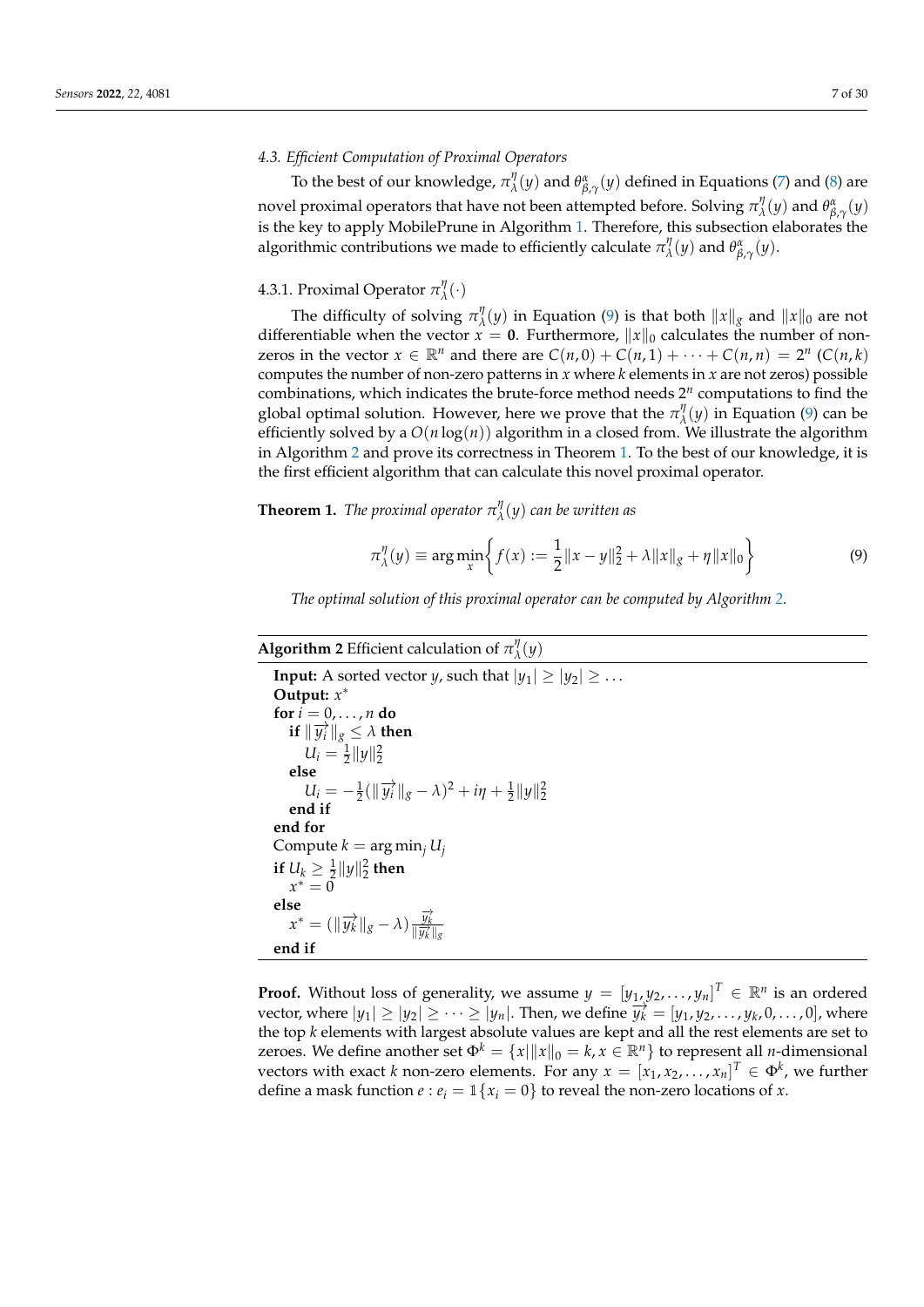Since we do not know how many non-zero elements remain in the optimal solution of Equation [\(9\)](#page-6-0), we need to enumerate all possible *k* and solve  $n + 1$  sub-problems for all  $x^k \in \Phi^k$  with  $k = 0, \ldots, n.$  For each  $k$ , the sub-problem is defined as

<span id="page-7-1"></span>
$$
\min_{x^k \in \Phi^k} f(x^k) := \frac{1}{2} \|x^k - y\|_2^2 + \Omega_{\lambda}^{\eta}(x^k)
$$
\n
$$
\Leftrightarrow \min_{x^k \in \Phi^k} \frac{1}{2} \|x^k - y^k\|_2^2 + \frac{1}{2} \|\overline{y^k}\|_2^2 + \Omega_{\lambda}^{\eta}(x^k)
$$
\n(10)

Based on Lemma [A4](#page-17-0) in Appendix [A.2,](#page-17-1) we observe that if  $||y^k||_g \leq \lambda$ , then  $x^{k*} = \mathbf{0}$  and  $f(x^{k*}) = \frac{1}{2} \|y\|_2^2$ . If  $\|y^k\|_g > \lambda$ , then  $x^{k*} = (\|y^k\|_g - \lambda) \frac{y^k}{\|y^k\|_g}$  $\frac{y}{\|y^k\|_g}$  and the value of the objective function can be computed as

<span id="page-7-0"></span>
$$
f(x^{k*}) = \frac{1}{2} ||x^{k*} - y^k||_2^2 + \frac{1}{2} ||\overline{y^k}||_2^2 + \Omega_{\lambda}^{\eta}(x^{k*})
$$
  
= 
$$
-\frac{1}{2} (||y^k||_g - \lambda)^2 + \eta k + \frac{1}{2} ||y||_2^2.
$$
 (11)

Equation [\(11\)](#page-7-0) tells us  $f(x^{k*})$  is a function of  $y^k$ . The task of calculating the minimum value of function *f*(*x k*∗ ) is transformed into solving another optimization  $-\frac{1}{2}$ ( $||y^k||_g - \lambda$ )<sup>2</sup> + *ηk* +  $\frac{1}{2}||y||_2^2$  with respect to *y*<sup>*k*</sup>, which is equivalent to ask which of the *k* components of *y* can achieve the minimum value of *f*. Since we assume  $\|y^k\|_g > \lambda$ , the optimal solution is clearly to select the top  $k$  components with the largest value from  $y$ . Therefore we have  $\overrightarrow{y_k} = \arg\min_{y^k} -\frac{1}{2}(\|y^k\|_g - \lambda)^2 + \eta k + \frac{1}{2}\|y\|_2^2$  and the corresponding  $x^{k*} = (\Vert \overrightarrow{y_k} \Vert_{g} - \lambda) \frac{\overrightarrow{y_k}}{\Vert \overrightarrow{y_k} \Vert_{g}}$  $\frac{\overrightarrow{y_k}}{\|\overrightarrow{y_k}\|_g}$ . Furthermore, the objective function value is  $-\frac{1}{2}(\|\overrightarrow{y_k}\|_g - \lambda)^2 +$  $\eta k + \frac{1}{2} \|y\|_2^2$ . Hence, problem [\(10\)](#page-7-1) has a closed-form solution.

As shown in Algorithm [2,](#page-6-1) the heaviest computation is to sort the input vector *y*, therefore, the time complexity for solving Equation [\(9\)](#page-6-0) is  $O(n \log(n))$ .

# 4.3.2. Proximal Operator *θ α β*,*γ* (*y*)

Similar as  $\pi^\eta_\lambda$  $\partial_\lambda^\eta(y)$ ,  $\theta_{\beta,\gamma}^\alpha(y)$  is the solution of the following optimization problem:

<span id="page-7-2"></span>
$$
\min_{x} : \kappa(x) := \frac{1}{2} \|x - y\|_{2}^{2} + \alpha \|x\|_{0} + \beta \|x\|_{g} + \gamma \sum_{i=1}^{d} \|x_{G_{i}}\|_{g}
$$
  
s.t. 
$$
\bigcup_{i=1}^{d} G_{i} = \{1, 2, ..., n\}, G_{i} \cap G_{j} = \emptyset, \forall i, j
$$
\n(12)

where we assume  $x, y \in \mathbb{R}^n$ .  $G_i \subseteq \{1, \ldots, n\}$ , *i* is the index of a group and *d* represents the number of groups. Note that the grouping structures specified in Equation [\(12\)](#page-7-2) is a special case of the grouped tree structures [\[30\]](#page-27-20), where  $\|x\|_g$  is the group lasso for the root of the tree and all the  $\|x_{G_i}\|_g$  are the group lasso terms of its children. Notice that groups from the same depth on the tree do not overlap and furthermore  $\|x\|_0 = \sum_{i=1}^d \|x_{G_i}\|_0$ . To simplify the notation, assuming  $||x||_0 \neq 0$  we define  $h(x) = \frac{1}{2} ||x - y||_2^2 + \beta ||x||_g$  that is a convex and differentiable and rewrite the problem as

<span id="page-7-3"></span>
$$
\min_{x} : h(x) + \sum_{i=1}^{d} \Omega_{\gamma}^{\alpha}(x_{G_i})
$$
\n
$$
s.t. x \neq \mathbf{0}, \bigcup_{i=1}^{d} G_i = \{1, 2, ..., n\}, G_i \cap G_j = \emptyset, \forall i, j \in \{1, ..., d\},
$$
\n(13)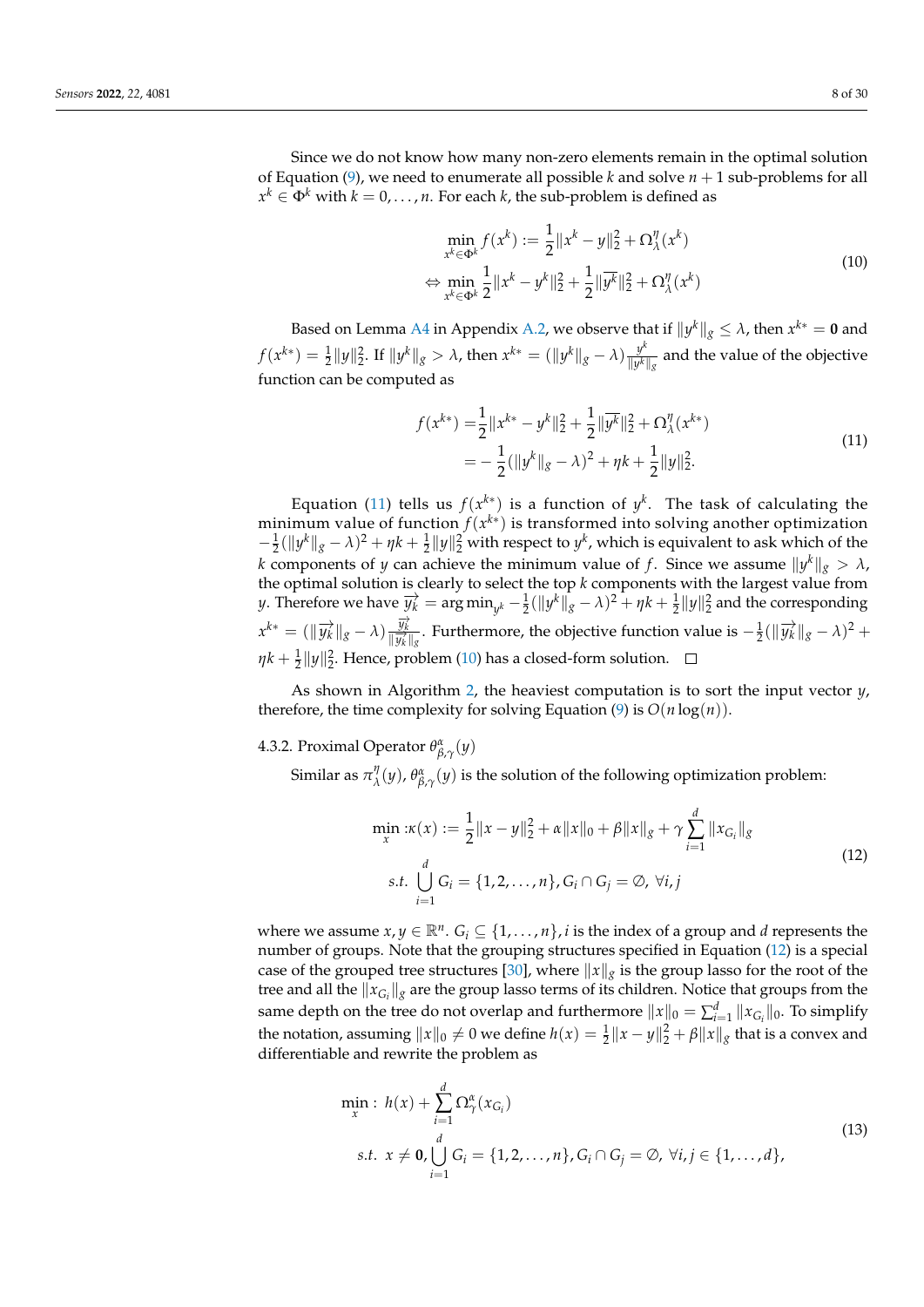where  $\sum_{i=1}^d \Omega^{\alpha}_{\gamma}(x_{G_i}) = \sum_{i=1}^d \alpha \|x_{G_i}\|_0 + \gamma \|x_{G_i}\|_g$ . We can use the proximal method [\[38\]](#page-28-5) to find a solution *x* † of Equation [\(13\)](#page-7-3). In the proximal method, we need to estimate the Lipschitz constant  $\mathfrak{L}(x) = 1 + \frac{\beta}{\|x\|_g}$  and the partial derivative  $\nabla_{x_{G_i}} h(x) = (1 + \frac{\beta}{\|x\|_g}) x_{G_i}$  $y_{G_i}$ . In addition, we need to use Algorithm [2](#page-6-1) to solve  $\pi_\gamma^\alpha(\cdot)$  for each group  $x_{G_i}$ . After obtaining *x* † , we can find the solution of Equation [\(12\)](#page-7-2) by comparing *κ*(**0**) with *κ*(*x* † ). If  $\kappa(\mathbf{0}) \leq \kappa(x^+)$ , then the local optimal solution of Equation [\(12\)](#page-7-2) is  $\tilde{x}^* = \mathbf{0}$ , otherwise,  $x^* = x^+$ . We elaborate the algorithm for the proximal operator  $\theta_{\beta,\gamma}^{\alpha}(y)$  in the Algorithm [3.](#page-8-1) The major computation cost is the proximal method, therefore, the convergence rate of Algorithm [3](#page-8-1) is *O*(1/*k*) [\[38\]](#page-28-5).

<span id="page-8-1"></span>**Algorithm 3** Efficient calculation of  $\theta^{\alpha}_{\beta,\gamma}(y)$ 

**Input:**  $\mathcal{L}^0$  and  $x^0$ **Output:** *x* ∗ **for**  $l = 0, 1, 2, ..., k$  **do** Let  $\mathcal{L}^l = 1 + \frac{\beta}{\|\mathbf{x}^l\|}$  $\frac{\beta}{\|x'\|_g}$  and  $u = x_{G_i}^l - \frac{1}{\mathcal{L}^l} \nabla_{x_{G_i}} h(x^l)$ , then compute  $x_{G_i}^l \in \pi_{\gamma/\mathcal{L}^l}^{\alpha/\mathcal{L}^l}$ *γ*/L*<sup>l</sup>* (*u*), ∀*i* by applying Algorithm [2.](#page-6-1) **end for if**  $\kappa(\mathbf{0}) \leq \kappa(x^k)$  **then**  $x^* = 0$ **else**  $x^* = x^k$ **end if**

# <span id="page-8-0"></span>**5. Experimental Setup and Results**

## *5.1. Performance on Image Benchmarks*

In this subsection, we compared our proposed MobilePrune approach with other state-of-the-art pruning methods in terms of prune rate, computational costs, and test accuracy. We mainly compared our methods with structured pruning methods because DNN models pruned by non-structure pruning methods could not obtain practical speedup as shown in Figure [1.](#page-1-0) Notably, we only compared the results that can be reproduced by the source codes provided by the competing methods. First, we briefly summarized their methodology. PF [\[32\]](#page-27-22) and NN slimming [\[33\]](#page-28-0) were simple magnitude-based pruning methods based on *l*1 norm. BC [\[9\]](#page-27-2), SBP [\[7\]](#page-27-23), and VIBNet [\[39\]](#page-28-6) cast the DNN pruning into probabilistic Bayesian models. C-OBD [\[40\]](#page-28-7), C-OBS [\[2\]](#page-26-2), Kron-OBD [\[40](#page-28-7)[,41\]](#page-28-8), Kron-OBS [\[2](#page-26-2)[,41\]](#page-28-8), and EigenDamage [\[42\]](#page-28-9) are Hessian matrix-based methods.  $\ell_0$  norm penalized method [\[8\]](#page-27-12) and group lasso penalized method [\[24\]](#page-27-14) are also well-known methods.

In our experiments, we use NVIDIA Corporation as the GPU and the number of cores of the CPU is 12. All the baseline models were trained from scratch via stochastic gradient decent(SGD) with a momentum of 0.9. We trained the networks for 150 epochs on MNIST and 400 epochs on CIFAR-10 and Tiny-ImageNet with an initial learning rate of 0.1 and weight decay of 5  $\times$  10<sup>-4</sup>. The learning rate is decayed by a factor of 10 at 50, 100 on MNIST and at 100, 200 on CIFAR-10 and Tiny-ImageNet, respectively. The details of hyper-parameters for all experiments are summarized in Appendix [B.](#page-19-0) We also provide the computational efficiency of our methods in Appendix [C.](#page-20-0)

## 5.1.1. MNIST Dataset

We first applied MobilePrune to prune the LeNet-300-100 and LeNet-5 [\[7–](#page-27-23)[9\]](#page-27-2) models on the MNIST dataset [\[43\]](#page-28-10). LeNet-300-100 is a fully-connected neural network model with three layers and 267 K parameters. LeNet-5 is comprised of two [20, 50] convolutional layers and two [800, 500] fully-connected layers with 431K parameters. Here, we compared with the state-of-the-art structured network compression algorithms [\[7–](#page-27-23)[9\]](#page-27-2) in terms of pruned accuracy, remaining parameters, pruned architecture, and FLOPs of the pruned models.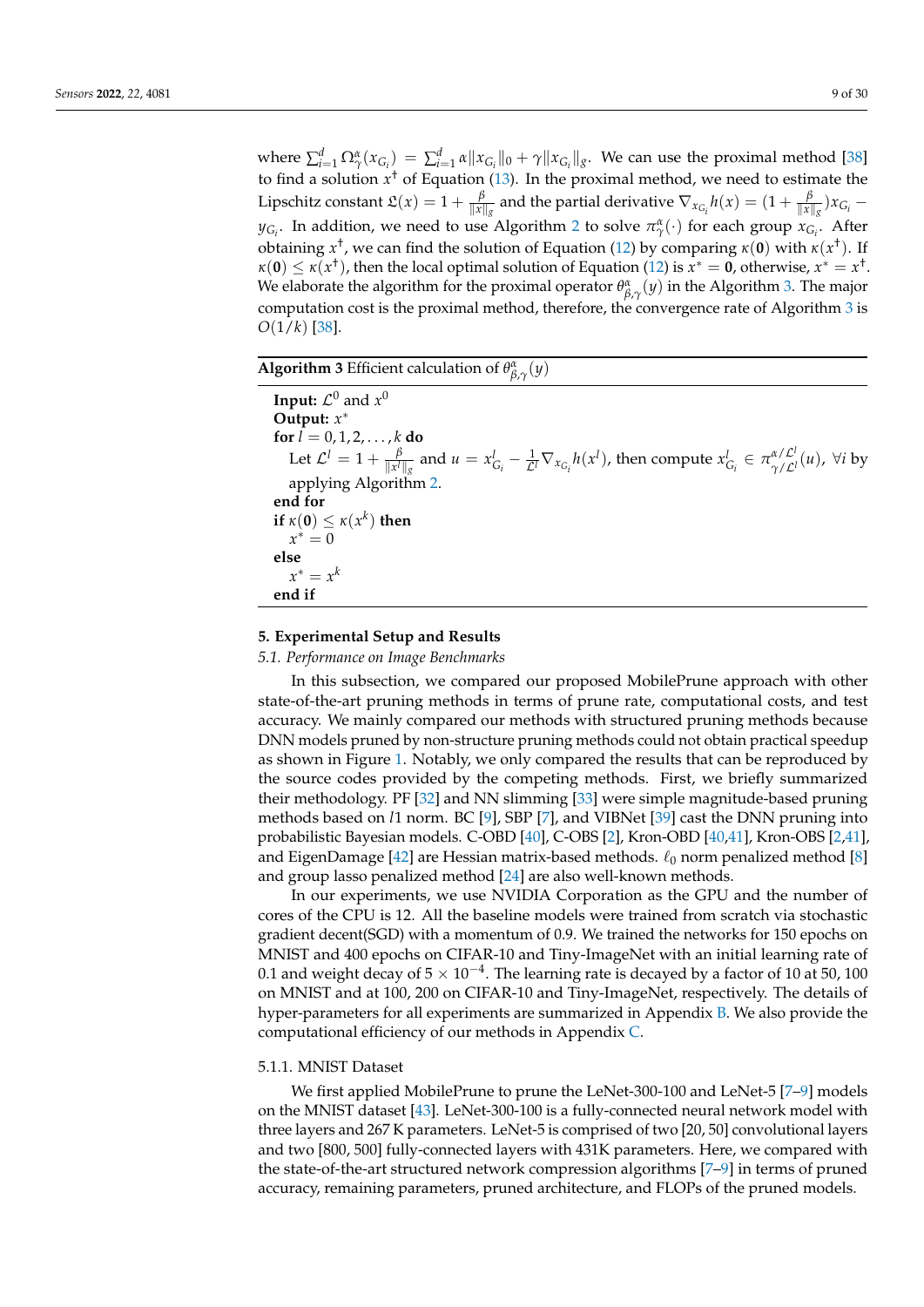As shown in the top half of the MNIST dataset of Table [1,](#page-9-0) our model achieves the least number of neurons after pruning the LeNet-300-100 model and the lowest drop of the prediction accuracy 0.01% compared to other methods. More importantly, our pruned model achieves the lowest FLOPs. Note that the architecture of our pruned model is as compact as L0-sep [\[8\]](#page-27-12), but is extremely sparse with only 5252 weights left. This additional sparsity would be critical when applying hardware acceleration [\[10](#page-27-3)[,11\]](#page-27-4) to our pruned model.

In addition, we compared with SSL on pruning the first two convolutional layers as done in [\[24\]](#page-27-14) in Table [A2.](#page-20-1) SSL has the same group lasso penalty term as ours but without  $\ell_0$  norm regularization. As shown, our method decreases the sizes of the filters from 25 and 500 to 16 and 65, respectively, which dramatically lowers the FLOPs. In addition, the non-zero parameters in those remaining filters is very sparse in our model.

<span id="page-9-0"></span>**Table 1.** Comparison of pruned models with state-of-the-art methods on different datasets – MNIST, CIFAR-10, and Tiny-ImageNet, respectively. (We highlight our MobilePrune results and mark the best performance as blue among different methods for each model in each dataset).

| <b>Dataset</b>    | Model         | <b>Methods</b>        | <b>Base/Pruned</b><br>Accuracy (%) | Original/Remaining<br>Parameters (Mil) | FLPOs (Mil) |
|-------------------|---------------|-----------------------|------------------------------------|----------------------------------------|-------------|
|                   |               | $BC-GNJ[9]$           | 98.40/98.20                        | 267.00/28.73                           | 28.64       |
|                   |               | $BC-GHS$ [9]          | 98.40/98.20                        | 267.00/28.17                           | 28.09       |
|                   | LeNet-300-100 | L0[8]                 | $-$ /98.60                         |                                        | 69.27       |
|                   |               | L0-sep $[8]$          | $-$ /98.20                         |                                        | 26.64       |
| <b>MNIST</b>      |               | <b>MobilePrune</b>    | 98.24/98.23                        | 267.00/5.25                            | 25.79       |
|                   |               | <b>SBP</b> [7]        | $-$ /99.14                         |                                        | 212.80      |
|                   |               | $BC-GNJ[9]$           | 99.10/99.00                        | 431.00/3.88                            | 282.87      |
|                   |               | BC-GHS <sup>[9]</sup> | 99.10/99.00                        | 431.00/2.59                            | 153.38      |
|                   | LeNet-5       | L0[8]                 | $-$ /99.10                         |                                        | 1113.40     |
|                   |               | L0-sep $[8]$          | $-$ /99.00                         |                                        | 390.68      |
|                   |               | MobilePrune           | 99.12/99.11                        | 431.00/2.31                            | 113.50      |
|                   |               | Original [44]         | $-$ /92.45                         | $15.00/-$                              | 313.5       |
|                   |               | PF [32]               | $-$ /93.40                         | 15.00/5.4                              | 206.3       |
|                   | VGG-like      | <b>SBP</b> [7]        | 92.80/92.50                        | $15.00/-$                              | 136.0       |
|                   |               | SBPa <sup>[7]</sup>   | 92.80/91.00                        | $15.00/-$                              | 99.20       |
|                   |               | VIBNet [39]           | $-$ /93.50                         | 15.00 / 0.87                           | 86.82       |
| CIFAR-10          |               | MobilePrune           | 92.96/92.94                        | 15.00/0.60                             | 77.83       |
|                   |               | $C$ -OBD $[40]$       | 95.30/95.27                        | 7.42/2.92                              | 488.85      |
|                   |               | $C$ -OBS $[2]$        | 95.30/95.30                        | 7.42/3.04                              | 378.22      |
|                   | ResNet32      | Kron-OBD [40,41]      | 95.30/95.30                        | 7.42/3.26                              | 526.17      |
|                   |               | Kron-OBS [2,41]       | 95.30/95.46                        | 7.42 / 3.23                            | 524.52      |
|                   |               | EigenDamage [42]      | 95.30/95.28                        | 7.42/2.99                              | 457.46      |
|                   |               | MobilePrune           | 95.29/95.47                        | 7.42/2.93                              | 371.30      |
|                   |               | NN slimming [33]      | 61.56/40.05                        | 20.12/5.83                             | 158.62      |
|                   |               | $C$ -OBD $[40]$       | 61.56/47.36                        | 20.12/4.21                             | 481.90      |
|                   |               | $C$ -OBS $[2]$        | 61.56/39.80                        | 20.12/6.55                             | 210.05      |
| Tiny-<br>ImageNet | $VGG-19$      | Kron-OBD [40,41]      | 61.56/44.41                        | 20.12/4.72                             | 298.28      |
|                   |               | Kron-OBS [2,41]       | 61.56/44.54                        | 20.12/5.26                             | 266.43      |
|                   |               | EigenDamage [42]      | 61.56/56.92                        | 20.12/5.21                             | 408.17      |
|                   |               | MobilePrune           | 61.56/56.27                        | 20.12/4.05                             | 407.37      |

The bottom half of the MNIST dataset in Table [1](#page-9-0) shows the performance comparison on pruning the LeNet-5 model. The LeNet-5 model pruned by our method achieves the lowest FLOPs (113.50 K) with the smallest predicting accuracy drop 0.01%. Moreover, our pruned model also has the smallest number of weights (around 2310). In addition, we compared with SSL on pruning the first two convolutional layers as done in [\[24\]](#page-27-14). SSL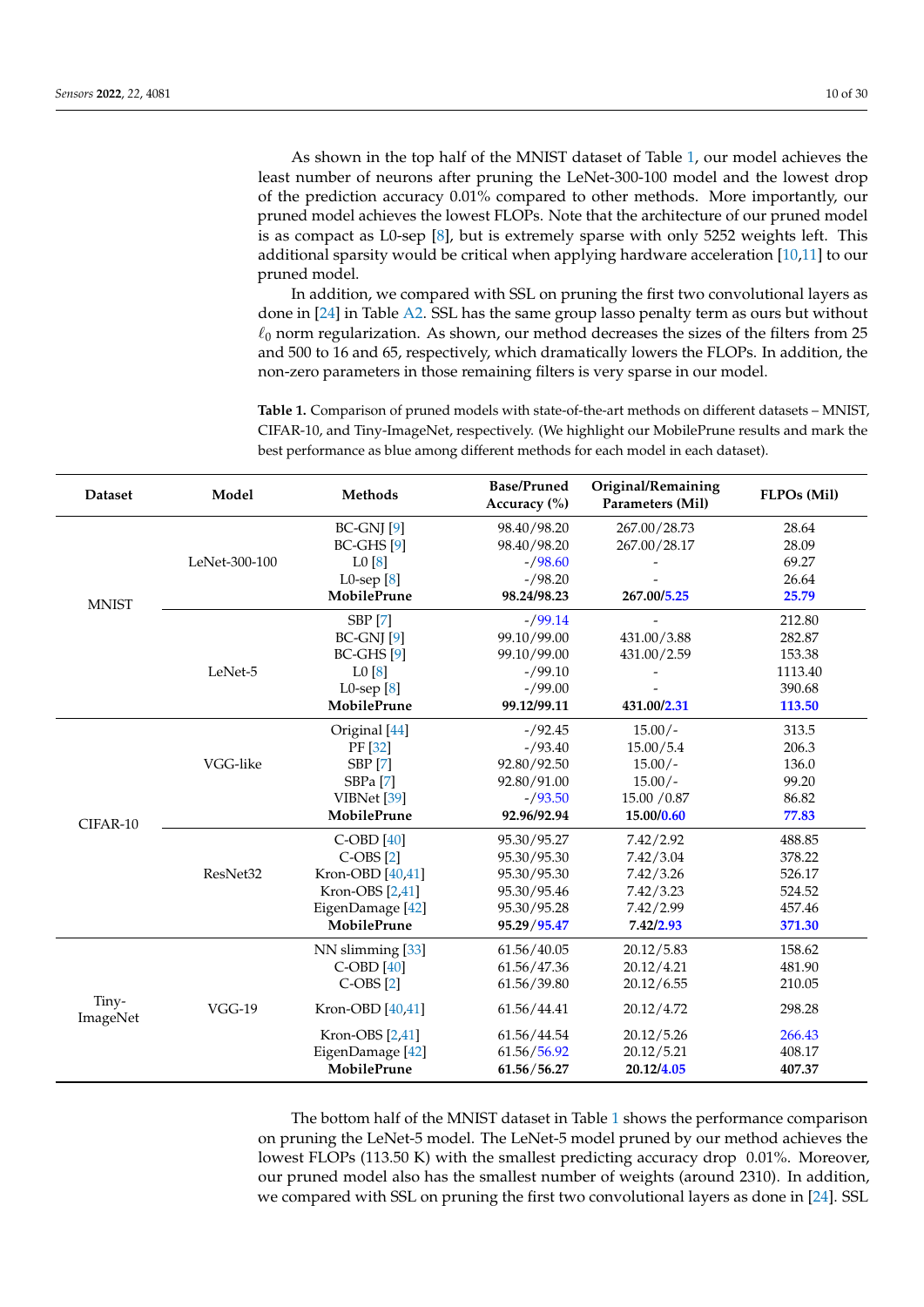has the same group lasso penalty term as ours, but without  $\ell_0$  norm regularization. More details about SSL can be found in Appendix [C.2.](#page-20-2) As shown, our method decreases the sizes of the filters from 25 and 500 to 16 and 65, respectively, which dramatically lowers the FLOPs. In addition, the non-zero parameters in those remaining filters are very sparse in our model.

# 5.1.2. CIFAR-10 Dataset

We further evaluated our method on pruning more sophisticated DNN architectures, VGG-like [\[44\]](#page-28-11) and ResNet-32 [\[42,](#page-28-9)[45\]](#page-28-12) and widen the network by a factor of 4, on CIFAR-10 [\[46\]](#page-28-13). Similarly, we compared with the state-of-the-art structured pruning methods [\[2,](#page-26-2)[7,](#page-27-23)[32](#page-27-22)[,39–](#page-28-6)[42\]](#page-28-9) in terms of various metrics. As shown in the middle of Table [1,](#page-9-0) the pruned VGG-like model obtained by our method achieves the lowest FLOPs with the smallest test accuracy drop. Similar to previous results, our pruned model is able to keep the smallest number of weights in comparison to other methods, the key for hardware acceleration [\[10,](#page-27-3)[11\]](#page-27-4). As presented in Table [1,](#page-9-0) the pruned ResNet-32 model achieved by our method outperforms other pruned models in terms of pruned test accuracy and FLOPs. In addition, in terms of the remaining weights, our pruned model is at the same sparsity level as C-OBD [\[40\]](#page-28-7) while our pruned accuracy outperforms C-OBD by a large margin.

## 5.1.3. Tiny-ImageNet Dataset

Besides the experiments on MNIST and CIFAR-10 datasets, we further evaluated the performance of our method on a more complex dataset, Tiny-ImageNet [\[47\]](#page-28-14), using VGG-19 [\[48\]](#page-28-15). Tiny-ImageNet is a subset of the full ImageNet, which consists of 100,000 images for validation. There are 200 classes in Tiny-ImageNet. We compared our method with some state-of-the-art methods [\[2,](#page-26-2)[33,](#page-28-0)[40,](#page-28-7)[42\]](#page-28-9) in Table [1.](#page-9-0) As shown in Table [1,](#page-9-0) the test accuracy of the pruned model derived from our method outperforms all the other methods by a significant margin, about 10%, except EigenDamage. Our proposed method obtains the same-level test accuracy as EigenDamage. However, our method achieves a much sparser DNN model with 1.16 million fewer weights than EigenDamage. Meanwhile, our pruned model achieves lower FLOPs.

## *5.2. Performance on Human Activity Recognition Benchmarks*

To demonstrate the efficacy and effectiveness of our proposed MobilePrune method, we perform a series of compassion studies with other state-of-the-art pruning methods such as  $\ell_0$  norm,  $\ell_1$  norm,  $\ell_2$  norm, group lasso, and  $\ell_1$  sparse group lasso for all three datasets— WISDM [\[49](#page-28-16)[,50\]](#page-28-17), UCI-HAR [\[51,](#page-28-18)[52\]](#page-28-19), and PAMAP2 [\[53](#page-28-20)[–55\]](#page-28-21). We evaluate the pruning accuracy and pruning rate of weights (parameters) and nodes for our proposed MobilePrune approach and all other state-of-the-art pruning methods using the same learning rate (0.0001) and the same number of epochs (150) for all three datasets. The pruning thresholds are 0.015, 0.005, 0.01 for the pruning methods in the WISDM, HCI-HAR, and PAMAP2 datasets, respectively. In addition, we evaluate the computational cost and battery consumption for our proposed method with all other state-of-the-art pruning methods as well. The details of the dataset descriptions and the hyper-parameters for all experiments are summarized in Appendix [D.](#page-22-0)

## 5.2.1. Performance on the Desktop

We use Google Colab [\[56\]](#page-28-22) to build a PyTorch backend on the above datasets. The GPU for Google Colab is NVIDIA Tesla K80 and the number of cores of the CPU for Google Colab is 2. As shown in Table [2,](#page-11-0) if we only use  $\ell_0$  norm penalty or  $\ell_2$  norm penalty, there is no effect on neurons or channels pruning as expected for all three datasets. Similarly, if we only employ group lasso penalty, the pruned model still has more weights or nodes left. For the UCI-HAR dataset,  $\ell_1$  norm penalty and  $\ell_1$  sparse group lasso penalty cannot sparse down the model while for the other two datasets, these two penalties could achieve better sparsity, but cannot be better than MobilePrune approach. There exists a trade-off between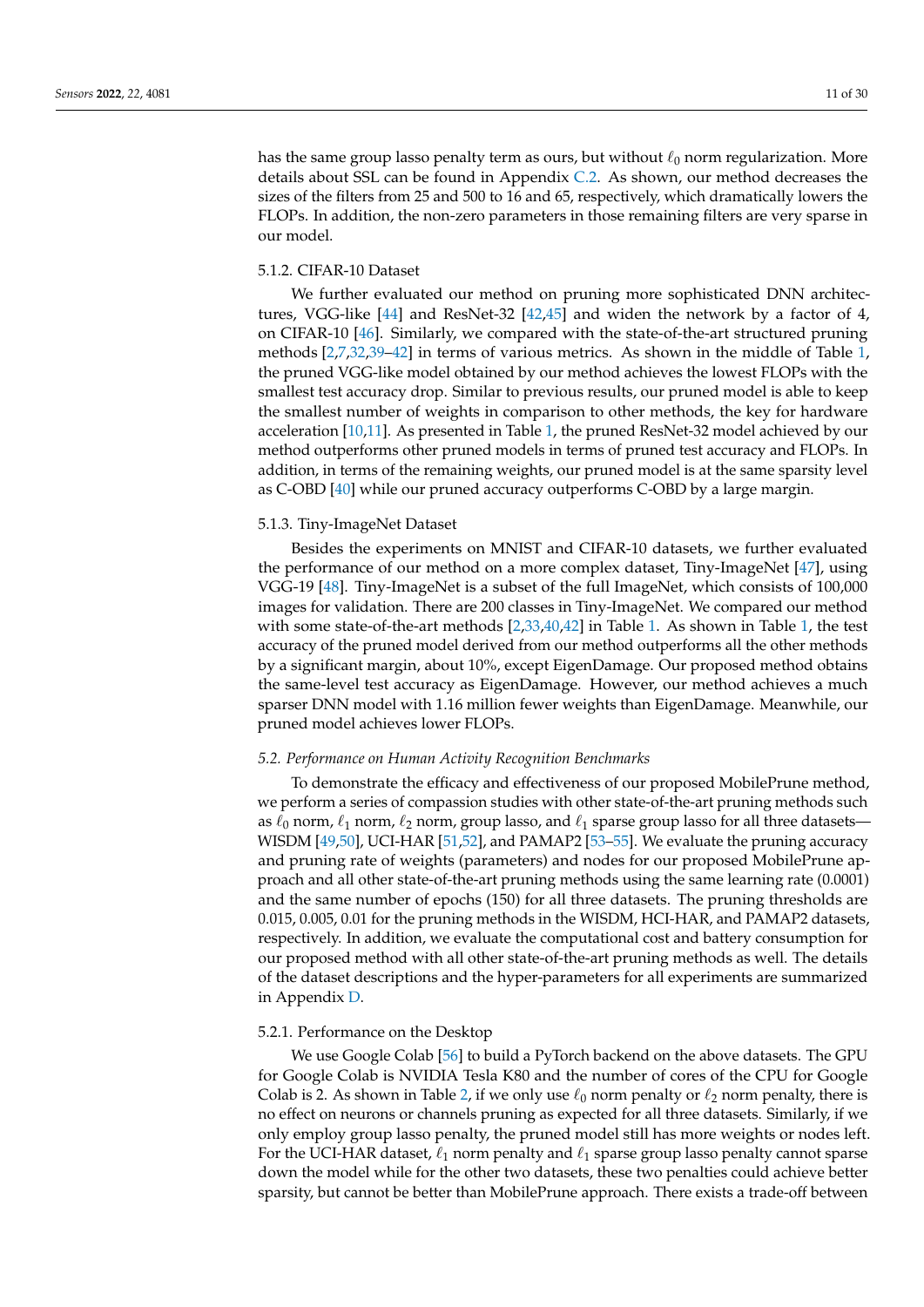the pruned accuracy and the pruning rate. As can be seen in Table [2,](#page-11-0) our MobilePrune method still has high pruned accuracy even if there are not too many parameters and nodes left. In addition, we compare our MobilePrune method with  $\ell_1$  sparse group lasso penalty. The  $\ell_0$  sparse group lasso model still significantly outperforms the  $\ell_1$  sparse group lasso model in weights and nodes pruning, which demonstrates its superiority in pruning CNN models.

<span id="page-11-0"></span>**Table 2.** Comparison of pruning method on the desktop with state-of-the-art methods for pruning accuracy, pruning rate and response delay on HAR datasets—WISDM, HCI-HAR, and PAMAP2, respectively. (We highlight our MobilePrune results and mark the best performance as blue among different penalties for each dataset).

| <b>Dataset</b> | Penalty                     | <b>Base/Pruned</b><br>Accuracy (%) | Parameter<br>Nonzero $\frac{6}{6}$ | Parameter<br>Remaining<br>(%) | Node<br>Remaining<br>(%) | <b>Base/Pruned</b><br>Response<br>Delay (s) | <b>Time Saving</b><br>Percentage<br>$\binom{0}{0}$ |
|----------------|-----------------------------|------------------------------------|------------------------------------|-------------------------------|--------------------------|---------------------------------------------|----------------------------------------------------|
|                | $l_0$ norm                  | 94.72/94.79                        | 63.36                              | 100.00                        | 100.00                   | 0.38/0.39                                   | 0.00                                               |
|                | $l_1$ norm                  | 94.30/93.84                        | 13.58                              | 46.26                         | 68.16                    | 0.38/0.24                                   | 36.84                                              |
|                | $l_2$ norm                  | 94.61/94.54                        | 56.28                              | 90.46                         | 95.12                    | 0.38/0.35                                   | 7.89                                               |
| <b>WISDM</b>   | Group lasso                 | 94.68/94.32                        | 48.23                              | 89.73                         | 94.73                    | 0.38/0.35                                   | 7.89                                               |
|                | $l_1$ sparse<br>Group lasso | 94.81/94.79                        | 17.91                              | 53.41                         | 73.83                    | 0.41/0.26                                   | 36.59                                              |
|                | <b>MobilePrune</b>          | 94.97 / 94.65                      | 9.52                               | 28.03                         | 52.52                    | 0.50/0.17                                   | 66.00                                              |
| UCI-HAR        | $l_0$ norm                  | 91.52/91.48                        | 88.49                              | 100.00                        | 100.00                   | 0.84/0.80                                   | 4.76                                               |
|                | $l_1$ norm                  | 90.46/90.33                        | 81.58                              | 98.47                         | 99.22                    | 0.81/0.82                                   | 0.00                                               |
|                | $l_2$ norm                  | 91.01/90.94                        | 88.35                              | 100.00                        | 100.00                   | 0.79/0.80                                   | 0.00                                               |
|                | Group lasso                 | 90.80/90.84                        | 82.91                              | 100.00                        | 100.00                   | 0.83/0.78                                   | 6.02                                               |
|                | $l_1$ sparse<br>Group lasso | 91.11/91.04                        | 81.21                              | 97.70                         | 98.83                    | 0.84/0.80                                   | 4.76                                               |
|                | <b>MobilePrune</b>          | 90.06/89.96                        | 23.00                              | 46.83                         | 68.75                    | 1.01/0.43                                   | 57.43                                              |
|                | $l_0$ norm                  | 93.15/93.07                        | 69.27                              | 100.00                        | 100.00                   | 0.41/0.41                                   | 0.00                                               |
|                | $l_1$ norm                  | 95.22/95.29                        | 1.46                               | 7.28                          | 19.73                    | 0.40/0.08                                   | 80.00                                              |
|                | $\frac{1}{2}$ norm          | 92.08/92.09                        | 65.32                              | 94.93                         | 97.27                    | 0.41/0.39                                   | 4.88                                               |
| PAMAP2         | Group lasso                 | 93.30/93.28                        | 61.78                              | 100.00                        | 100.00                   | 0.41/0.41                                   | 0.00                                               |
|                | $l_1$ sparse<br>Group lasso | 96.87/97.20                        | 2.67                               | 9.72                          | 26.17                    | 0.40/0.10                                   | 75.00                                              |
|                | <b>MobilePrune</b>          | 96.89/96.95                        | 1.26                               | 3.72                          | 10.74                    | 0.51/0.05                                   | 90.20                                              |

We also calculate the response delay and time saving percentage for all the above methods on the desktop platform. Response delay is the time needed for the desktop to run the pre-trained model after the raw input signal is ready. Here in Table [2,](#page-11-0) the response delay results are obtained after running 200 input samples. As can be seen in Table [2,](#page-11-0) MobilePrune could save up to 66.00%, 57.43%, 90.20% on response delay on WISDM, HCI-HAR, and PAMAP2 datasets, respectively.

Overall, if we apply MobilePrune method, the pruned CNN models can still achieve the best sparsity in terms of both neurons (or channel) and weights without loss of performance. Additionally, the results in Table [2](#page-11-0) show that our MobilePrune method could achieve 28.03%, 46.83%, 3.72% on weight (parameter) sparsity, and 52.52%, 68.75%, and 10.74% on node sparsity for the WISDM, UCI-HAR, and PAMAP2 datasets, respectively.

## 5.2.2. Performance of Mobile Phones

We evaluate the computational cost and battery consumption for our proposed MobilePrune approach with all other state-of-the-art pruning methods. In order to obtain the final results about how these models perform on today's smartphone, we implement an Android Application using Android Studio on Huawei P20 and OnePlus 8 Pro. PyTorch Android API [\[57\]](#page-28-23) is used here for running trained models on Android devices. Currently, the Android devices only support running machine learning models by using CPU only.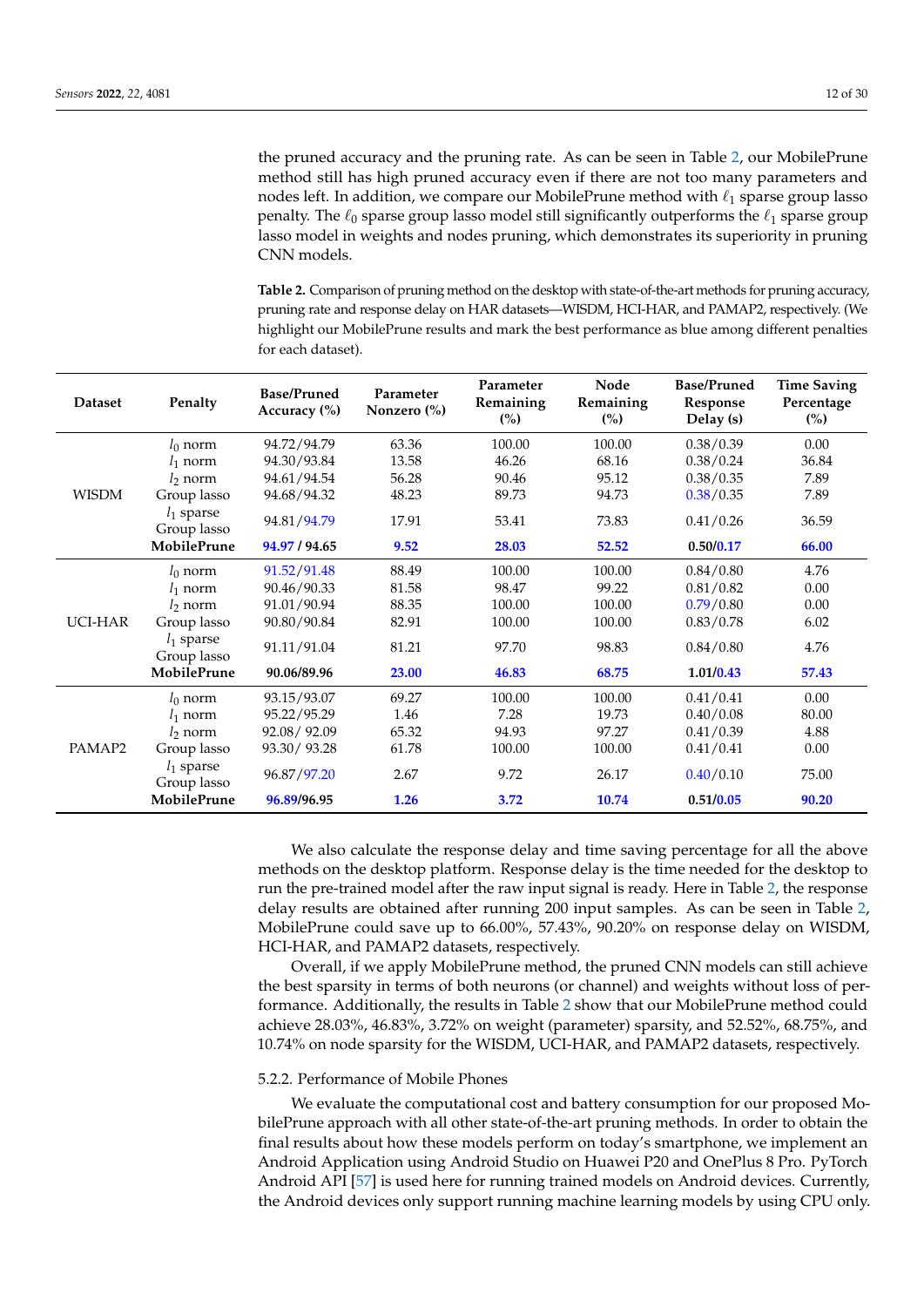For the Huawei P20, the CPU is Cortex-A73. For the OnePlus 8 Pro, it is using Octa-Core as its CPU. We also use the Batterystats tool and the Battery Historian script [\[58\]](#page-28-24) to test the battery consumption.

Table [3](#page-13-1) shows the response delay results and battery usage for our proposed method and all other state-to-the-arts pruning methods. Response delay is the time needed for the smartphone's system to run the pre-trained model after the raw input signal is ready. Here, in Table [3,](#page-13-1) the response delay results are obtained after running 200 input samples and the battery consumption results are obtained after running 2000 input samples for each penalty in all three datasets. For the HCI-HAR dataset, our MobilePrune approach could save up to 40.14%, 22.22% on response delay and 34.52%, 19.44% on battery usage for Huawei P20 and OnePlus Pro 8, respectively, while the other pruning methods stay almost the same compared to the uncompressed version. For the WISDM and PAMAP2 datasets,  $\ell_0$  norm penalty,  $\ell_2$  norm penalty, and group lasso penalty cannot sparse down the model, and therefore they cannot provide any savings in both response delay and battery consumption.  $\ell_1$  norm and  $\ell_1$  sparse group lasso methods could provide better time saving and battery consumption saving compared to those three penalties, but they still cannot perform better than the MobilePrune method, which saves 61.94% and 88.15% in response time, and 37.50% and 36.71% in battery consumption for WISDM and PAMAP2 dataset, respectively, on Huawei P20. Additionally, it also saves 52.08% and 77.66% in response time, and 32.35% and 37.93% in battery consumption for WISDM and PAMAP2 dataset, respectively, on OnePlus 8 Pro. Overall, results in Table [3](#page-13-1) demonstrate MobilePrune's superiority in pruning HAR CNN models for battery usage and computational cost on today's smartphone.

**Table 3.** Comparison of pruning method on the mobile devices with other state-of-the-art pruning methods for computational cost and battery usage on HAR dataset—WISDM, HCI-HAR, and PAMAP2, respectively. (We highlight our MobilePrune results and mark the best performance as blue among different penalties for each device in each dataset).

| <b>Dataset</b> | <b>Device</b> | Penalty                     | <b>Base/Pruned</b><br>Response<br>Delay (s) | <b>Time Saving</b><br>Percentage $(\bar{\%})$ | <b>Based/Pruned</b><br><b>Device Estimated</b><br>Battery Use (%/h) | <b>Battery Saving</b><br>Percentage (%) |
|----------------|---------------|-----------------------------|---------------------------------------------|-----------------------------------------------|---------------------------------------------------------------------|-----------------------------------------|
|                |               | $l_0$ norm                  | 1.40/1.27                                   | 9.29                                          | 0.71/0.70                                                           | 1.41                                    |
|                |               | $l_1$ norm                  | 1.33/0.71                                   | 46.62                                         | 0.74/0.65                                                           | 12.16                                   |
|                |               | $l_2$ norm                  | 1.28/1.21                                   | 5.47                                          | 0.74/0.77                                                           | 0.00                                    |
|                | Huawei P20    | Group lasso                 | 1.27/1.27                                   | 0.00                                          | 0.74/0.77                                                           | 0.00                                    |
|                |               | $l_1$ sparse Group<br>lasso | 1.25/0.81                                   | 35.20                                         | 0.74/0.68                                                           | 8.11                                    |
| <b>WISDM</b>   |               | MobilePrune                 | 1.34/0.51                                   | 61.94                                         | 0.72/0.45                                                           | 37.50                                   |
|                |               | $l_0$ norm                  | 0.57/0.49                                   | 14.04                                         | 0.34/0.32                                                           | 5.88                                    |
|                |               | $l_1$ norm                  | 0.48/0.34                                   | 29.17                                         | 0.35/0.30                                                           | 14.29                                   |
|                | OnePlus 8 Pro | $\frac{1}{2}$ norm          | 0.48/0.40                                   | 16.67                                         | 0.34/0.34                                                           | 0.00                                    |
|                |               | Group lasso                 | 0.49/0.45                                   | 8.16                                          | 0.34/0.35                                                           | 0.00                                    |
|                |               | $l_1$ sparse Group<br>lasso | 0.48/0.33                                   | 31.25                                         | 0.35/0.30                                                           | 14.29                                   |
|                |               | MobilePrune                 | 0.48/0.23                                   | 52.08                                         | 0.34/0.23                                                           | 32.35                                   |
|                |               | $l_0$ norm                  | 1.43/1.43                                   | 0.00                                          | 0.84/0.84                                                           | 0.00                                    |
|                |               | $l_1$ norm                  | 1.42/1.42                                   | 0.00                                          | 0.85/0.84                                                           | 1.18                                    |
|                | Huawei P20    | l <sub>2</sub> norm         | 1.43/1.43                                   | 0.00                                          | 0.84/0.84                                                           | 0.00                                    |
|                |               | Group lasso                 | 1.43/1.43                                   | 0.00                                          | 0.84/0.82                                                           | 2.38                                    |
| <b>HCI-HAR</b> |               | $l_1$ sparse Group<br>lasso | 1.42/1.41                                   | 0.70                                          | 0.85/0.82                                                           | 3.53                                    |
|                |               | MobilePrune                 | 1.42/0.85                                   | 40.14                                         | 0.84/0.55                                                           | 34.52                                   |
|                |               | $l_0$ norm                  | 0.53/0.53                                   | 0.00                                          | 0.35/0.35                                                           | 0.00                                    |
|                |               | $l_1$ norm                  | 0.54/0.51                                   | 5.56                                          | 0.37/0.36                                                           | 2.70                                    |
|                |               | $l_2$ norm                  | 0.54/0.53                                   | 1.85                                          | 0.37/0.37                                                           | 0.00                                    |
|                | OnePlus 8 Pro | Group lasso                 | 0.53/0.52                                   | 1.89                                          | 0.36/0.36                                                           | 0.00                                    |
|                |               | $l_1$ sparse Group<br>lasso | 0.53/0.52                                   | 1.89                                          | 0.36/0.36                                                           | 0.00                                    |
|                |               | MobilePrune                 | 0.54/0.42                                   | 22.22                                         | 0.36/0.29                                                           | 19.44                                   |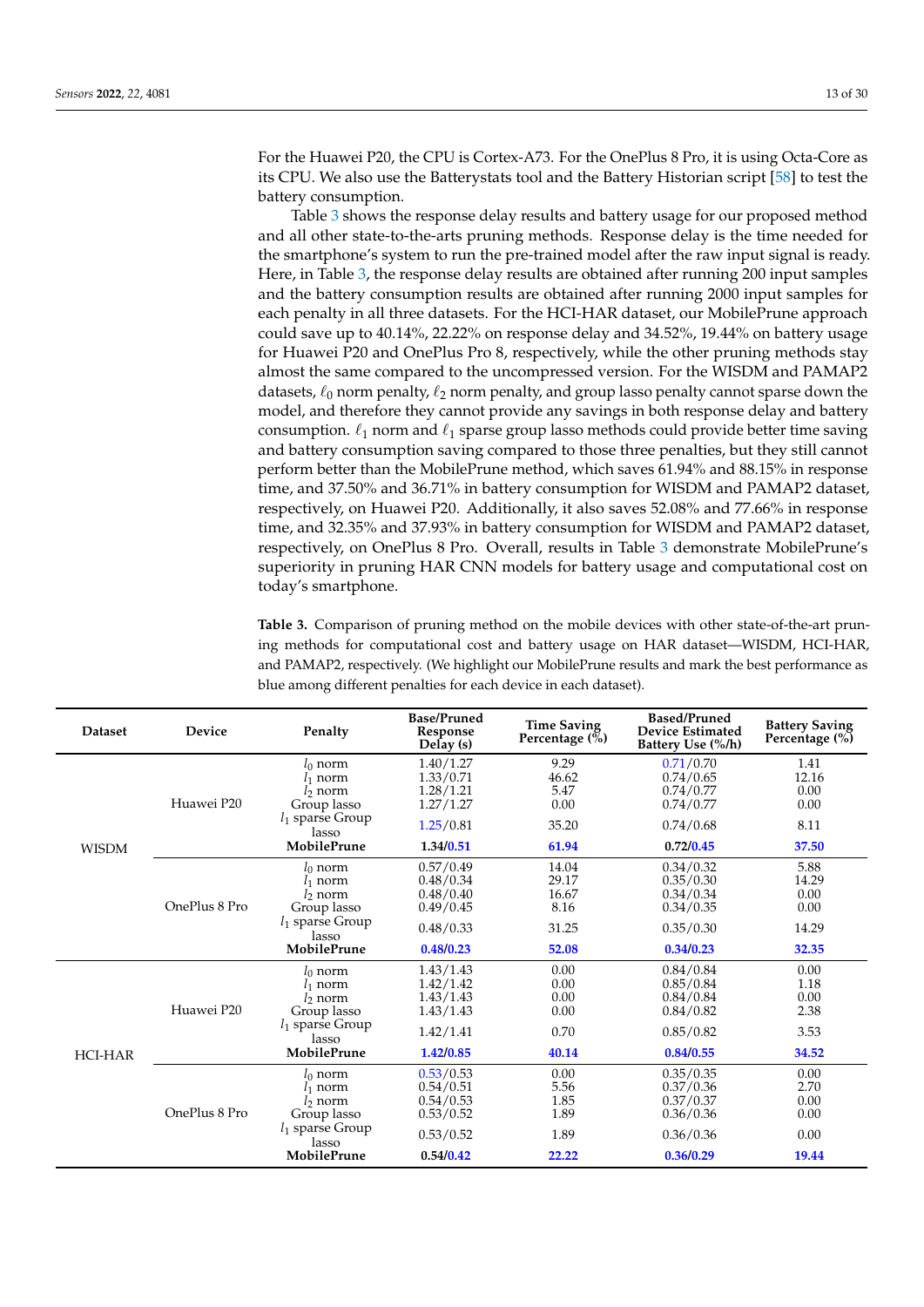| <b>Dataset</b> | Device        | Penalty                                                                                    | <b>Base/Pruned</b><br>Response<br>Delay (s)                   | <b>Time Saving</b><br>Percentage $(\% )$ | <b>Based/Pruned</b><br><b>Device Estimated</b><br>Battery Use (%/h) | <b>Battery Saving</b><br>Percentage (%) |
|----------------|---------------|--------------------------------------------------------------------------------------------|---------------------------------------------------------------|------------------------------------------|---------------------------------------------------------------------|-----------------------------------------|
|                | Huawei P20    | $l_0$ norm<br>!1 norm<br>l <sub>2</sub> norm<br>Group lasso<br>$l_1$ sparse Group<br>lasso | 2.64/2.72<br>2.74/0.45<br>2.67/2.56<br>2.67/2.68<br>2.69/0.55 | 0.00<br>83.58<br>4.12<br>0.00<br>79.55   | 0.76/0.79<br>0.79/0.53<br>0.78/0.78<br>0.78/0.78<br>0.79/0.57       | 0.00<br>32.91<br>0.00<br>0.00<br>27.85  |
| PAMAP2         |               | <b>MobilePrune</b>                                                                         | 2.70/0.32                                                     | 88.15                                    | 0.79/0.50                                                           | 36.71                                   |
|                | OnePlus 8 Pro | $l_0$ norm<br>l1 norm<br>l2 norm<br>Group lasso<br>$l_1$ sparse Group<br>lasso             | 0.94/0.93<br>0.93/0.25<br>0.93/0.91<br>0.94/0.95<br>0.95/0.29 | 1.06<br>73.12<br>2.15<br>0.00<br>69.47   | 0.88/0.88<br>0.87/0.55<br>0.88/0.87<br>0.89/0.89<br>0.88/0.59       | 0.00<br>36.78<br>1.14<br>0.00<br>32.95  |
|                |               | <b>MobilePrune</b>                                                                         | 0.94/0.21                                                     | 77.66                                    | 0.87/0.54                                                           | 37.93                                   |

<span id="page-13-1"></span>**Table 3.** *Cont.*

# <span id="page-13-3"></span>*5.3. Ablation Studies*

To demonstrate the efficacy and effectiveness of the  $\ell_0$  sparse group lasso penalty, we performed a series of ablation studies on various DNN models. As shown in Table [4,](#page-13-2) if we only use  $\ell_0$  norm penalty, there is no effect on a neuron or channel pruning as expected. Similarly, if we only employ the group lasso penalty, the pruned model still has more weights left. However, if we apply  $\ell_0$  sparse group lasso, we can achieve pruned DNN models that are sparse in terms of both neurons (or channel) and weights. In addition, we compare our  $\ell_0$  sparse group lasso model with  $\ell_1$  sparse group lasso [\[59\]](#page-28-25) on pruning DNN models. Table [4](#page-13-2) shows their comparison on pruning various DNN models. More details can be found in Appendix [A.3](#page-17-2) and Appendix [C.](#page-20-0) As shown in Table [4](#page-13-2) and the results in supplementary, the  $\ell_0$  sparse group lasso model significantly outperforms the  $\ell_1$  sparse group lasso model in all aspects, which demonstrates its superiority in pruning DNN models.

<span id="page-13-2"></span>**Table 4.** Alation studies on various network models. (We mark the best performance as blue among different penalties for each model).

| <b>Network Model</b> | Penalty                     | <b>Base/Pruned</b><br>Accuracy $(\% )$ | Original/Remaining<br>Parameters (Mil) | <b>FLOPs</b> | Sparsity $(\%)$ |
|----------------------|-----------------------------|----------------------------------------|----------------------------------------|--------------|-----------------|
| LetNet-300           | $\ell_0$ norm               | 98.24/98.46                            | 267 K/57.45 K                          | 143.20       | 21.55           |
|                      | Group lasso                 | 98.24/98.17                            | 267 K/32.06 K                          | 39.70        | 12.01           |
|                      | $\ell_1$ sparse group lasso | 98.24/98.00                            | 267 K/15.80 K                          | 25.88        | 5.93            |
|                      | $\ell_0$ sparse group lasso | 98.24/98.23                            | 267 K/5.25 K                           | 25.79        | 1.97            |
| LetNet-5             | $\ell_0$ norm               | 99.12/99.20                            | 431 K/321.0 K                          | 2293.0       | 74.48           |
|                      | Group lasso                 | 99.12/99.11                            | 431 K/8.81 K                           | 187.00       | 2.04            |
|                      | $\ell_1$ sparse group lasso | 99.12/99.03                            | 431 K/9.98 K                           | 183.83       | 2.32            |
|                      | $\ell_0$ sparse group lasso | 99.12/99.11                            | 431 K/2.31 K                           | 113.50       | 0.54            |
| VGG-like             | $\ell_0$ norm               | 92.96/93.40                            | 15 M/3.39 M                            | 210.94       | 22.6            |
|                      | Group lasso                 | 92.96/92.47                            | 15 M/0.84 M                            | 78.07        | 5.60            |
|                      | $\ell_1$ sparse group lasso | 92.96/92.90                            | 15 M/0.61 M                            | 134.35       | 4.06            |
|                      | $\ell_0$ sparse group lasso | 92.96/92.94                            | 15 M/0.60 M                            | 77.83        | 4.00            |
| ResNet-32            | $\ell_0$ norm               | 95.29/95.68                            | 7.42 M/6.74 M                          | 993.11       | 90.84           |
|                      | Group lasso                 | 95.29/95.30                            | 7.42 M/3.03 M                          | 373.09       | 40.84           |
|                      | $\ell_1$ sparse group lasso | 95.29/95.04                            | 7.42 M/5.66 M                          | 735.12       | 76.28           |
|                      | $\ell_0$ sparse group lasso | 95.29/95.47                            | 7.42 M/2.93 M                          | 371.30       | 39.49           |
| $VGG-19$             | $\ell_0$ norm               | 61.56/61.99                            | 138 M/19.29 M                          | 1519.23      | 13.98           |
|                      | Group lasso                 | 61.56/53.25                            | 138 M/5.93 M                           | 683.99       | 4.30            |
|                      | $\ell_1$ sparse group lasso | 61.56/53.97                            | 138 M/0.21 M                           | 1282.82      | 0.15            |
|                      | $\ell_0$ sparse group lasso | 61.56/56.27                            | 138 M/4.05 M                           | 407.37       | 2.93            |

# <span id="page-13-0"></span>**6. Conclusions**

In this work, we proposed a new DNN pruning method MobilePrune, which is able to generate compact DNN models that are compatible with both cuDNN and hardware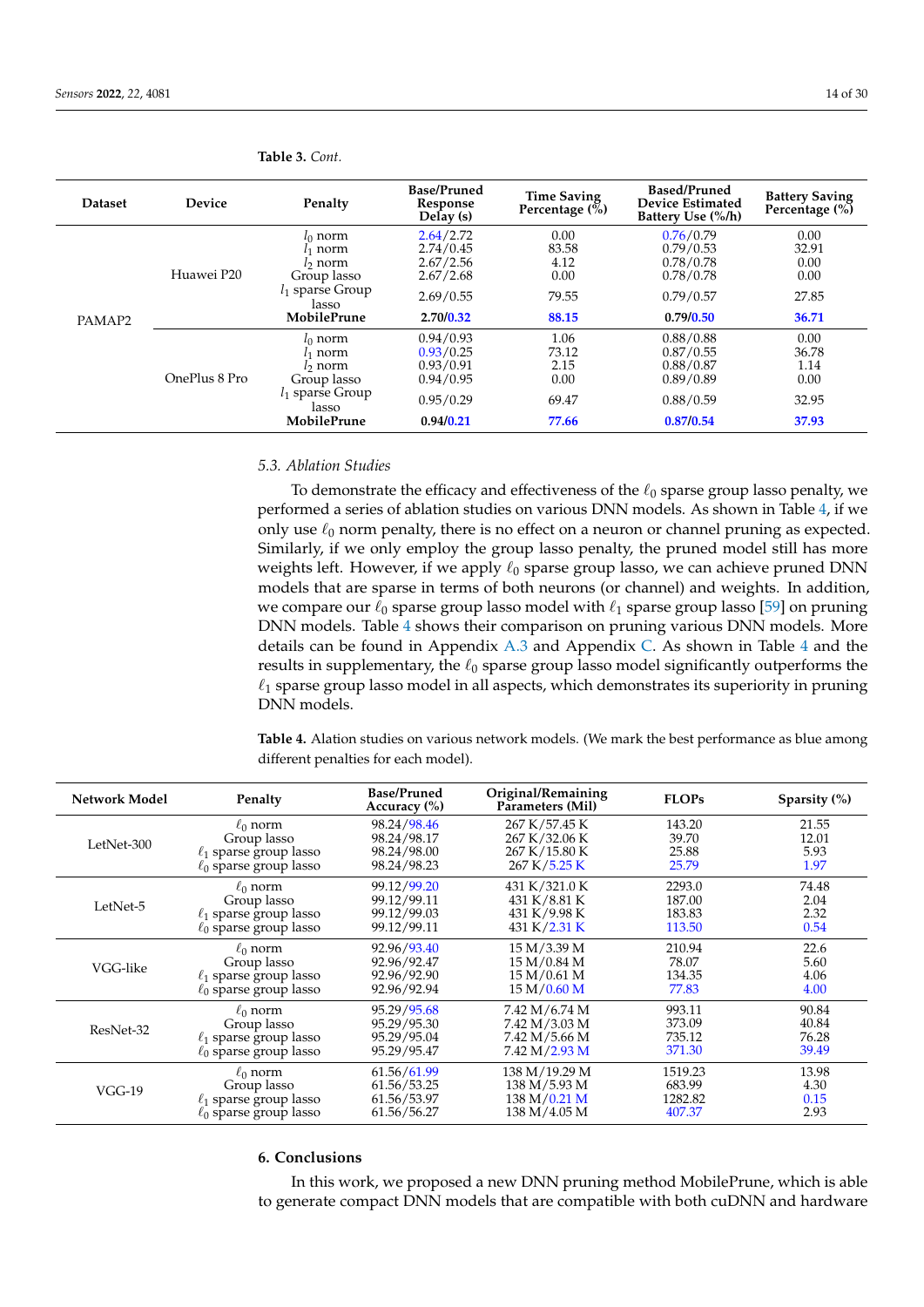acceleration. MobilePrune compress DNN models at both group and individual levels by using the novel  $\ell_0$  sparse group lasso regularization. We further developed a global convergent optimization algorithm MobilePrune based on PALM to directly train the proposed compression models without any relaxation or approximation. Furthermore, we developed several efficient algorithms to solve the proximal operators associated with  $\ell_0$ sparse group lasso with different grouping strategies, which is the key computation of our MobilePrune. We have performed empirical evaluations on several public benchmarks. Experimental results show that the proposed compression model outperforms existing stateof-the-art algorithms in terms of computational costs and prediction accuracy. MobilePrune has a great potential to design slim DNN models that can be deployed on dedicated hardware that uses a sparse systolic tensor array. More importantly, we deploy our system on the real android system on both Huawei P20 and OnePlus 8 Pro, and the performance of the algorithm on multiple Human Activity Recognition (HAR) tasks. The results show that MobilePrune achieves much lower energy consumption and higher pruning rate while still retaining high prediction accuracy.

There are other options to further compress the neural network models such as Neural Logic Circuits and Binary Neural Networks, which all use binary variables to represent inputs and hidden neurons. These two models are orthogonal to our methods, which means our pruning model could be adopted on Neural Logic Circuits, Binary Neural Networks and other neural network architectures designed for mobile systems. We will explore which mobile neural network could be better integrated with our network compression model in the future.

**Author Contributions:** Conceptualization: Y.S., Y.W. and J.M.; Methodology: K.Z, Y.W. and J.M.; Software: Y.S.; Validation: Y.S. and K.Z.; Writing—original draft preparation: Y.S., Z.C., Z.P., Y.W. and J.M.; Writing—review and editing: Y.S., X.P. and K.Z.; Supervision: P.L., Y.W. and J.M.; Project administration: Y.W. and J.M. All authors have read and agreed to the published version of the manuscript.

**Funding:** This research received no external funding.

**Institutional Review Board Statement:** Not applicable.

**Informed Consent Statement:** Not applicable.

**Data Availability Statement:** We used the publicly available datasets—MNIST [\(http://yann.lecun.](http://yann.lecun.com/exdb/mnist/) [com/exdb/mnist/\)](http://yann.lecun.com/exdb/mnist/), CIFAR-10 [\(http://www.cs.toronto.edu/~kriz/cifar.html\)](http://www.cs.toronto.edu/~kriz/cifar.html), Tiny-ImageNet [\(https:](https://paperswithcode.com/dataset/tiny-imagenet) [//paperswithcode.com/dataset/tiny-imagenet\)](https://paperswithcode.com/dataset/tiny-imagenet), WISDM [\(https://archive.ics.uci.edu/ml/datasets/](https://archive.ics.uci.edu/ml/datasets/WISDM+Smartphone+and+Smartwatch+Activity+and+Biometrics+Dataset+) [WISDM+Smartphone+and+Smartwatch+Activity+and+Biometrics+Dataset+\)](https://archive.ics.uci.edu/ml/datasets/WISDM+Smartphone+and+Smartwatch+Activity+and+Biometrics+Dataset+), UCI-HAR [\(https://](https://archive.ics.uci.edu/ml/datasets/human+activity+recognition+using+smartphones) [archive.ics.uci.edu/ml/datasets/human+activity+recognition+using+smartphones\)](https://archive.ics.uci.edu/ml/datasets/human+activity+recognition+using+smartphones), and PAMAP2 [\(http://archive.ics.uci.edu/ml/datasets/pamap2+physical+activity+monitoring\)](http://archive.ics.uci.edu/ml/datasets/pamap2+physical+activity+monitoring). Both the source codes for the proposed model results and mobile application can be found in [https://github.com/](https://github.com/yuboyubo/CNNCompressionl0) [yuboyubo/CNNCompressionl0](https://github.com/yuboyubo/CNNCompressionl0) (accessed on 24 May 2022).

**Conflicts of Interest:** The authors declare no conflict of interest.

## <span id="page-14-0"></span>**Appendix A**

## *Appendix A.1. The Convergence Analysis of Applying PALM Algorithm to Deep Learning Models*

For simplicity, we prove the convergence of the PALM algorithm on a neural network that only has fully connected layers, and the regularization is added on the weight matrix of each layer. The proof can be easily extended to DNN models with regularization added on each neuron and DNN with convolutional layers.

Given a feed-forward neural network with  $N-1$  hidden layers, there are  $d_i$  neurons in the *i*-th layer. Let  $d_0$  and  $d_N$  represent the number of neurons in the input and output layers, respectively. Therefore, the input data can be presented by  $X := \{x_1, \ldots, x_n\} \in \mathbb{R}^{d_0 \times n}$  and the output data can be denoted as  $Y := \{y_1, \ldots, y_n\} \in \mathbb{R}^{d_N \times n}$ . Let  $W_i \in \mathbb{R}^{d_i \times d_{i-1}}$  be the weight matrix between the (*i* − 1)-th layer and the *i*-th layer. Here, in order to simplify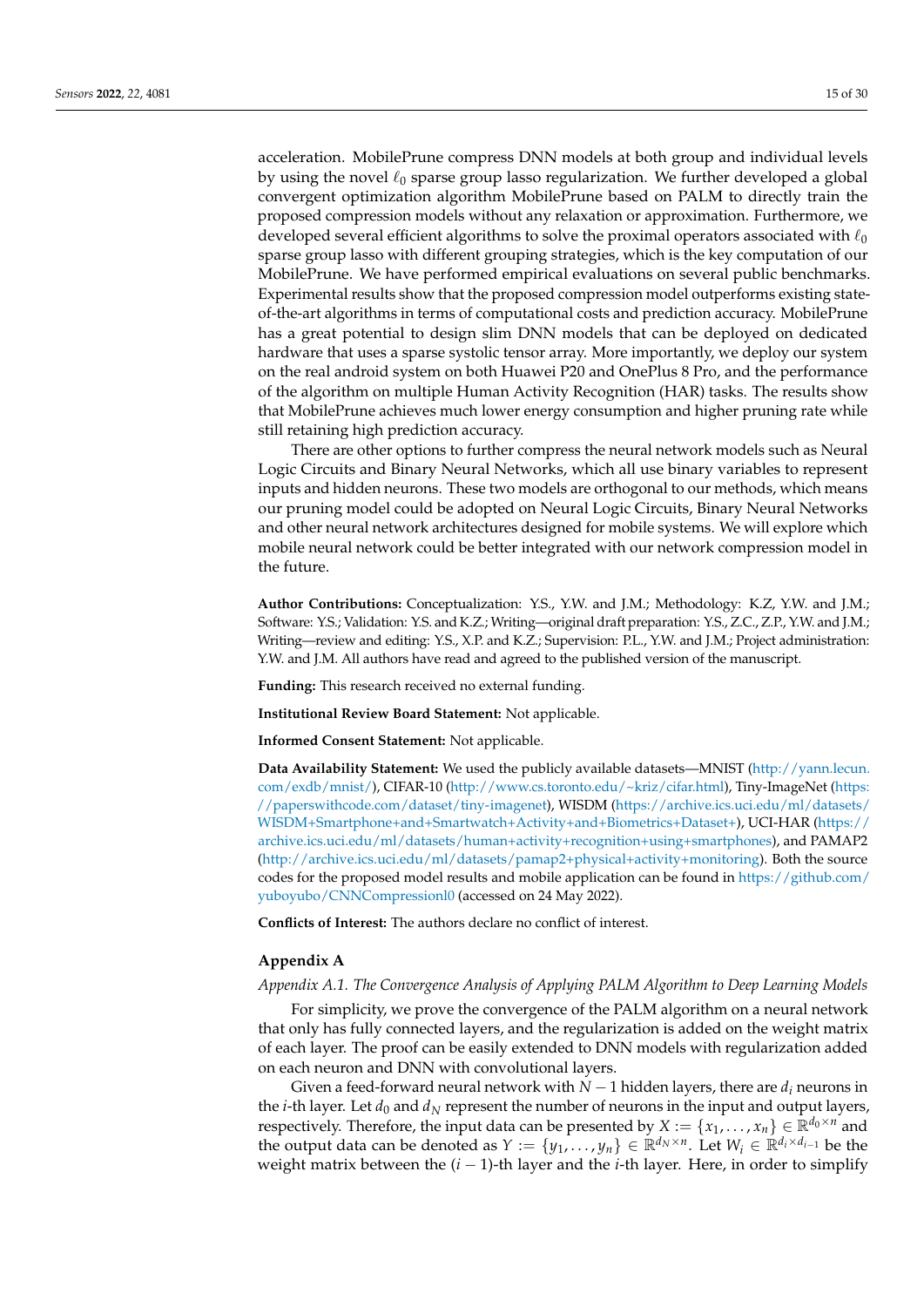the notation, we let *W<sup>i</sup>* absorb the bias of the *i*-th layer. We denote the collection of *W<sup>i</sup>* as  $\mathbf{W} = \{W_i\}_{i=1}^N$ . The DNN model training problem can be formulated as

<span id="page-15-1"></span>
$$
\min_{\mathbf{W}} : \mathbf{R}(\mathbf{W}; X, Y) + \sum_{i} r_i(W_i), \tag{A1}
$$

where **R**(**W**; *X*, *Y*) =  $\frac{1}{n} \sum_{n} \ell(\Phi(\mathbf{W}; x_i), y_i)$ , and  $\ell(\cdot)$  is the loss function.  $\Phi(\mathbf{W}; x_i)$  =  $\sigma_N(W_N \sigma_{N-1}(\ldots W_2 \sigma_1(W_1 x_i))$  is the DNN model with *N* layers of model parameter **W** and  $\sigma_i$  is the activation function for neurons in the *i*-th layer.  $r_i$  is the regularization function applied to *W<sup>i</sup>* . We make the assumptions for our DNN model as follows:

<span id="page-15-0"></span>**Assumption A1.** *Suppose that the DNN model satisfies the following assumptions:*

- 1. *The regularization functions*  $r_i$ ,  $i = 1, \ldots, N$  are lower semi-continuous.
- 2. *The derivatives of the loss function*  $\ell$  *and all activation functions*  $\sigma_i$ *,*  $i = 1, \ldots, N$  *are bounded and Lipschitz continuous.*
- *3. The loss function* `*, activation function σ<sup>i</sup>* , ∀*i, and the regularization function r<sup>i</sup>* , ∀*i are either real analytic or semi-algebraic [\[37\]](#page-28-4), and continuous on their domains.*

**Remark A1.** *The DNN model that satisfies the assumptions made in Assumption [A1](#page-15-0) could have squared, logistic, hinge, cross-entropy, or soft-max loss function and smooth activation functions, such as sigmoid, or hyperbolic tangent, and*  $\ell_1$  *norm,*  $\ell_2$  *norm, or*  $\ell_0$  *norm regularization term, and the assumption requires the activation functions to be smooth. Then, activation function, such as rectified linear unit(ReLU), does not satisfy the requirement. However, we can use the Softplus activation function or Swish activation function to replace ReLU.*

Since **R**(**W**; *X*, *Y*) depends on weight matrices  $W_i$ ,  $i = 1,..., N$  between the DNN layers, we rewrite [\(A1\)](#page-15-1) as the following format in terms of only the independent variables

<span id="page-15-2"></span>
$$
\min_{W_1,\ldots,W_N} : \Psi(\mathbf{W}) := \mathbf{H}(W_1,\ldots,W_N) + \sum_i r_i(W_i),
$$
\n(A2)

where **H** is exactly the same as **R** in  $(A1)$ , but appears in a different form. We propose Algorithm  $\Delta$ 1 to solve ( $\Delta$ 2) and prove the convergence via the following theorem. In Algorithm [A1,](#page-16-0) we use the proximal operator  $prox_t^{\sigma}(x)$  at each step, which is defined as

$$
\text{prox}_{t}^{\sigma}(x) = \underset{u}{\text{arg min}} \left\{ \frac{t}{2} \|u - x\| + \sigma(u) \right\}.
$$
 (A3)

**Theorem [A1](#page-15-0).** *Suppose Assumption A1 holds. As in [\[37\]](#page-28-4), the sequence*  $\mathbf{W}^k = (W^k_1, \dots, W^k_N)$ *generated by Algorithm [A1](#page-16-0) converges to the critical point of* [\(A2\)](#page-15-2) *if the following conditions hold:*

- *1.* Ψ(**W**) *is a Kurdyka-Lojasiewicz (KL) function.*
- *2. The partial gradient* ∇*Wi***H**, ∀*i is Lipschitz continuous and there exist positive constants l<sup>i</sup>* , *li such that*  $c_i^k \in (\underline{l_i}, \overline{l_i})$ ,  $k = 1, 2, \ldots$ .
- 3.  $\nabla_{\mathbf{W}}\mathbf{H}(W_1,\ldots,W_N)$  has Lipschitz constant on any bounded set.

**Proof.** For the first condition, utilizing Proposition 1 and Lemma 3–6 in [\[60\]](#page-29-0), we can easily prove that under our assumption Ψ(**W**) is a KL function. For Equation (1) in the main text, it is also a KL function because  $\ell_0$  and group lasso are semi-algebraic [\[60](#page-29-0)[,61\]](#page-29-1). We will add the simple proof in the Appendix.

According to our model assumption and Remark 1 in [\[62\]](#page-29-2), we can show that  $\Psi(\mathbf{W})$  is a KL function. For the second condition, based on our model Assumption [A1](#page-15-0) and Lemma [A1](#page-16-1) provided in the following, we know that ∇*Wi***H**, ∀*i* is Lipschitz continuous. In addition, in Algorithm [A1,](#page-16-0) we use backtracking strategy to estimate *L<sup>i</sup>* at each iteration, therefore, there exist  $l_i = L_i^0$  and  $\bar{l}_i = \bar{L}_i$ , such that  $c_i^k \in (L_i^0, \bar{L}_i)$ ,  $k = 1, 2, \ldots$ .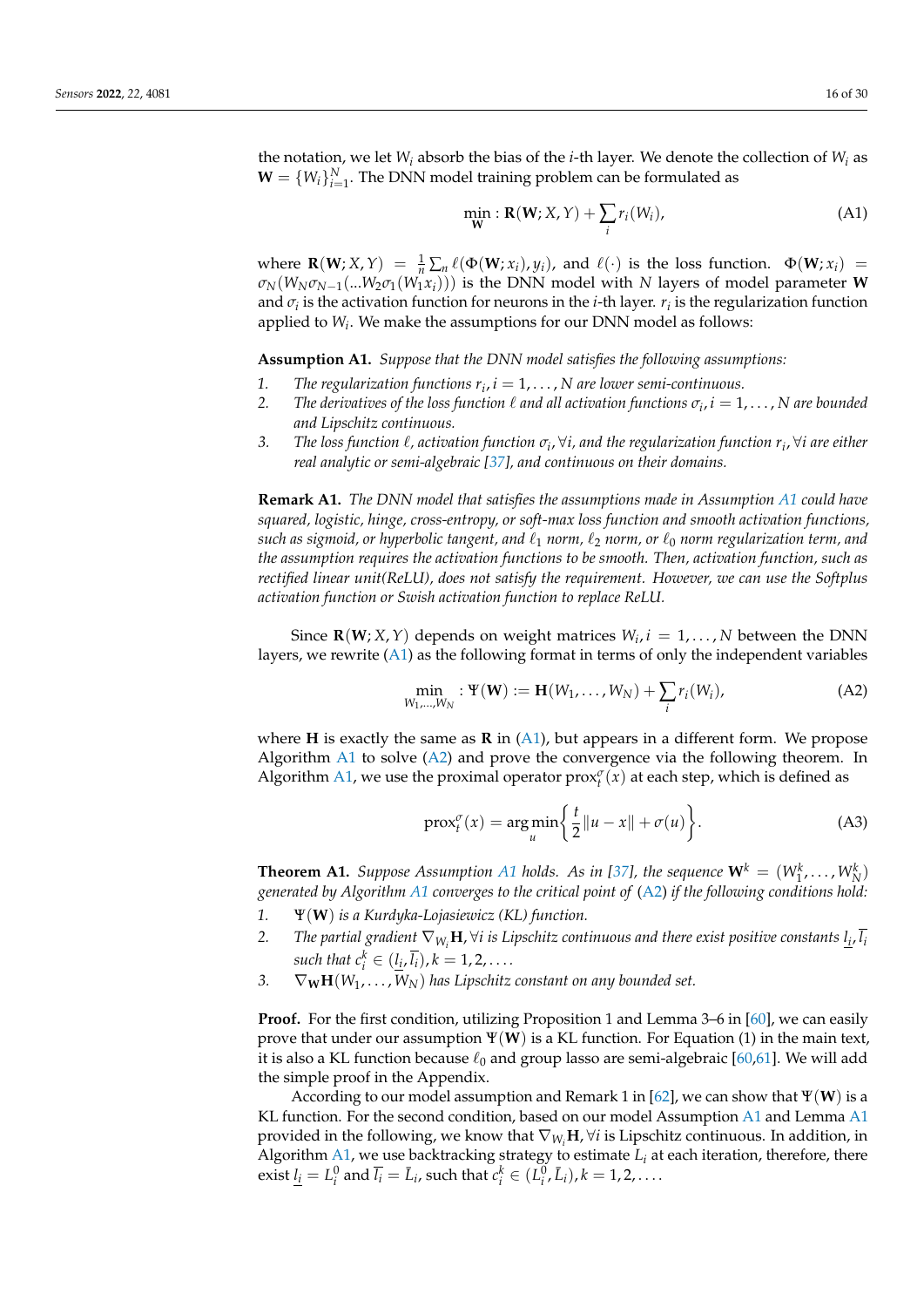For the last condition, based on Lemma [A3](#page-16-2) provided in the following, we have  $\nabla_{\mathbf{W}}\mathbf{H}(W_1,\ldots,W_N)$  is Lipschitz continuous for any bounded set.  $\square$ 

<span id="page-16-0"></span>

| Algorithm A1 PALM Algorithm for Deep Learning Models                                                                |      |
|---------------------------------------------------------------------------------------------------------------------|------|
| Initialize $\eta > 1, L_1^0, \ldots, L_N^0$ , and $W_1^0, \ldots, W_N^0$ .                                          |      |
| for $k = 1, 2, $ do                                                                                                 |      |
| for $i = 1$ to N do                                                                                                 |      |
| Find the smallest $i^k$ such that with $\bar{L}_i = \eta^{i^k} L_i^{k-1}$                                           |      |
| $\ \nabla_{W_i} \mathbf{H}(W_i^{k-1}) - \nabla_{W_i} \mathbf{H}(W_i^k)\  \leq \bar{L}_i \ W_i^{k-1} - W_i^k\ $      | (A4) |
| Set $c_i^k = \eta^{i^k} L_i^{k-1}$ and compute                                                                      |      |
| $W_i^k = \text{prox}_{c_i^k}^{r_i} \left\{ W_i^{k-1} - \frac{1}{c_i^k} \nabla_{W_i} \mathbf{H}(W_i^{k-1}) \right\}$ | (A5) |
| end for<br>end for                                                                                                  |      |

<span id="page-16-1"></span>**Lemma A1.** *According to Assumption [A1,](#page-15-0) the derivatives of the loss function and all the activation functions used in function* **R** *in* [\(A1\)](#page-15-1) *are bounded and Lipschitz continuous, then*  $\nabla_{W_i}$ **H** =  $\nabla_{W_i}$ **R** *is also bounded and Lipschitz continuous.*

**Proof.** The partial derivative of *W<sup>i</sup>* can be written as

<span id="page-16-4"></span>
$$
\nabla_{W_i} \mathbf{H} = \nabla_{W_i} \mathbf{R} = \frac{\partial \ell}{\partial \Phi} \cdot \frac{\partial \Phi}{\partial \sigma_N} \dots \frac{\partial \sigma_{i+1}}{\partial \sigma_i} \cdot \frac{\partial \sigma_i}{\partial W_i}.
$$
 (A6)

From Assumption [A1,](#page-15-0) we know both the derivatives of the loss function  $\frac{\partial \ell}{\partial \Phi}$  and the derivatives of any activation function *∂σi*+<sup>1</sup> *∂σi* , ∀*i* are bounded and Lipschitz continuous. Based on Lemma [A2](#page-16-3) and [\(A6\)](#page-16-4), we know the multiplication of bounded and Lipschitz continuous functions is still bounded and Lipschitz continuous. Therefore,  $\nabla_{W_i}$ **H** is bounded and Lipschitz continuous.  $\square$ 

<span id="page-16-3"></span>**Lemma A2.** If  $f_i$  : ℝ<sup>N</sup> → ℝ,∀*i is bounded*  $|f_i(X)| < M_i$ ,∀*i* and Lipschitz continuous  $||f_i(X)$  $f_i(Y)$   $\leq L_i$   $\|X - Y\|$ , then their multiplication  $f_1(X) f_2(X) ... f_n(X)$  is still Lipschitz continuous.

**Proof.** We first prove that the multiplication of two bounded Lipschitz continuous functions is still Lipschitz continuous as follows.

$$
||f_1(X)f_2(X) - f_1(Y)f_2(Y)|| = ||f_1(X)f_2(X) - f_1(X)f_2(Y) + f_1(X)f_2(Y) - f_1(Y)f_2(Y)||
$$
  
\n
$$
\leq ||f_1(X)f_2(X) - f_1(X)f_2(Y)|| + ||f_1(X)f_2(Y) - f_1(Y)f_2(Y)||
$$
  
\n
$$
\leq |f_1(X)|L_2||X - Y|| + |f_2(Y)|L_1||X - Y||
$$
  
\n
$$
\leq (M_1L_2 + M_2L_1)||X - Y||.
$$
 (A7)

We can then extend the above to the multiplication of multiple functions and prove the lemma.  $\square$ 

<span id="page-16-2"></span>**Lemma A3.** *If*  $\nabla_{W_i}$ **H**,  $\forall i \in \{1, ..., N\}$  *is bounded and Lipschitz continuous,*  $\nabla_{\bf W}$ **H** *is also Lipschitz continuous.*

**Proof.** Lemma [A1](#page-16-1) has shown that  $\nabla_{W_i}$ **H**,  $\forall i \in \{1, ..., N\}$  is bounded and Lipschitz continuous. Here we want to show that  $\nabla_{\mathbf{W}}\mathbf{H}$  is Lipschitz continuous on any bounded set. Define  $\text{vec}(\textbf{W}) = [\text{vec}(W_1)^T, \dots, \text{vec}(W_N)^T]^T$  as a vector where  $\text{vec}()$  vectorizes a matrix by stacking its columns. Specifically, there exists a constant  $M > 0$ , such that for any **W**, **W**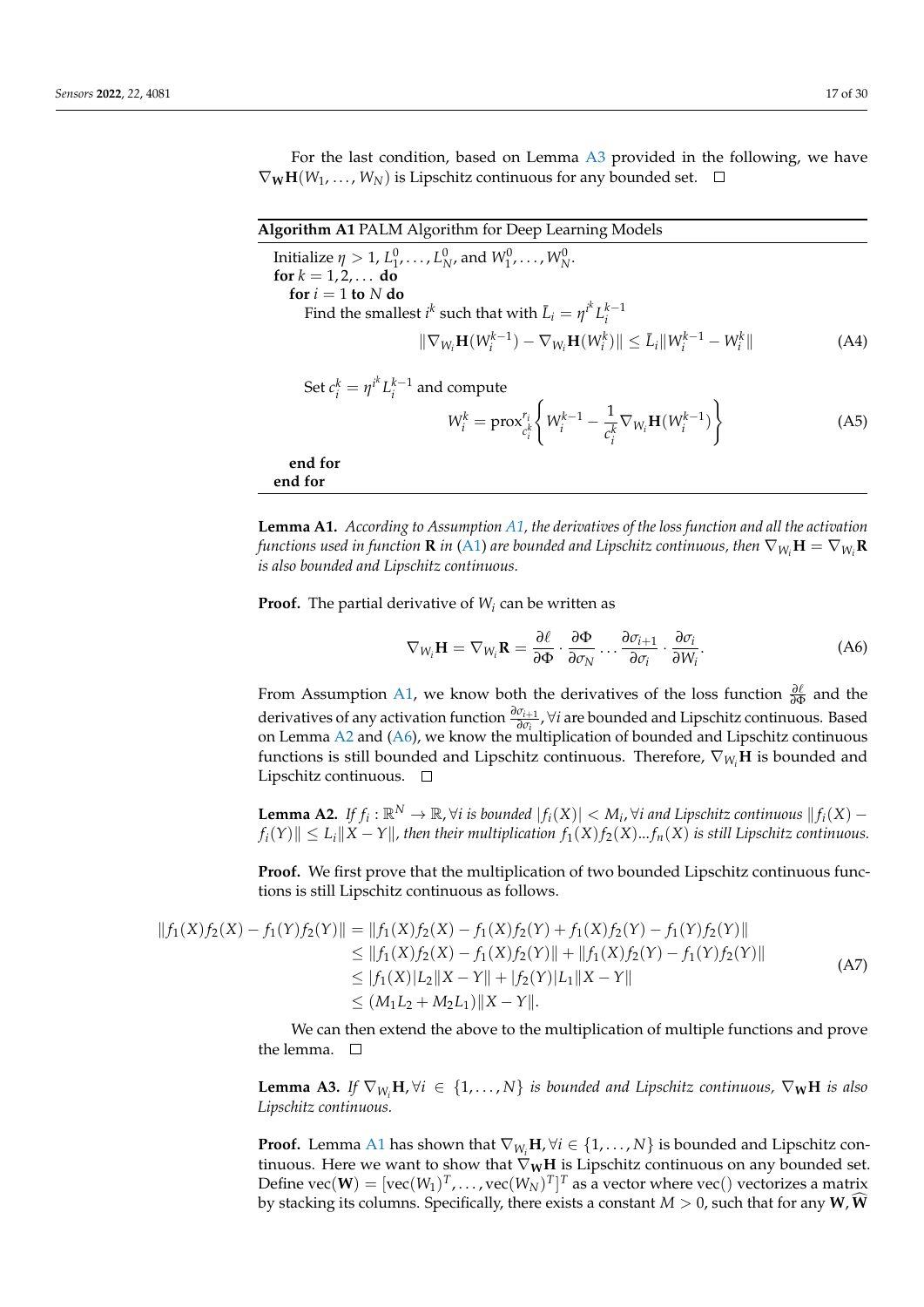$$
\|\nabla_{\mathbf{W}} \mathbf{H} - \nabla_{\widehat{\mathbf{W}}} \mathbf{H}\|^2 = \|\nabla_{\text{vec}(\mathbf{W})} \mathbf{H} - \nabla_{\text{vec}(\widehat{\mathbf{W}})} \mathbf{H}\|^2
$$
  
\n=
$$
\left\| [(\nabla_{\text{vec}(W_1)} \mathbf{H})^T, \dots, (\nabla_{\text{vec}(W_N)} \mathbf{H})^T] - [(\nabla_{\text{vec}(\widehat{W}_1)} \mathbf{H})^T, \dots, (\nabla_{\text{vec}(\widehat{W}_N)} \mathbf{H})^T] \right\|^2
$$
  
\n=
$$
\sum_{i} [(\nabla_{\text{vec}(W_i)} \mathbf{H})^T - (\nabla_{\text{vec}(\widehat{W}_i)} \mathbf{H})^T \|^2
$$
  
\n
$$
\leq \sum_{i} L_i^2 \left\| \text{vec}(W_i) - \text{vec}(\widehat{W}_i) \right\|^2
$$
  
\n
$$
\leq L_{\text{max}}^2 \sum_{i} \left\| \text{vec}(W_i) - \text{vec}(\widehat{W}_i) \right\|^2
$$
  
\n=
$$
L_{\text{max}}^2 \left\| \mathbf{W} - \widehat{\mathbf{W}} \right\|^2,
$$
 (A8)

where  $L_{\text{max}}$  is the largest Lipschitz constant among  $L_1, \ldots, L_N$ . Then, we define  $M = L_{\text{max}}$ and we have  $\mathbf{u}$  $\sim$ II

$$
\|\nabla_{\mathbf{W}}\mathbf{H} - \nabla_{\widehat{\mathbf{W}}}\mathbf{H}\| \le M \|\mathbf{W} - \widehat{\mathbf{W}}\|,\tag{A9}
$$

as desired.  $\square$ 

 $\bf{Theorem~A2.}$  *The sequence generated by Algorithm [A1](#page-16-0)*  $\left\{ (W_{1}^{k},\ldots,W_{N}^{k})\right\}$  converges to a critical *point* (*W*<sup>∗</sup> 1 , . . . , *W*<sup>∗</sup> *N* ) *of Equation* [\(A2\)](#page-15-2) *at least in the sub-linear convergence rate, i.e. there exists some*  $\omega > 0$ *, such that* 

$$
||(W_1^k, \dots, W_N^k) - (W_1^*, \dots, W_N^*)|| \le \omega k^{\frac{1-\theta}{2\theta-1}},
$$
\n(A10)

*where*  $\theta \in (\frac{1}{2}, 1)$ *.* 

**Proof.** Based on Theorem 2 in [\[63\]](#page-29-3) and Theorem 6.4 in [\[61\]](#page-29-1), we can prove the above theorem.  $\square$ 

## <span id="page-17-1"></span>*Appendix A.2. The Lemma Used in the Proof of Theorem 1*

<span id="page-17-0"></span>**Lemma A4.** The proximal operator associated with the Euclidean norm  $\|\cdot\|$  has a closed form *solution:*

$$
\arg\min_{\mathbf{x}} \frac{1}{2} ||\mathbf{x} - \mathbf{y}||^2 + \lambda ||\mathbf{x}|| = \max(||\mathbf{y}|| - \lambda, 0)\frac{\mathbf{y}}{||\mathbf{y}||},
$$
 (A11)

 $\mathbf{w}$  *kere*  $\mathbf{x} \in \mathbb{R}^n$  *and*  $\mathbf{y} \in \mathbb{R}^n$  *are both n-dimensional vectors.* 

This is a known result and has been used in previous study [\[64\]](#page-29-4).

## <span id="page-17-2"></span>*Appendix A.3. The Algorithm for*  $\ell_1$  *Sparse Group Lasso*

In Section [5.3,](#page-13-3) we conduct experiments regarding  $\ell_1$  norm sparse group Lasso for comparison with our proposed  $\ell_0$  sparse group lasso. Here, we elaborate the  $\ell_1$  norm sparse group Lasso algorithm. We first consider the following proximal operator associated with  $\ell_1$  overlapping group Lasso regularization:

$$
\pi_{\lambda_2}^{\lambda_1}(\mathbf{v}) = \underset{\mathbf{x} \in \mathbb{R}^n}{\arg \min} \left\{ g_{\lambda_2}^{\lambda_1}(\mathbf{x}) \equiv \frac{1}{2} ||\mathbf{x} - \mathbf{v}||^2 + \lambda_1 ||\mathbf{x}||_1 + \lambda_2 \sum_{i=1}^k ||\mathbf{x}_{G_i}|| \right\},\tag{A12}
$$

where the regularization coefficients,  $\lambda_1$  and  $\lambda_2$ , are non-negative values,  $i = 1, 2, \dots, k$ ,  $G_i \subseteq \{1, 2, ..., n\}$  denotes the indices corresponding to the *i*-th group. According to Theorem 1 in [\[59\]](#page-28-25),  $\pi_{\lambda_2}^{\lambda_1}$  $\lambda_1(\cdot)$  can be derived from the following  $\pi_0^{\lambda_1}(\cdot)$  and we present this conclusion in Lemma [A5.](#page-18-0)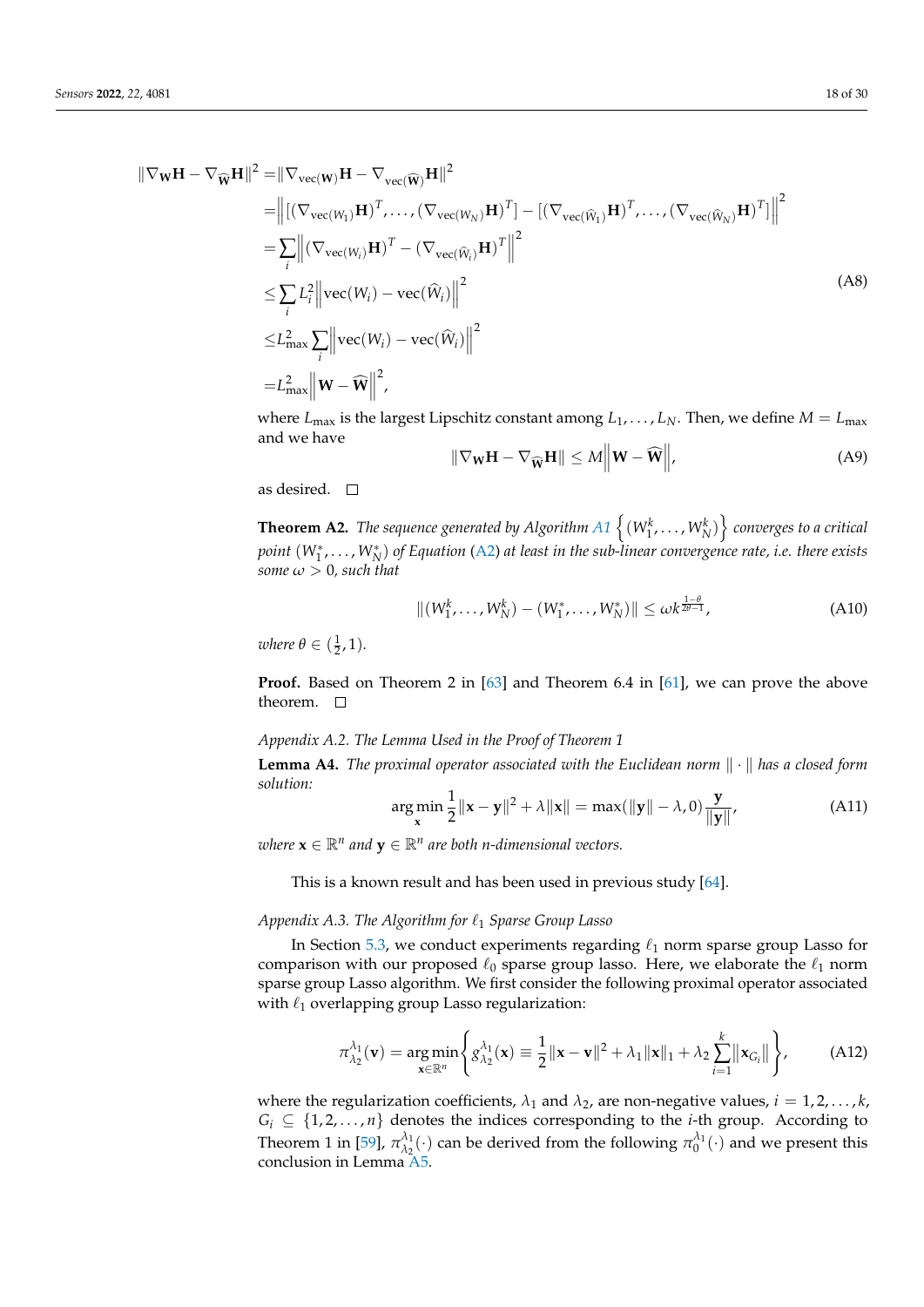<span id="page-18-0"></span>**Lemma A5.** *Let*  $\mathbf{u} = \text{sgn}(\mathbf{v}) \odot \text{max}(|\mathbf{v}| - \lambda_1, 0)$ *, and* 

$$
\pi_{\lambda_2}^0(\mathbf{u}) = \underset{\mathbf{x} \in \mathbb{R}^n}{\arg \min} \Bigg\{ h_{\lambda_2}(\mathbf{x}) \equiv \frac{1}{2} ||\mathbf{x} - \mathbf{u}||^2 + \lambda_2 \sum_{i=1}^g ||\mathbf{x}_{G_i}|| \Bigg\}. \tag{A13}
$$

*Then,*  $\pi_{\lambda_2}^{\lambda_1}$  $\lambda_1^{\lambda_1}(\mathbf{v}) = \pi_{\lambda_2}^0(\mathbf{u})$  holds.

According to Lemma [A4,](#page-17-0) it is easy to verify that given  $x_{G_i} \cap x_{G_j} = \emptyset$ , the optimal  $x_{G_i}$ minimizing  $h_{\lambda_2}(\mathbf{x})$  is given by

<span id="page-18-1"></span>
$$
\mathbf{x}_{G_i} = \max(||\mathbf{u}_{G_i}|| - \lambda_2, 0)\frac{\mathbf{u}_{G_i}}{||\mathbf{u}_{G_i}||},
$$
\n(A14)

where  $i = 1, 2, ..., k$ . For the fully connected layers, we define the  $\ell_1$  overlapping group Lasso regularizer as

<span id="page-18-2"></span>
$$
\Psi(W) = \sum_{q=1}^{Q} \psi_{\lambda_2}^{\lambda_1}(W_{:q}) = \sum_{q=1}^{Q} \lambda_1 \|W_{:q}\|_1 + \lambda_2 \|W_{:q}\|
$$
  
=  $\lambda_1 \|W\|_1 + \sum_{q=1}^{Q} \lambda_2 \|W_{:q}\|,$  (A15)

where *W*:,*<sup>q</sup>* represents the output weights of the *q*-th neuron of *W*. According to Lemma [A5,](#page-18-0) let  $\widehat{W} = \text{sgn}(W) \odot \max(|W| - \lambda_1, 0)$ , and then  $\psi_{\lambda_2}^{\lambda_1}$  $\frac{\lambda_1}{\lambda_2}(W_{:,\mathcal{q}})$  can be reduced to  $\psi_{\lambda_2}^0(\widehat W_{:,\mathcal{q}})$ , which can be solved via [\(A14\)](#page-18-1) as follows.

<span id="page-18-4"></span>
$$
W_{:q} = \max(||\widehat{W}_{:q}|| - \lambda_2, 0)\frac{W_{:q}}{||\widehat{W}_{:q}||}
$$
\n(A16)

For the convolutional layers, we denote the  $\ell_1$  overlapping group Lasso regularizer as

<span id="page-18-3"></span>
$$
\Phi(T) = \sum_{c=1}^{N_c} \phi_{\beta_b}^{\beta_a}(T_{:\,c\,:\,:}) = \sum_{c=1}^{N_c} \beta_a \|T_{:\,c\,:\,:}\|_1 + \beta_b \sum_{h=1}^{N_h} \sum_{w=1}^{N_w} \|T_{:\,c,h,w}\|
$$
\n
$$
= \beta_a \|T\|_1 + \sum_{c=1}^{N_c} \sum_{h=1}^{N_h} \sum_{w=1}^{N_w} \beta_b \|T_{:\,c,h,w}\|,\tag{A17}
$$

Likewise, let  $\widehat{T}_{:\,c,\,:,:} = \text{sgn}(T_{:\,c,\,:,:}) \odot \max(|T_{:\,c,\,:,:}| - \beta_a, 0)$ , and then  $\phi_{\beta_b}^{\beta_a}$ *βb* (*T*:,*c*,:,:) can be reduced to  $\phi^0_{\beta_b}(\widehat{T}_{:\text{\it c}:,\text{\it c}})$ , which can be solved via [\(A14\)](#page-18-1) as follows.

<span id="page-18-5"></span>
$$
T_{:,c,h,w} = \max(||\widehat{T}_{:,c,h,w}|| - \beta_b,0) \frac{\widehat{T}_{:,c,h,w}}{||\widehat{T}_{:,c,h,w}||}
$$
 (A18)

By incorporating [\(A15\)](#page-18-2) and [\(A17\)](#page-18-3) into our model, the  $\ell_1$  norm sparse group Lasso regularized problem can be formulated as

$$
\min_{\mathcal{W}}: L(\mathcal{W}; X, Y) + \sum_{i=1}^{N_f} \sum_{q=1}^{Q} \psi_{\lambda_2}^{\lambda_1}(W_{:\cdot,q}^{(i)}) + \sum_{j=1}^{N_l} \sum_{c=1}^{N_c} \phi_{\beta_b}^{\beta_a}(T_{:\cdot,c\cdot;\cdot}^{(j)}).
$$
(A19)

We elaborate the DNN\_PALM algorithm associated with  $\ell_1$  norm sparse group lasso in Algorithm [A2,](#page-19-1) in which the partial derivatives are denoted as  $H(W^{(i)}_{:q}) = \nabla_{W^{(i)}_{:q}} L(W^{(i)}_{:q})$  and  $F(T^j)$  $\sum_{i,c,h,w}^{j} L(T_{i,c,h,w}^j) = \nabla_{T_{i,c,h,w}^j} L(T_{i,w}^j)$  $\mathcal{C}_{\mathit{c},\mathit{h},\mathit{w}}^{y}$  for fully connected layers and convolutional layers, respectively.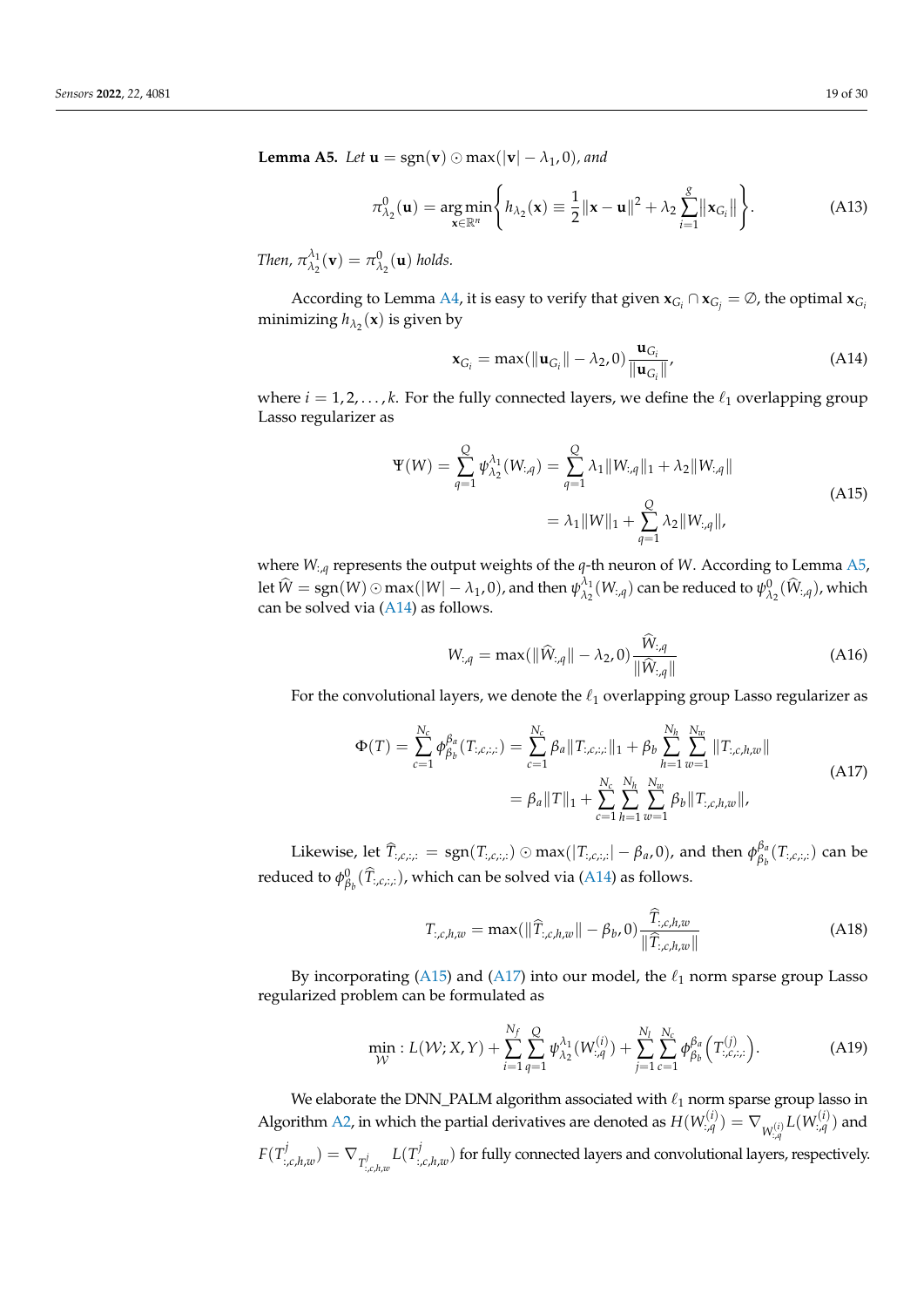# <span id="page-19-1"></span>**Algorithm A2** DNN\_PALM Algorithm for  $\ell_1$  norm Group Lasso

Initialize  $\mu > 1$ ,  $L_i^0 > 0$ ,  $(W^{(i)})^0$ ,  $\forall i$  and  $L_j^0 > 0$ ,  $(T^{(j)})^0$ ,  $\forall j$ . **for**  $k = 1, 2, ...$  **do for**  $i = 1$  **to**  $N_f$  **do** Let  $\omega^{k-1} = (W^{(i)}_{:\mathcal{A}})^{k-1}$  and  $\omega^k = (W^{(i)}_{:\mathcal{A}})^k$ ,  $\forall q$ . Find the smallest  $\mathcal{L} = \mu^b L_i^{k-1}$ ,  $b \in \mathbb{N}$ , such that  $||H(\omega^{k-1}) - H(\omega^k)|| \leq \mathcal{L}||\omega^{k-1} - \omega^k||$ , where  $\omega^k$  is computed via [\(A16\)](#page-18-4). **end for for**  $j = 1$  **to**  $N_l$  **do for**  $c = 1$  **to**  $N_c$  **do** Let  $\gamma^{k-1} = (T^j_{\gamma})$  $(x_i, t_{i,c,h,w})^{k-1}$  and  $\gamma^k = (T^j_{t_{i,c}^{k}})$ :,*c*,*h*,*w* ) *k* , ∀*h*, *w*. Find the smallest  $\mathcal{L} = \mu^b L_j^{k-1}$ ,  $b \in \mathbb{N}$ , such that  $\| F(\gamma^{k-1}) - F(\gamma^k) \| \leq \mathcal{L} \| \gamma^{k-1} - \gamma^k \|$ , where  $\gamma^k$  is computed via [\(A18\)](#page-18-5). **end for end for end for**

# <span id="page-19-0"></span>**Appendix B**

# *Appendix B.1. Iterative Method*

Iterative pruning [\[4\]](#page-26-1) is another effective method for obtaining a sparse network while maintaining high accuracy. As iterative pruning is orthogonal to our method, we can couple the two methods to obtain even better performance per number of parameters used; specifically, we replace the usual weight decay regularizer used in [\[4\]](#page-26-1) with our  $\ell_0$  sparse group lasso regularizer. In practice, we find that, empirically, the iterative method is able to achieve better performance. All results reported in the paper are from the iterative method.

## *Appendix B.2. Hyper-Parameter Settings*

In our experiments, all the baseline models were trained from scratch via stochastic gradient decent(SGD) with a momentum of 0.9. We trained the networks for 150 epochs on MNIST and 400 epochs on CIFAR-10 and Tiny-ImageNet with an initial learning rate of 0.1 and weight decay of 5e-4. The learning rate is decayed by a factor of 10 at 50, 100 on MNIST and at 100, 200 on CIFAR-10 and Tiny-ImageNet, respectively.

The experimental settings regarding hyper-parameters for all DNN models we used in the paper are summarized in Table [A1.](#page-19-2) We employ iterative pruning strategy to prune all the models. Namely, the pruning process and the retraining process are performed alternately.

<span id="page-19-2"></span>

| <b>Table A1.</b> List of hyper-parameters and their values("-" denotes "not applicable"). |  |  |
|-------------------------------------------------------------------------------------------|--|--|
|-------------------------------------------------------------------------------------------|--|--|

| The gradient momentum used in retraining process                                                       |
|--------------------------------------------------------------------------------------------------------|
| The weight decay factor used in retraining process                                                     |
| The number of training samples over which each SGD<br>update is computed during the retraining process |
| The shrinkage coefficient for $\ell_0$ norm regularization                                             |
| The shrinkage coefficient of channels for group Lasso                                                  |
| The shrinkage coefficient of neurons for group Lasso                                                   |
| The shrinkage coefficient of filter shapes for group Lasso                                             |
| No. of epochs(LeNet)/minibatches(VGGNet/ResNet) for                                                    |
|                                                                                                        |
| The number of iterations for obtaining the final results                                               |
| The number of retraining epochs after pruning                                                          |

 $1$  On VGG-like, the channel factor is adaptive and it is increased by 0.001 if its cross-entropy loss is not greater than the loss before performing pruning for the current mini-batch. Its range is [0.001,0.01].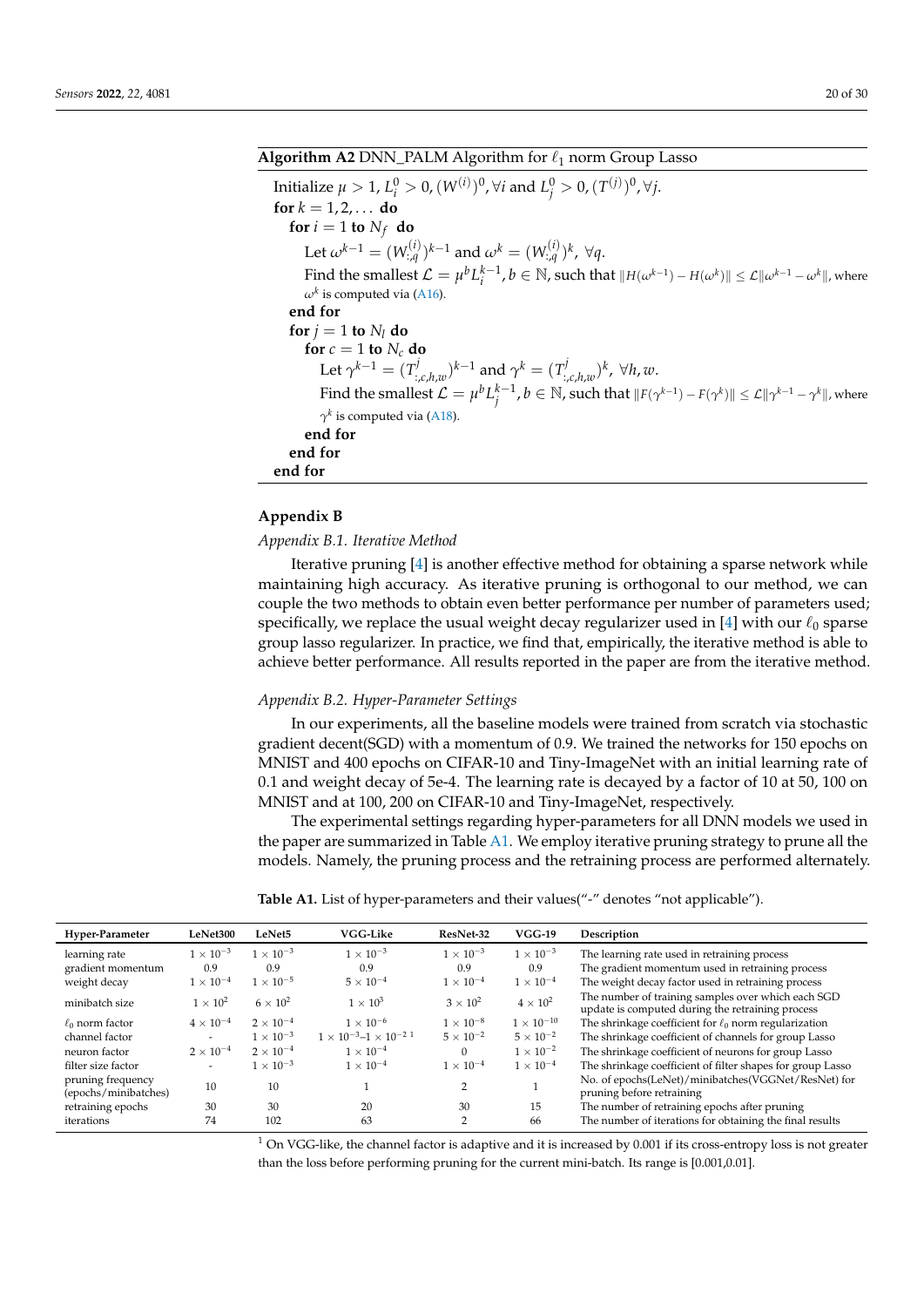# <span id="page-20-0"></span>**Appendix C**

# *Appendix C.1. Computational Efficiency*

We want to mention that our main focus here is to compress DNN models via  $\ell_0$  sparse group lasso. Our main contribution is to solve the corresponding optimizations. Speed is not our primary focus. However, we still provide the run time of our methods as a reference. We compared the run time of our MobilePrune with the baseline methods (original methods without pruning involved), and we found the ratio of the run time of MobilePrune to the run time of the baseline method is around 5 on average on the same machine.

## <span id="page-20-2"></span>*Appendix C.2. Results about the SSL*

<span id="page-20-1"></span>**Table A2.** Results about learning filter shapes in LeNet-5. (We highlight our MobilePrune results).

| Method          | <b>Base/Pruned</b><br>Accuracy $(\% )$ | <b>Filter Size</b> | <b>Remaining Filters</b> | Remaining<br><b>Parameters</b> | $FLOPs$ $(K)$ |
|-----------------|----------------------------------------|--------------------|--------------------------|--------------------------------|---------------|
| <b>Baseline</b> | $\overline{\phantom{0}}$               | $25 - 500$         | $20 - 50$                | 500-25,000                     | 2464          |
| <b>SSL</b> [24] | 99.10/99.00                            | $7 - 14$           | $1 - 50$                 | $\overline{\phantom{0}}$       | 63.82         |
| MobilePrune     | 99.12/99.03                            | $14 - 9$           | $4 - 16$                 | $46 - 26$                      | 51.21         |

## *Appendix C.3. Additional Ablation Studies*

In this section, we perform ablation studies to compare DNN models regularized by the proposed  $\ell_0$  sparse group lasso and other DNN models that are regularized by its individual components. Specifically, we compare DNN models regularized by the proposed  $\ell_0$  sparse group lasso with DNN models regularized by  $\ell_0$  norm penalty (set group Lasso penalty to 0) and DNN models regularized by group Lasso penalty (set  $\ell_0$  norm penalty to 0), respectively. For fair comparison, for all regularized DNN models, we use the same hyper-parameter setting.

From Table [A3](#page-20-3) to Table [A6,](#page-21-0) we observe that  $\ell_0$  norm penalty has no effect on structured pruning as expected and group Lasso penalty can effectively remove redundant structure components. Furthermore, the combination of  $\ell_0$  norm and group Lasso (our proposed  $\ell_0$ sparse group lasso penalty) can yield sparser models at both structure level and individual weight level. Notably,  $\ell_0$  norm can help group Lasso to remove more redundant structure components. Therefore, better acceleration in terms of FLOPs can be obtained by applying our proposed  $\ell_0$  sparse group lasso penalty. We want to mention that when we compute FLOPs, we do not take the individual weight sparsity into account. However, based on [\[11,](#page-27-4)[65\]](#page-29-5), lower FLOPs could be achieved by unitizing the sparsity on weight level on dedicated architectures.

<span id="page-20-3"></span>**Table A3.** Alation studies on LetNet-5 (Architecture: 20-50-800-500).

| Penalty                     | <b>Base/Pruned</b><br>Accuracy $(\% )$ | Original/Remaining<br>Parameters (K) | Pruned<br>Architecture | <b>Filter Size</b> | FLOPs(K) | <b>Sparsity</b><br>(%) |
|-----------------------------|----------------------------------------|--------------------------------------|------------------------|--------------------|----------|------------------------|
| $\ell_0$ norm               | 99.12/99.20                            | 431/321.00                           | 20-50-800-500          | 25–500             | 2293.0   | 74.48                  |
| Group Lasso                 | 99.12/99.11                            | 431/8.81                             | 4-19-301-29            | 25–99              | 187.00   | 2.04                   |
| $\ell_1$ Group Lasso        | 99.12/99.03                            | 431/9.98                             | 4-17-271-82            | 23-99              | 183.83   | 2.32                   |
| $\ell_0$ sparse group lasso | 99.12/99.11                            | 431/2.31                             | 5-14-151-57            | $16 - 65$          | 113.50   | 1.97                   |

|  |  |  | <b>Table A4.</b> Alation studies on VGG-like. |
|--|--|--|-----------------------------------------------|
|  |  |  |                                               |

| Penalty                     | <b>Base/Pruned</b><br>Accuracy $(\% )$ | Original/Remaining<br>Parameters (Mil) | Pruned Architecture                                 | <b>FLOPs</b><br>(Mil) |
|-----------------------------|----------------------------------------|----------------------------------------|-----------------------------------------------------|-----------------------|
| $\ell_0$ norm               | 92.96/93.40                            | 15/3.39                                | 18-43-92-99-229-240-246-507-504-486-241-114-428-168 | 210.94                |
| Group Lasso                 | 92.96/92.47                            | 15/0.84                                | 17-43-89-99-213-162-93-42-32-28-8-5-429-168         | 78.07                 |
| $\ell_1$ Group Lasso        | 92.96/92.90                            | 15/0.61                                | 17-43-92-99-229-240-246-323-148-111-41-39-159-161   | 134.35                |
| $\ell_0$ sparse group lasso | 92.96/92.94                            | 15/0.60                                | 17-43-87-99-201-185-80-37-27-25-9-4-368-167         | 77.83                 |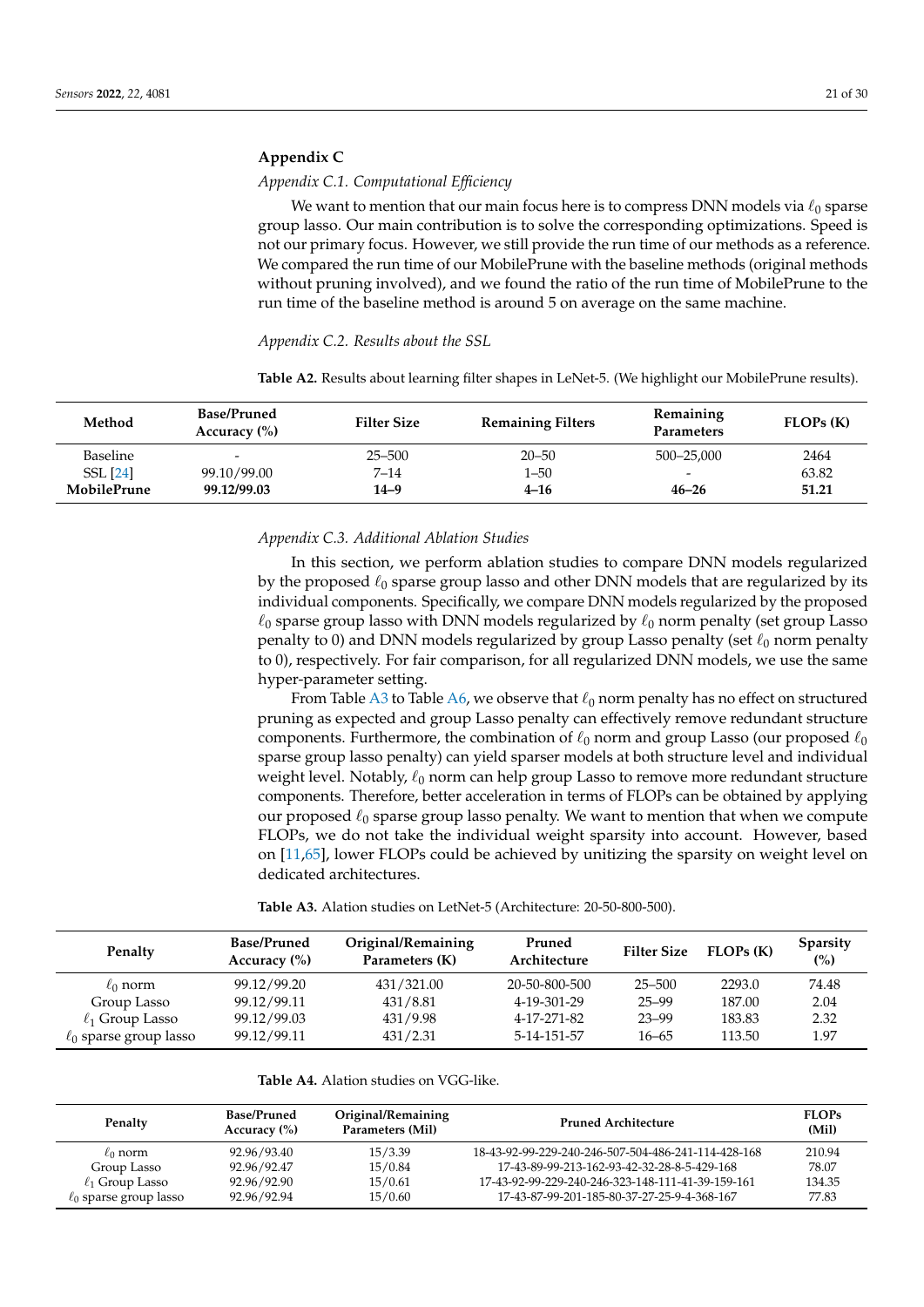| Penalty                     | <b>Base/Pruned Accuracy (%)</b> | Original/Remaining Parameters (Mil) | <b>FLOPs</b> (Mil) | Sparsity $(\%)$ |
|-----------------------------|---------------------------------|-------------------------------------|--------------------|-----------------|
| $\ell_0$ norm               | 95.29/95.68                     | 7.42/6.74                           | 993.11             | 90.84           |
| Group Lasso                 | 95.29/95.30                     | 7.42/3.43                           | 393.09             | 45.95           |
| $\ell_1$ Group Lasso        | 95.29/95.04                     | 7.42/5.66                           | 735.12             | 76.28           |
| $\ell_0$ sparse group lasso | 95.29/95.47                     | 7.42/2.93                           | 371.30             | 39.49           |

**Table A5.** Alation studies on ResNet-32.

<span id="page-21-0"></span>**Table A6.** Alation studies on VGG19.

| Penalty                     | Test Accuracy (%) | <b>Remaining Parameters (Mil)</b> | <b>Pruned Architecture</b>                                    | <b>FLOPs</b> (Mil) |
|-----------------------------|-------------------|-----------------------------------|---------------------------------------------------------------|--------------------|
| Baseline                    | 61.56             | 20.12                             | 64-64-128-128-256-256-256-256-512-512-512-512-512-512-512-512 | 1592.53            |
| $\ell_0$ norm               | 61.99             | 19.29                             | 45-64-114-128-256-256-256-256-512-511-512-509-512-512-512-512 | 1519.23            |
| Group Lasso                 | 53.25             | 5.93                              | 23-61-80-128-122-114-164-253-255-322-412-462-23-93-129-512    | 683.99             |
| $\ell_1$ Group Lasso        | 53.97             | 0.21                              | 29-64-109-128-254-246-254-256-510-509-509-509-512-512-484-512 | 1282.82            |
| $\ell_0$ sparse group lasso | 56.27             | 4.05                              | 19-48-57-102-79-83-100-179-219-273-317-341-256-158-116-512    | 407.37             |

# *Appendix C.4. Additional Comparison between*  $\ell_0$  *Sparse Group Lasso and*  $\ell_1$  *Norm Sparse Group Lasso*

In addition, we compare the proposed  $\ell_0$  sparse group lasso with  $\ell_1$  norm group Lasso. The algorithm for DNN models with  $\ell_1$  norm group Lasso penalty is introduced in Algorithm [A2.](#page-19-1) For hyper-parameter setting, we use the same parameters as  $\ell_0$  sparse group lasso penalty (as shown in Table [A1\)](#page-19-2) except the parameter for  $\ell_1$  norm. We search the parameter of  $\ell_1$  norm in [0.0001, 0.01] and report the best results in terms of the pruned test accuracy.

From Table [A3](#page-20-3) to Table [A6,](#page-21-0) we find that  $\ell_0$  sparse group lasso penalized models outperform  $\ell_1$  sparse group Lasso penalized models in terms of test accuracy and FLOPs. For VGG19 model (Table [A6\)](#page-21-0),  $\ell_1$  sparse group Lasso penalized model can achieve the fewest number of parameters, but the pruned test accuracy and FLOPs are much worse than the  $\ell_0$  sparse group lasso penalized model.

# *Appendix C.5. The Effect of the Coefficient of*  $\ell_0$  *Norm Regularizer*

In our proposed  $\ell_0$  sparse group lasso,  $\ell_0$  norm regularizer plays an important role of facilitating pruning networks effectively and efficiently, which has been shown through the results in ablation studies with and without  $\ell_0$  norm penalty. We further explore the effect of the strength of the  $\ell_0$  norm coefficient on the pruning performance. We vary the shrinkage strength for  $\ell_0$  norm penalty by a factor of 10 while keeping the other settings fixed.

As can be seen from Tables [A7](#page-21-1) and [A8,](#page-22-1) the larger the  $\ell_0$  norm coefficient is, the more parameters are pruned as expected. Additionally, there is a trade-off between the shrinkage coefficients for  $\ell_0$  norm penalty and group Lasso penalty, which depends on the practical demand.

<span id="page-21-1"></span>**Table A7.** The effect of the coefficient of  $\ell_0$  norm penalty on VGG-like.

| $\ell_0$ Penalty<br>Coefficient | <b>Base/Pruned</b><br>Accuracy $(\% )$ | Original/Remaining<br>Parameters (Mil) | <b>Pruned Architecture</b>                   | <b>FLOPs</b> (Mil) |
|---------------------------------|----------------------------------------|----------------------------------------|----------------------------------------------|--------------------|
| $1 \times 10^{-4}$              | 92.96/89.77                            | 15/0.06                                | 17-43-83-99-161-105-57-28-24-15-11-4-104-157 | 56.43              |
| $1 \times 10^{-5}$              | 92.96/92.19                            | 15/0.30                                | 16-43-85-99-171-155-75-33-23-18-10-3-264-167 | 66.82              |
| $1 \times 10^{-6}$              | 92.96/92.94                            | 15/0.60                                | 17-43-87-99-201-185-80-37-27-25-9-4-368-167  | 77.83              |
| $1 \times 10^{-7}$              | 92.96/92.54                            | 15/0.74                                | 17-43-87-99-213-188-91-40-26-27-9-4-400-168  | 81.64              |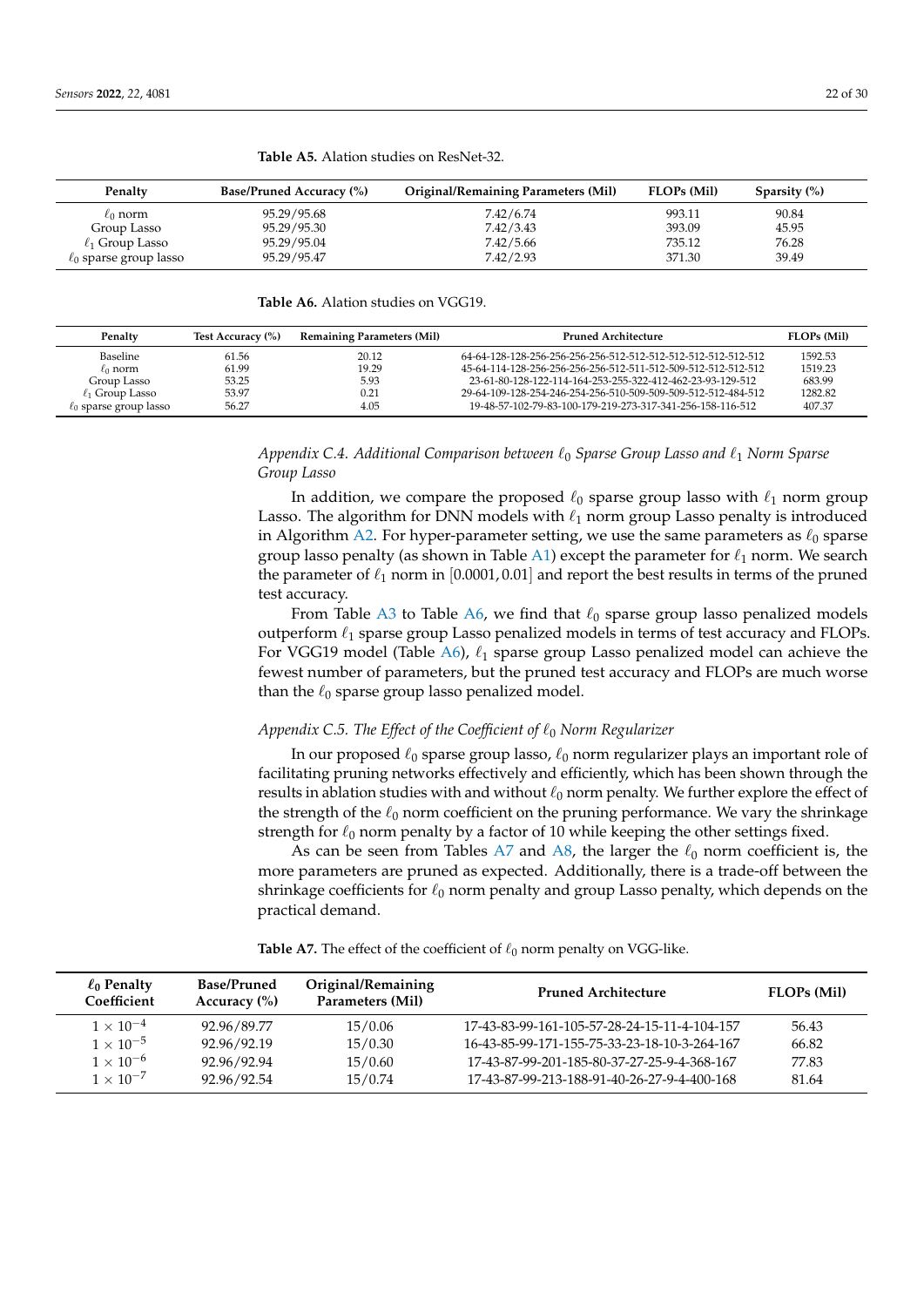| $\ell_0$ Penalty Coefficient | <b>Base/Pruned Accuracy (%)</b> | <b>Original/Remaining Parameters (Mil)</b> | <b>FLOPs (Mil)</b> | <b>Sparsity</b> |
|------------------------------|---------------------------------|--------------------------------------------|--------------------|-----------------|
| $1 \times 10^{-6}$           | 95.29/95.11                     | 7.42/2.06                                  | 330.90             | 27.76           |
| $1 \times 10^{-7}$           | 95.29/95.33                     | 7.42/2.72                                  | 369.36             | 36.66           |
| $1 \times 10^{-8}$           | 95.29/95.47                     | 7.42/2.93                                  | 77.83              | 39.49           |
| $1 \times 10^{-9}$           | 95.29/95.44                     | 7.42/3.02                                  | 372.98             | 40.70           |

<span id="page-22-1"></span>**Table A8.** The effect of the coefficient of  $\ell_0$  norm penalty on ResNet-32.

## <span id="page-22-0"></span>**Appendix D**

## *Appendix D.1. Har Dataset Description*

Appendix D.1.1. Wisdm Dataset

The WISDM dataset [\[49\]](#page-28-16), publicly available in [\[50\]](#page-28-17), includes six activities (walking, jogging, walking upstairs, walking downstairs, sitting, and standing) that contain 3D (*x*, *y*, *z*) raw signals collected from the smartphone's accelerometer at a sampling rate of 20Hz. The total number of participants involved in the experiment is 36. These participants performed certain daily activities with an Android phone in their front leg pockets. This dataset has a total of 1,098,209 samples and each sample consists of a timestamp, a user ID, an activity ID, and the acceleration (*x*, *y*, *z*) raw data. Here for this dataset, 3 features are used—the gravitational acceleration (*x*, *y*, *z*) toward the center of the Earth. A sliding window approach with a window size of 80 readings (4 seconds) is used for segmenting the sequences with a 50% overlapping.

# Appendix D.1.2. UCI-HAR Dataset

The UCI-HAR[\[51\]](#page-28-18) dataset, publicly available in [\[52\]](#page-28-19), includes six activities (walking, walking upstairs, walking downstairs, sitting, standing, and jogging) that contains 3D  $(x, y, z)$  raw signals extracted from the accelerometer and gyroscope of a smartphone at a constant rate of 50 Hz strapped to the waist of a subject. These raw signals were applying a noise filter to remove the noise first and then sampled in fixed-width sliding windows of 2.56 s (128 readings). This dataset was collected from a group of 30 volunteers. And all volunteers were instructed to follow an activity protocol and wore a Samsung Galaxy S II smartphone on their waist. The dataset includes a total of 10,299 samples including 7352 training samples (71.39%) and 2947 testing samples (28.61%). The dimension for each sample is 128 readings  $\times$  number of features with a 50% overlapping. Here for this dataset, 9 features are used—the acceleration signals (*x*, *y*, *z*) collected by the smartphone accelerometer in standard gravity units, the body acceleration signals  $(x, y, z)$  obtained by subtracting the gravity from the total acceleration, and the angular velocity vector  $(x, y, z)$ measured by the smartphone gyroscope.

## Appendix D.1.3. PAMAP2 Dataset

The PAMAP2 dataset [\[53](#page-28-20)[,54\]](#page-28-26), publicly available in [\[55\]](#page-28-21), contains data of different physical activities, performed by 9 subjects wearing 3 inertial measurement units and a heart rate monitor with a sampling rate of 100 Hz. According to the dataset's protocol, there are 12 physical activities—lying, sitting, standing, walking, running, cycling, nordic walking, ascending stairs, descending stairs, vacuum cleaning, and rope jumping. All the collected data above include two 3-axis accelerometer data, 3-axis gyroscope data, 3-axis magnetometer data, 3-axis orientation data, and temperature. This dataset has a total of 3,850,505 samples and each sample has a timestamp, a user id, an activity id, and the corresponding features. Here we pick 40 features listed by the dataset. Similar to the WISDM dataset, a sliding window approach with a window size of 128 readings (1.28 s) is used for segmenting the sequences with a 50% overlapping.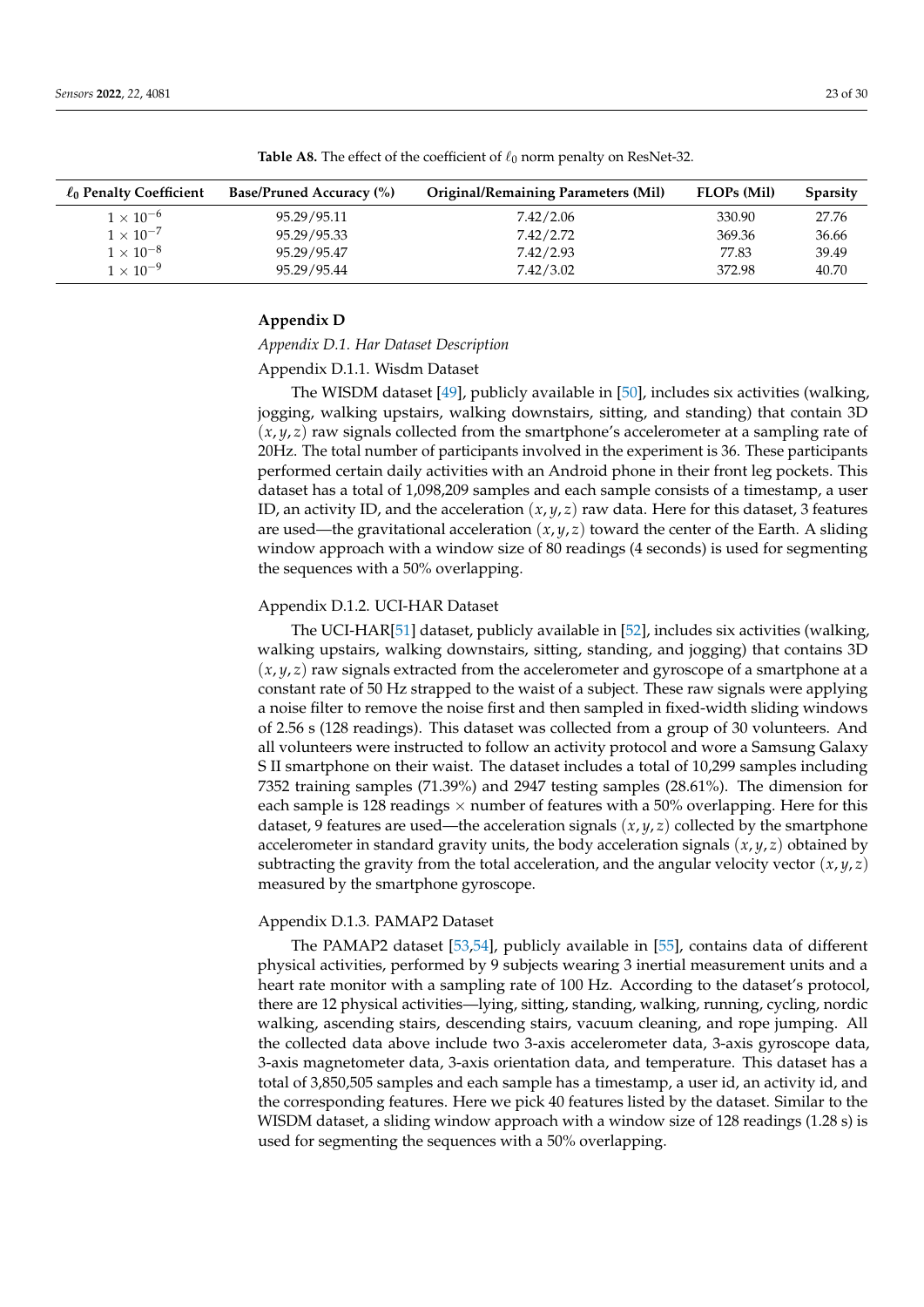## *Appendix D.2. 1D CNN Model*

In general, sensor data, such as accelerometers and gyroscopes, can be classified as time-series data. We can encode these time-series data as images to allow machines to recognize human behavior virtually. Inspired by the recent successes of deep learning techniques in computer vision, we convert sequence data into image data according to Gramain Angular Field transform algorithm [\[66\]](#page-29-6) to obtain a one-dimensional convolutional neural network (1D CNN) model. The benefit of using CNNs for sequence classification is that we can learn from the raw time series data directly, and this method does not require domain expertise to manually engineer input features. This 1D CNN model can learn an internal representation of the time series data and could achieve good performance to models that fit on the version of the dataset with engineered features.

Similar to the general CNN model, the convolutional layer that uses the convolution kernel for the input data is the most essential part in CNN. The convolution kernel works as a filter and is activated by a non-linear activation function. In this paper, a sequential model with a PyTorch backend is built via Google Colab [\[56\]](#page-28-22) and 5 consecutive 1D convolutional layers with 128 neurons each are selected. Each layer uses a ReLU activation function. In order to compress this CNN model, we cannot add a 1D max-pooling because of the random down-sampling. For the WISDM and PAMAP2 datasets, 10 convolution kernels are used for each layer. For the UCI-HAR dataset, 5 convolution kernels are used. All these values are selected based on tons of experiments. In addition, for the sake of efficiency, we select the number of epochs to be 150 for all three datasets during the training stage.

## *Appendix D.3. Data Pre-Processing*

In order to provide a certain data dimension and improve the performance of the proposed 1D CNN Model, the above collected raw data need to be pre-processed as the following.

## Appendix D.3.1. Re-Scaling and Standardization

If we use the above datasets' raw data directly to train our model, the final results may cause training bias because of those large values. In order to remove such bias, standardizing a dataset is necessary. Standardizing a dataset involves re-scaling the distribution of the values for each channel such that the mean is 0 and the standard deviation is 1, as shown in Equation [\(A20\)](#page-23-0):

<span id="page-23-0"></span>
$$
X_{ij} = \frac{X_{ij} - mean(X_i)}{std(X_i)}
$$
(A20)

where  $i = 1, 2, \ldots, n$  and *n* denotes the number of channels,  $j = 1, 2, \ldots, m$  and *m* denotes the number of elements in each channel.

# Appendix D.3.2. Segmentation

As mentioned above, the input to the model consists of a data sequence extracted from the raw sensor data. The data were recorded continuously in the data collection process. In order to preserve the temporal relationship between the collected data points and their corresponding activity, a sliding window approach is used to segment the collected data points. For the HCI-HAR and PAMAP2 datasets, a fixed-length of 128 sliding windows with an overlapping rate of 50% is applied. For the WISDM dataset, a fixed-length of 80 sliding windows with an overlapping rate of 50% is applied. After segmenting the raw data, we obtain 27,455 samples for the WISDM dataset, 10,299 samples for the UCI-HAR dataset, and 30,356 samples for the PAMAP2 dataset. Next, we select 80% data samples randomly from WISDM and PAMAP2 datasets as the training samples while the remaining 20% data samples are the testing samples. For the UCI-HAR dataset, it is already split.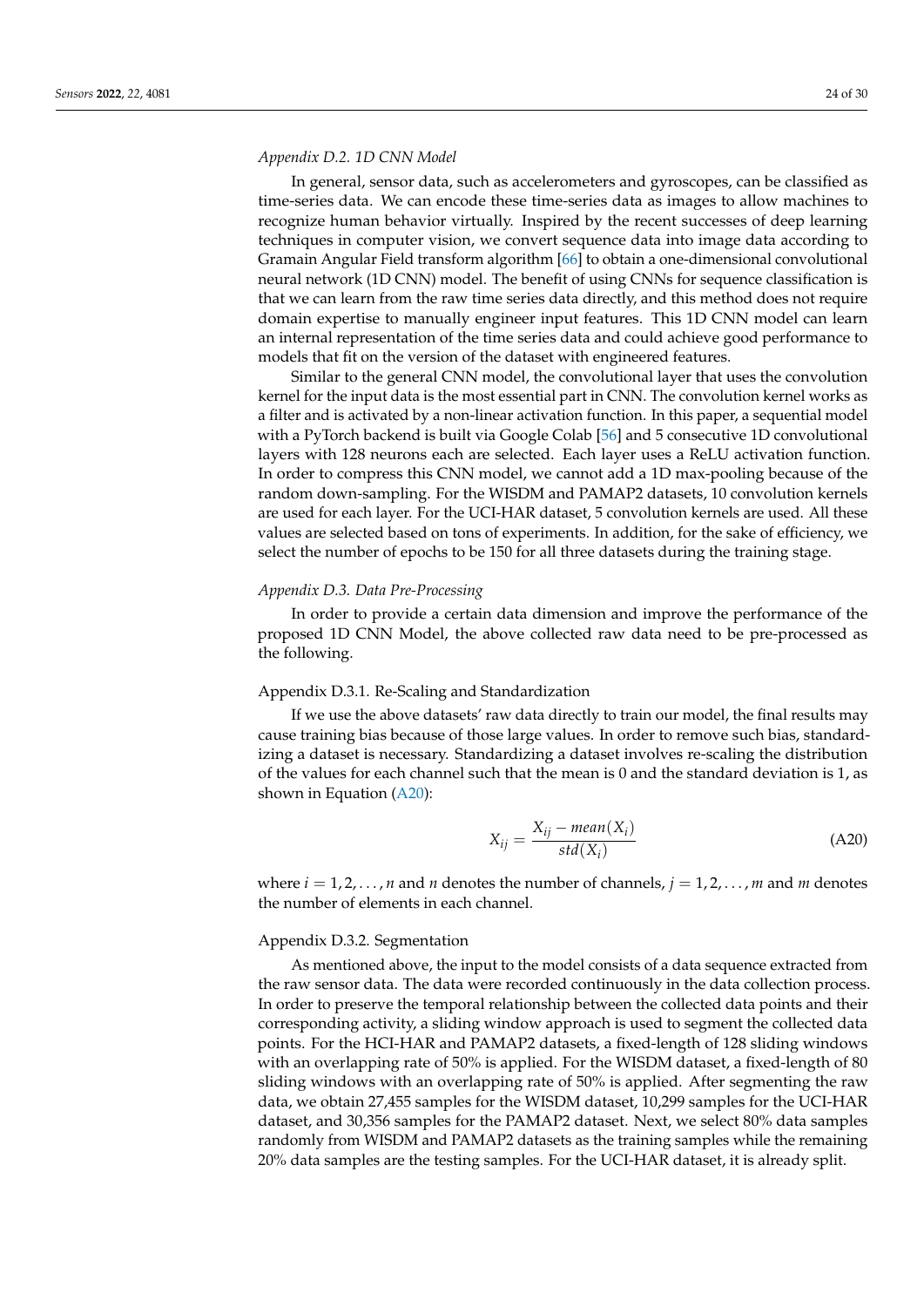## Appendix D.3.3. K-Fold Cross-Validation

In order to improve the proposed model's final performance, k-fold cross-validation is used after the above segmentation step. The principle of the k-fold cross-validation method is to split the input samples as the number of *k* groups. It can lead to a less biased or less positive assessment of the ability of the model than other methods [\[67\]](#page-29-7). All the training data samples are considered for both training and validation in a k-fold cross-validation approach. First, we divide the training data samples into *k* equal subsets. Then, we pick one subset as the validation set and the remaining *k* − 1 subsets as the training set. There are *k* different ways to select the validation set, and therefore we have *k* different pairs of testing and validation datasets. In this paper, we choose  $k = 5$  and evaluate all the 5 different pairs of testing and validation datasets for our proposed method and all state-of-the-art pruning methods. The final training and validation dataset will be selected according to the final performance with the testing data set.

## *Appendix D.4. Hyper-Parameters Tuning*

Hyper-parameters have a great impact on the deep learning model performance. In the following context, we will present how to select the training subset, validation subset based on the 5-fold cross-validation before the training stage, how to pick the learning rate during the training stage, how to select the model by the epochs during the training stage, and how to pick pruning threshold to compress the final model. The experiments are implemented on all three datasets and the model performance is evaluated by varying several model parameters.

## Appendix D.4.1. Cross-Validation Tuning

In order to improve the proposed model's final performance, k-fold cross-validation is used after segmenting the input samples. This approach can lead to a less biased or less positive assessment of the ability of the model than other methods [\[67\]](#page-29-7). Table [A9](#page-25-0) shows the results on the test set corresponding to different validation set choices. The pruned accuracy results are obtained when we use the fold numbers 4, 5, and 1 as the validation set based on both pruned accuracy and the nonzero parameters' percent for the WISDM, UCI-HAR, PAMAP2 datasets, respectively.

## Appendix D.4.2. Learning Rate Tuning

The learning rate is a hyper-parameter that controls how much to change the model in response to the estimated error each time the model weights are updated [\[68\]](#page-29-8). Table [A9](#page-25-0) demonstrates the experiment results of different learning-rate settings. For the WISDM dataset, we observe that the best performance of pruned accuracy and parameter remaining percentage is achieved when the learning rate equals  $1.5 \times 10^{-4}$ . For the UCI-HAR dataset, when the learning rate is  $2 \times 10^{-4}$ , we obtain the best results of pruned accuracy and parameter remaining percentage. For the PAMAP2 dataset, the best-pruned accuracy is achieved when the learning rate is  $1.5 \times 1.0^{-4}$ . To make the experiment settings consistent and comparable, we set the learning rate to be  $1.0 \times 10^{-4}$  for all three datasets.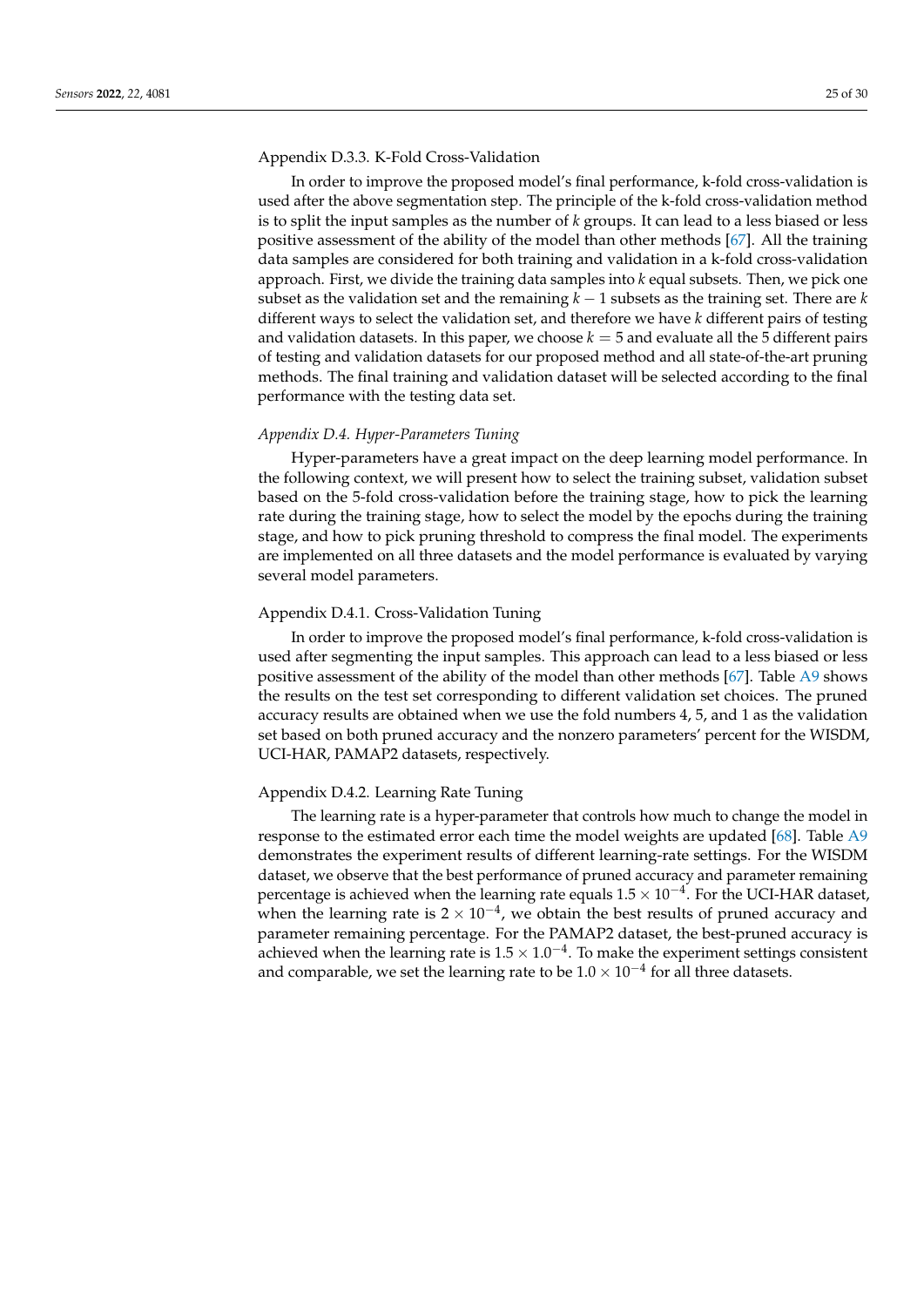| <b>Dataset</b> | <b>Type</b>   | Value                         | <b>Base/Pruned</b><br>Accuracy (%) | Parameter<br>Nonzero (%) | Parameter<br>Remaining (%) | Node<br>Remaining (%) |
|----------------|---------------|-------------------------------|------------------------------------|--------------------------|----------------------------|-----------------------|
|                |               | $\mathbf{1}$                  | 93.52/92.68                        | 11.64                    | 32.49                      | 57.42                 |
|                |               | $\boldsymbol{2}$              | 94.88/93.70                        | 10.03                    | 30.35                      | 55.08                 |
|                | Fold Number   | 3                             | 94.45/93.48                        | 9.45                     | 27.97                      | 52.13                 |
|                |               | 4                             | 94.97/94.65                        | 9.52                     | 28.03                      | 53.52                 |
|                |               | 5                             | 93.52/92.68                        | 11.64                    | 32.49                      | 57.42                 |
| <b>WISDM</b>   |               | $1.0 \times 10^{-5}$          | 89.55/86.72                        | 27.09                    | 93.50                      | 96.68                 |
|                |               | $5.0 \times 10^{-5}$          | 92.93/84.36                        | 9.41                     | 40.44                      | 64.06                 |
|                | Learning Rate | $1.0 \times 10^{-4}$          | 94.97 / 94.65                      | 27.09                    | 28.03                      | 53.52                 |
|                |               | $1.5\times10^{-4}$            | 94.96/94.88                        | 10.38                    | 27.26                      | 52.54                 |
|                |               | $1.0 \times 10^{-4}$          | 94.65/94.57                        | 10.54                    | 32.38                      | 56.84                 |
|                |               | $\mathbf{1}$                  | 78.42/78.08                        | 15.53                    | 31.99                      | 56.64                 |
|                |               | 2                             | 89.89/89.28                        | 32.49                    | 64.29                      | 80.27                 |
|                | Fold Number   | 3                             | 79.13/79.37                        | 16.02                    | 32.25                      | 56.84                 |
|                |               | $\overline{4}$                | 78.22/78.22                        | 18.69                    | 40.02                      | 63.48                 |
| UCI-HAR        |               | 5                             | 90.06/89.96                        | 23.00                    | 46.83                      | 68.75                 |
|                |               | $1.0 \times 10^{-5}$          | 85.27/85.51                        | 77.98                    | 94.66                      | 97.27                 |
|                |               | $5.0 \times 10^{-5}$          | 89.38/89.24                        | 16.69                    | 85.77                      | 92.58                 |
|                | Learning Rate | $\textbf{1.0} \times 10^{-4}$ | 90.06/89.96                        | 23.00                    | 46.83                      | 68.75                 |
|                |               | $1.5 \times 10^{-4}$          | 90.94/90.91                        | 16.69                    | 31.04                      | 56.45                 |
|                |               | $2.0 \times 10^{-4}$          | 90.40/90.43                        | 13.24                    | 29.10                      | 54.10                 |
|                | Fold Number   | $\mathbf{1}$                  | 96.89/96.95                        | 1.26                     | 3.72                       | 10.74                 |
| PAMAP2         |               | $\overline{2}$                | 92.29/92.28                        | 1.27                     | 3.15                       | 10.35                 |
|                |               | $\ensuremath{\mathfrak{Z}}$   | 96.49/96.28                        | 1.81                     | 4.74                       | 14.84                 |
|                |               | 4                             | 95.08/94.99                        | 1.20                     | 3.42                       | 10.55                 |
|                |               | 5                             | 94.81/94.81                        | $1.46\,$                 | 3.71                       | 11.52                 |
|                |               | $1.0 \times 10^{-5}$          | 93.63/85.80                        | 7.93                     | 28.61                      | 49.22                 |
|                |               | $5.0 \times 10^{-5}$          | 94.25/93.89                        | 3.90                     | 11.81                      | 28.32                 |
|                | Learning Rate | $1.0 \times 10^{-4}$          | 96.89/96.95                        | 1.26                     | 3.72                       | 10.74                 |
|                |               | $1.5 \times 10^{-4}$          | 96.57/96.62                        | 1.12                     | 2.36                       | 7.62                  |
|                |               | $2.0 \times 10^{-4}$          | 94.89/94.99                        | 0.68                     | 2.02                       | 7.62                  |

<span id="page-25-0"></span>**Table A9.** Impact of different cross-validation fold numbers and learning rates on the proposed  $\ell_0$ sparse group lasso approach on each HAR dataset—WISDM, UCI-HAR, and PAMAP2, respectively. (We highlight our selection in both fold number and learning rate for each dataset).

# Appendix D.4.3. Number of Epochs Tuning

The number of epochs is a hyper-parameter that defines the number of times that the learning algorithm will work through the entire training dataset. Figure [A1a](#page-26-3)–c show the training accuracy, validation accuracy, and testing accuracy versus the number of epochs for WISDM, UCI-HAR, and PAMAP2 datasets, respectively. For all three datasets, the number of epochs is 150; however, we only pick the epoch number based on the highest accuracy of the validation set for each dataset. The validation dataset is different from the test dataset, but is instead used to give an unbiased estimate of our final model. Based on the final results, the highest validation accuracy occurs at 150, 102, 113 epochs for WISDM, UCI-HAR, and PAMAP2 datasets, respectively.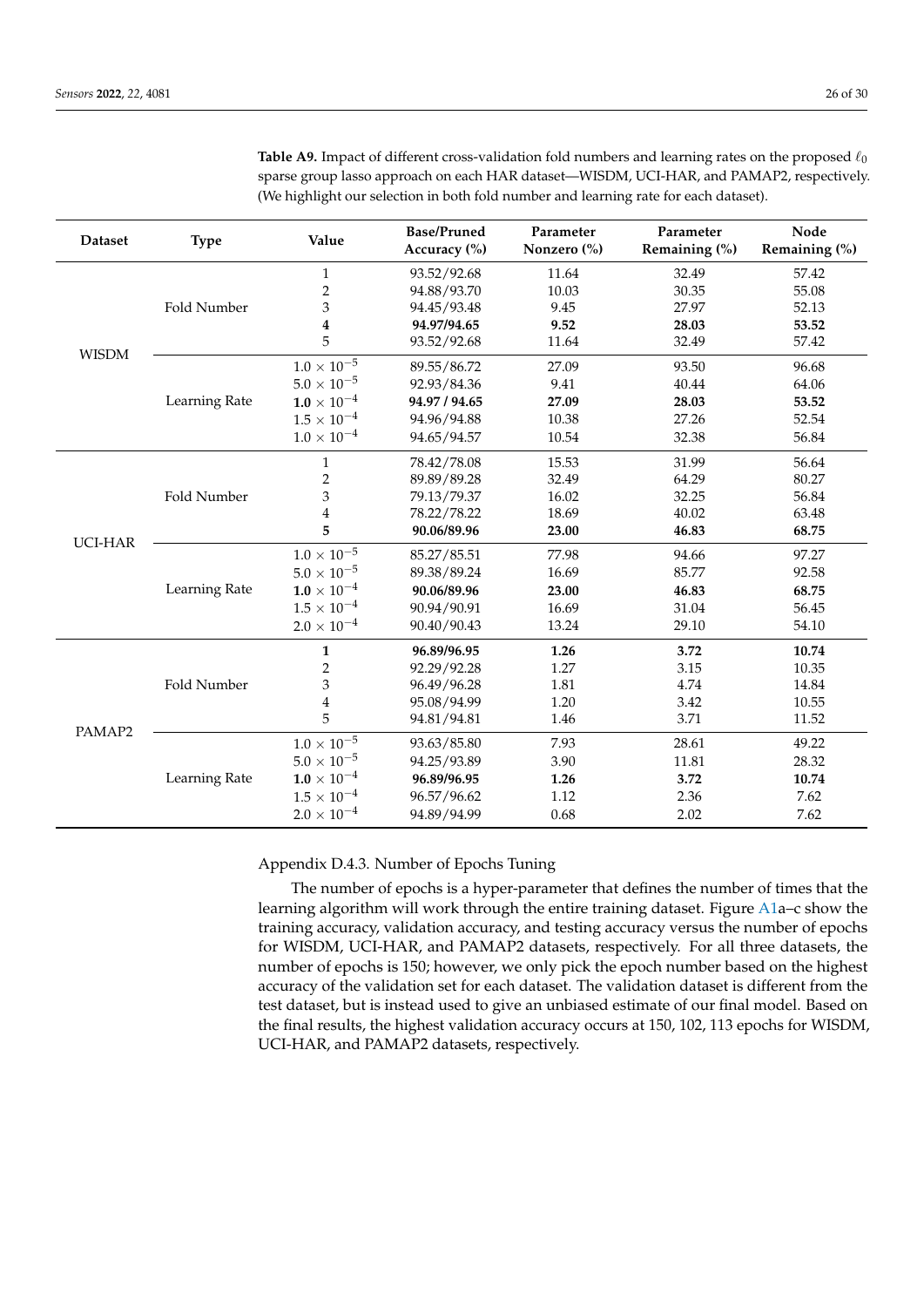<span id="page-26-3"></span>

**Figure A1.** Impact of the different number of epochs (**a**–**c**) and prune thresholds (**d**–**f**) on the proposed  $\ell_0$  sparse group lasso approach on each HAR dataset—WISDM (a,d), UCI-HAR (b,e), and PAMAP2 (c,f), respectively.

Appendix D.4.4. Prune Threshold Tuning

For all the pruning methods including  $\ell_0$  sparse group lasso, after pruning, the weights cannot be exact zero due to the binary bits computation. Therefore, if weight is less than a costumed prune threshold, we set the weight to be zero in those pruned models. Figure [A1d](#page-26-3)–f shows the experiment results of different prune threshold settings for WISDM, UCI-HAR, and PAMAP2 datasets, respectively. For the WISDM dataset, we observe that the best performance of pruned accuracy and parameter remaining percentage is achieved when the threshold equals 0.015. For the UCI-HAR dataset, when the pruned threshold is 0.005, we obtain the best results of pruned accuracy and parameter remaining percentage. For the PAMAP2 dataset, the best-pruned accuracy is achieved when the pruned threshold is 0.01.

# **References**

- <span id="page-26-0"></span>1. Frankle, J.; Carbin, M. The Lottery Ticket Hypothesis: Finding Sparse, Trainable Neural Networks. In Proceedings of the 7th International Conference on Learning Representations, ICLR 2019, New Orleans, LA, USA, 6–9 May 2019. Available online: <https://arxiv.org/abs/1803.03635> (accessed on 24 May 2022).
- <span id="page-26-2"></span>2. Hassibi, B.; Stork, D. Second order derivaties for network prunning: Optimal brain surgeon. In *Advances in Neural Information Processing Systems 5 (NIPS 1992)*; Morgan Kaufmann Publishers Inc.: San Francisco, CA, USA, 1993.
- 3. Castellano, G.; Fanelli, A.M.; Pelillo, M. An iterative pruning algorithm for feedforward neural networks. *IEEE Trans. Neural Netw.* **1997**, *8*, 519–531. [\[CrossRef\]](http://doi.org/10.1109/72.572092) [\[PubMed\]](http://www.ncbi.nlm.nih.gov/pubmed/18255656)
- <span id="page-26-1"></span>4. Han, S.; Pool, J.; Tran, J.; Dally, W. Learning both Weights and Connections for Efficient Neural Network. In *Advances in Neural Information Processing Systems 28*; Curran Associates, Inc.: Red Hook, NY, USA, 2015; pp. 1135–1143.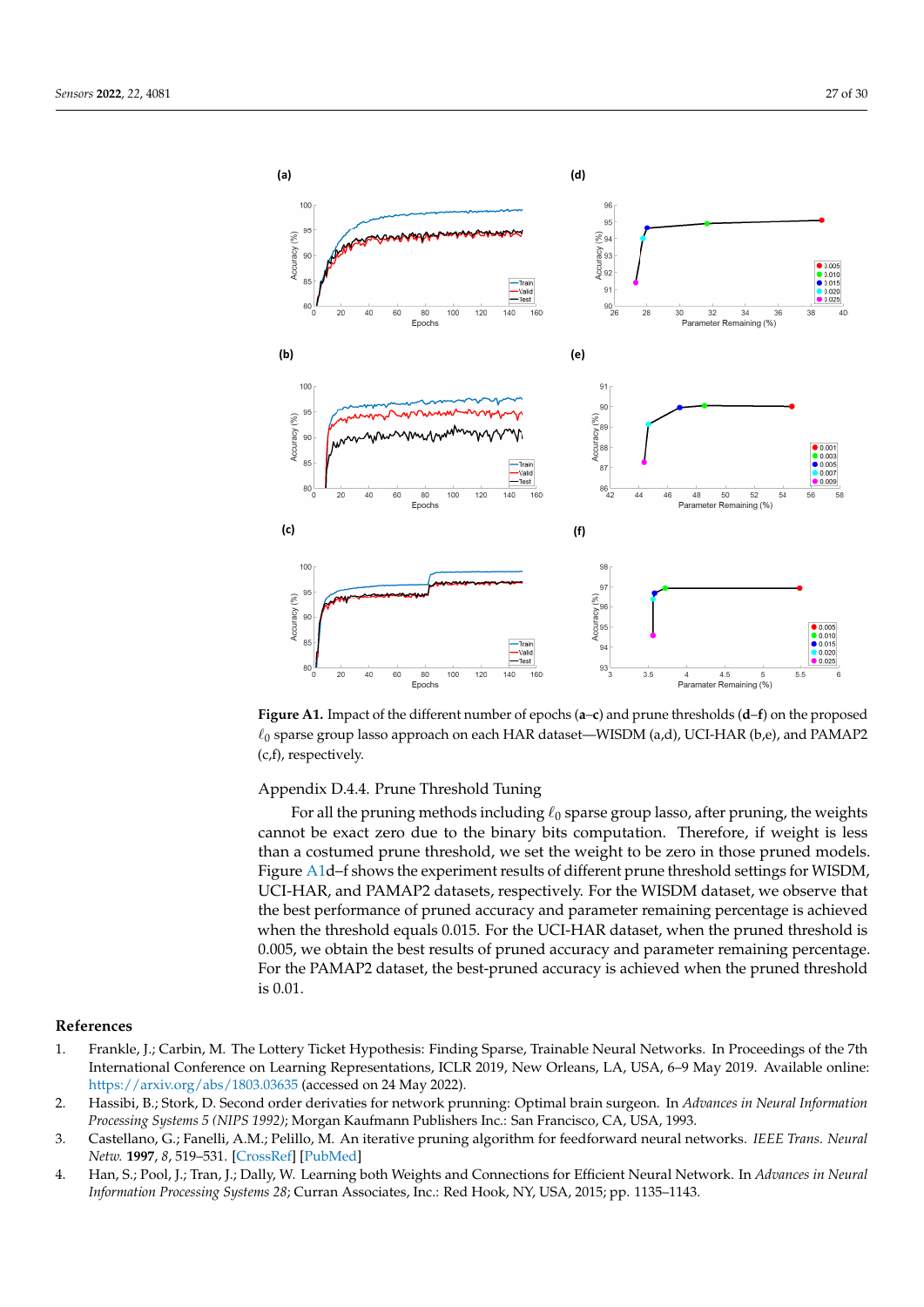- <span id="page-27-0"></span>5. Chetlur, S.; Woolley, C.; Vandermersch, P.; Cohen, J.; Tran, J.; Catanzaro, B.; Shelhamer, E. cuDNN: Efficient Primitives for Deep Learning. *arXiv* **2014**, arXiv:1410.0759.
- <span id="page-27-1"></span>6. Ding, X.; Ding, G.; Guo, Y.; Han, J.; Yan, C. Approximated oracle filter pruning for destructive cnn width optimization. In Proceedings of the 36th International Conference on Machine Learning, PMLR 97, Long Beach, CA, USA, 9–15 June 2019; pp. 1607–1616.
- <span id="page-27-23"></span>7. Neklyudov, K.; Molchanov, D.; Ashukha, A.; Vetrov, D.P. Structured Bayesian Pruning via Log-Normal Multiplicative Noise. In *Advances in Neural Information Processing Systems 30*; Curran Associates, Inc.: Red Hook, NY, USA, 2017; pp. 6775–6784.
- <span id="page-27-12"></span>8. Louizos, C.; Welling, M.; Kingma, D.P. Learning Sparse Neural Networks through L\_0 Regularization. In Proceedings of the International Conference on Learning Representations, Vancouver, BC, Canada, 30 April–3 May 2018.
- <span id="page-27-2"></span>9. Louizos, C.; Ullrich, K.; Welling, M. Bayesian compression for deep learning. In Proceedings of the Advances in Neural Information Processing Systems, Long Beach, CA, USA, 4–9 December 2017; pp. 3288–3298.
- <span id="page-27-3"></span>10. Liu, Z.G.; Whatmough, P.N.; Mattina, M. Sparse Systolic Tensor Array for Efficient CNN Hardware Acceleration. *arXiv* **2020**, arXiv:2009.02381.
- <span id="page-27-4"></span>11. Liu, Z.; Whatmough, P.N.; Mattina, M. Systolic Tensor Array: An Efficient Structured-Sparse GEMM Accelerator for Mobile CNN Inference. *IEEE Comput. Archit. Lett.* **2020**, *19*, 34–37. [\[CrossRef\]](http://dx.doi.org/10.1109/LCA.2020.2979965)
- <span id="page-27-5"></span>12. Pilanci, M.; Wainwright, M.J.; El Ghaoui, L. Sparse learning via Boolean relaxations. *Math. Prog.* **2015**, *151*, 63–87. [\[CrossRef\]](http://dx.doi.org/10.1007/s10107-015-0894-1)
- <span id="page-27-6"></span>13. Bertsimas, D.; Pauphilet, J.; Parys, B.V. Sparse Regression: Scalable algorithms and empirical performance. *arXiv* **2019**, arXiv:1902.06547.
- <span id="page-27-7"></span>14. Tibshirani, R. Regression Shrinkage and Selection Via the Lasso. *J. R. Stat. Soc. Ser. B* **1994**, *58*, 267–288. [\[CrossRef\]](http://dx.doi.org/10.1111/j.2517-6161.1996.tb02080.x)
- <span id="page-27-8"></span>15. Zou, H.; Hastie, T. Regularization and variable selection via the Elastic Net. *J. R. Stat. Soc. Ser. B* **2005**, *67*, 301–320. [\[CrossRef\]](http://dx.doi.org/10.1111/j.1467-9868.2005.00503.x)
- <span id="page-27-9"></span>16. Fan, J.; Li, R. Variable selection via nonconcave penalized likelihood and its oracle properties. *J. Am. Stat. Assoc.* **2001**, *96*, 1348–1360. [\[CrossRef\]](http://dx.doi.org/10.1198/016214501753382273)
- <span id="page-27-10"></span>17. Zhang, C.H. Nearly unbiased variable selection under minimax concave penalty. *Ann. Stat.* **2010**, *38*, 894–942. [\[CrossRef\]](http://dx.doi.org/10.1214/09-AOS729)
- <span id="page-27-11"></span>18. Hazimeh, H.; Mazumder, R. Fast Best Subset Selection: Coordinate Descent and Local Combinatorial Optimization Algorithms. *arXiv* **2018**, arXiv:1803.01454.
- <span id="page-27-13"></span>19. Guo, Y.; Yao, A.; Chen, Y. Dynamic Network Surgery for Efficient DNNs. In *Advances in Neural Information Processing Systems 29*; Curran Associates, Inc.: Red Hook, NY, USA, 2016; pp. 1379–1387.
- 20. Ding, X.; Ding, G.; Zhou, X.; Guo, Y.; Han, J.; Liu, J. Global Sparse Momentum SGD for Pruning Very Deep Neural Networks. In *Advances in Neural Information Processing Systems 32*; Curran Associates, Inc.: Red Hook, NY, USA, 2019; pp. 6379–6391.
- 21. Xiao, X.; Wang, Z.; Rajasekaran, S. AutoPrune: Automatic Network Pruning by Regularizing Auxiliary Parameters. In *Advances in Neural Information Processing Systems 32*; Curran Associates, Inc.: Red Hook, NY, USA, 2019; pp. 13681–13691.
- 22. Alvarez, J.M.; Salzmann, M. Learning the Number of Neurons in Deep Networks. In *Advances in Neural Information Processing Systems 29*; Curran Associates, Inc.: Red Hook, NY, USA, 2016; pp. 2270–2278.
- <span id="page-27-17"></span>23. Liu, B.; Wang, M.; Foroosh, H.; Tappen, M.; Penksy, M. Sparse Convolutional Neural Networks. In Proceedings of the Proceedings of the IEEE Computer Society Conference on Computer Vision and Pattern Recognition, Boston, MA, USA, 7–12 June 2015. Available online: <https://ieeexplore.ieee.org/document/7298681> (accessed on 24 May 2022).
- <span id="page-27-14"></span>24. Wen, W.; Wu, C.; Wang, Y.; Chen, Y.; Li, H. Learning Structured Sparsity in Deep Neural Networks. In Proceedings of the Advances in Neural Information Processing Systems, Barcelona, Spain, 5–10 December 2016. Available online: [https:](https://arxiv.org/abs/1608.03665) [//arxiv.org/abs/1608.03665](https://arxiv.org/abs/1608.03665) (accessed on 24 May 2022).
- <span id="page-27-15"></span>25. Yang, C.; Yang, Z.; Khattak, A.M.; Yang, L.; Zhang, W.; Gao, W.; Wang, M. Structured Pruning of Convolutional Neural Networks via L1 Regularization. *IEEE Access* **2019**, *7*, 106385–106394. [\[CrossRef\]](http://dx.doi.org/10.1109/ACCESS.2019.2933032)
- <span id="page-27-16"></span>26. Yang, H.; Gui, S.; Zhu, Y.; Liu, J. Automatic Neural Network Compression by Sparsity-Quantization Joint Learning: A Constrained Optimization-based Approach. *arXiv* **2020**, arXiv:1910.05897.
- <span id="page-27-18"></span>27. Zhang, T.; Ye, S.; Zhang, K.; Tang, J.; Wen, W.; Fardad, M.; Wang, Y. A Systematic DNN Weight Pruning Framework using Alternating Direction Method of Multipliers. *arXiv* **2018**, arXiv:1804.03294.
- 28. He, Y.; Liu, P.; Wang, Z.; Hu, Z.; Yang, Y. Filter Pruning via Geometric Median for Deep Convolutional Neural Networks Acceleration. In Proceedings of the Proceedings of the IEEE/CVF Conference on Computer Vision and Pattern Recognition (CVPR), Long Beach, CA, USA, 15–20 June 2019.
- <span id="page-27-19"></span>29. Ren, A.; Zhang, T.; Ye, S.; Li, J.; Xu, W.; Qian, X.; Lin, X.; Wang, Y. ADMM-NN: An Algorithm-Hardware Co-Design Framework of DNNs Using Alternating Direction Methods of Multipliers. In Proceedings of the Twenty-Fourth International Conference on Architectural Support for Programming Languages and Operating Systems (ASPLOS '19), Providence, RI, USA, 13–17 April 2019; Association for Computing Machinery: New York, NY, USA, 2019; pp. 925–938. [\[CrossRef\]](http://dx.doi.org/10.1145/3297858.3304076)
- <span id="page-27-20"></span>30. Liu, J.; Ye, J. Moreau-Yosida Regularization for Grouped Tree Structure Learning. In *Advances in Neural Information Processing Systems 23*; Lafferty, J.D., Williams, C.K.I., Shawe-Taylor, J., Zemel, R.S., Culotta, A., Eds.; Curran Associates, Inc.: Red Hook, NY, USA, 2010; pp. 1459–1467.
- <span id="page-27-21"></span>31. Collins, M.D.; Kohli, P. Memory Bounded Deep Convolutional Networks. *arXiv* **2014**, arXiv:1412.1442.
- <span id="page-27-22"></span>32. Li, H.; Kadav, A.; Durdanovic, I.; Samet, H.; Graf, H.P. Pruning Filters for Efficient ConvNets. In Proceedings of the International Conference on Learning Representations, Toulon, France, 24–26 April 2017.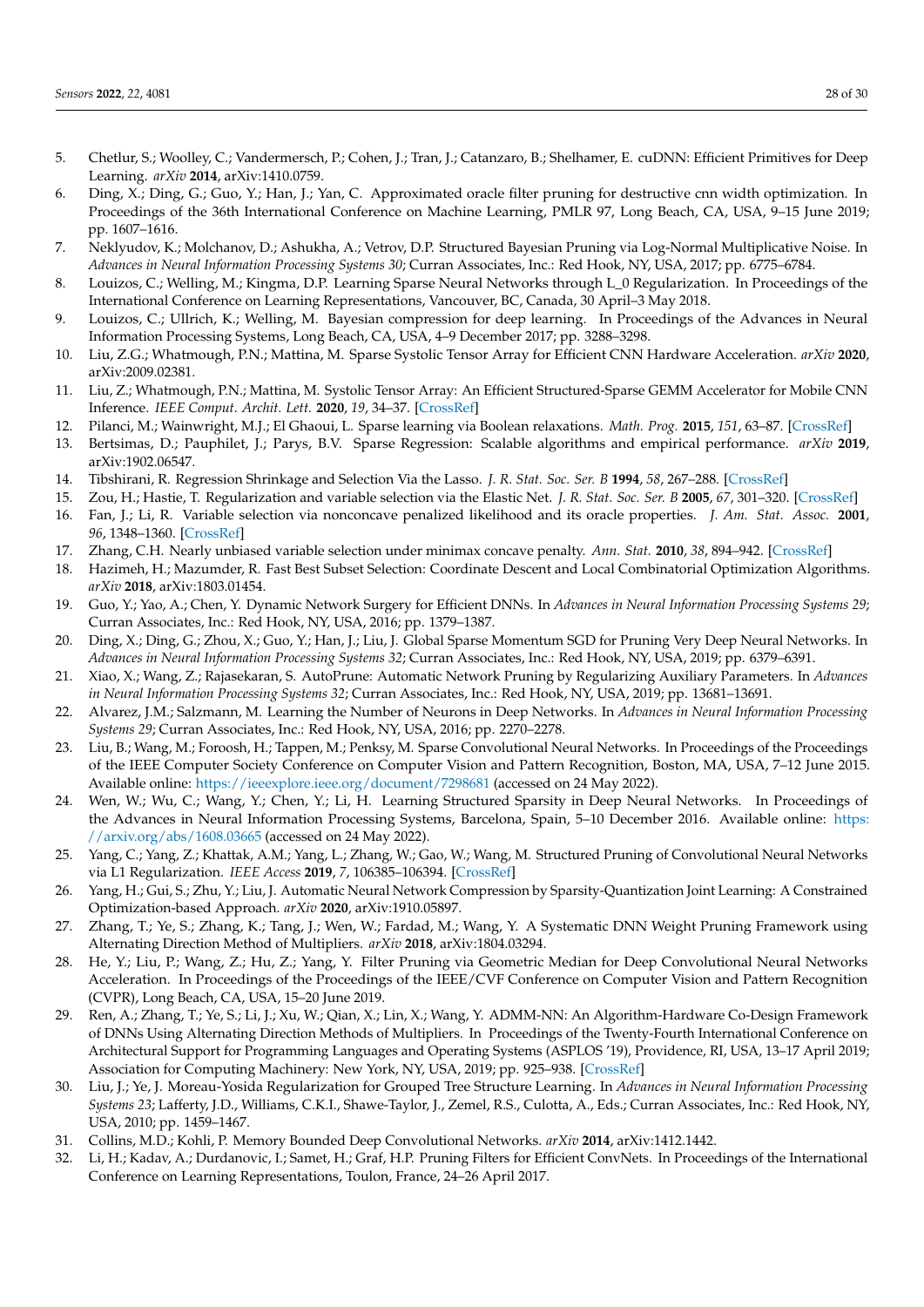- <span id="page-28-0"></span>33. Liu, Z.; Li, J.; Shen, Z.; Huang, G.; Yan, S.; Zhang, C. Learning efficient convolutional networks through network slimming. In Proceedings of the IEEE International Conference on Computer Vision, Venice, Italy, 22–29 October 2017; pp. 2736–2744.
- <span id="page-28-1"></span>34. Yoon, J.; Hwang, S.J. Combined Group and Exclusive Sparsity for Deep Neural Networks. In Proceedings of the 34th International Conference on Machine Learning, Sydney, NSW, Australia, 6–11 August 2017; PMLR: Proceedings of Machine Learning Research; Precup, D., Teh, Y.W., Eds.; International Convention Centre: Sydney, Australia, 2017; Volume 70, pp. 3958–3966.
- <span id="page-28-2"></span>35. Scardapane, S.; Comminiello, D.; Hussain, A.; Uncini, A. Group sparse regularization for deep neural networks. *Neurocomputing* **2017**, *241*, 81–89. [\[CrossRef\]](http://dx.doi.org/10.1016/j.neucom.2017.02.029)
- <span id="page-28-3"></span>36. Liu, Z.G.; Whatmough, P.N.; Zhu, Y.; Mattina, M. S2TA: Exploiting Structured Sparsity for Energy-Efficient Mobile CNN Acceleration. In Proceedings of the 2022 IEEE International Symposium on High-Performance Computer Architecture (HPCA), Seoul, Korea, 2–6 April 2022.
- <span id="page-28-4"></span>37. Bolte, J.; Sabach, S.; Teboulle, M. Proximal alternating linearized minimization for nonconvex and nonsmooth problems. *Math. Program.* **2014**, *146*, 459–494. [\[CrossRef\]](http://dx.doi.org/10.1007/s10107-013-0701-9)
- <span id="page-28-5"></span>38. Beck, A.; Teboulle, M. A fast iterative shrinkage-thresholding algorithm for linear inverse problems. *Siam J. Imaging Sci.* **2009**, *2*, 183–202. [\[CrossRef\]](http://dx.doi.org/10.1137/080716542)
- <span id="page-28-6"></span>39. Dai, B.; Zhu, C.; Guo, B.; Wipf, D. Compressing Neural Networks using the Variational Information Bottleneck. In Proceedings of the 35th International Conference on Machine Learning (ICML 2018), Stockholm, Sweden, 10–15 July 2018.
- <span id="page-28-7"></span>40. LeCun, Y.; Denker, J.S.; Solla, S.A. Optimal Brain Damage. In *Advances in Neural Information Processing Systems 2*; Touretzky, D.S., Ed.; Morgan-Kaufmann: Burlington, MA, USA, 1990; pp. 598–605.
- <span id="page-28-8"></span>41. Zeng, W.; Urtasun, R. MLPrune: Multi-Layer Pruning for Automated Neural Network Compression. 2019. Available online: <https://openreview.net/forum?id=r1g5b2RcKm> (accessed on 24 May 2022).
- <span id="page-28-9"></span>42. Wang, C.; Grosse, R.; Fidler, S.; Zhang, G. EigenDamage: Structured Pruning in the Kronecker-Factored Eigenbasis. In Proceedings of the Proceedings of the 36th International Conference on Machine Learning, Long Beach, CA, USA, 9–15 June 2019; Volume 97, pp. 6566–6575.
- <span id="page-28-10"></span>43. Deng, L. The mnist database of handwritten digit images for machine learning research. *IEEE Signal Process. Mag.* **2012**, *29*, 141–142. [\[CrossRef\]](http://dx.doi.org/10.1109/MSP.2012.2211477)
- <span id="page-28-11"></span>44. Zagoruyko, S. 92.45% on CIFAR-10 in Torch. 2015. Available online: <http://torch.ch/blog/2015/07/30/cifar.html> (accessed on 26 May 2022).
- <span id="page-28-12"></span>45. Zhang, G.; Wang, C.; Xu, B.; Grosse, R. Three Mechanisms of Weight Decay Regularization. In Proceedings of the International Conference on Learning Representations, New Orleans, LA, USA, 6–9 May 2019.
- <span id="page-28-13"></span>46. Krizhevsky, A.; Nair, V.; Hinton, G. CIFAR-10 (Canadian Institute for Advanced Research). Available online: [http://www.cs.](http://www.cs.toronto.edu/~kriz/cifar.html) [toronto.edu/~kriz/cifar.html](http://www.cs.toronto.edu/~kriz/cifar.html) (accessed on 24 May 2022).
- <span id="page-28-14"></span>47. Le, Y.; Yang, X.S. Tiny ImageNet Visual Recognition Challenge. *CS 231N 2015, 7, 3.*
- <span id="page-28-15"></span>48. Simonyan, K.; Zisserman, A. Very Deep Convolutional Networks for Large-Scale Image Recognition. In Proceedings of the International Conference on Learning Representations, San Diego, CA, USA, 7–9 May 2015.
- <span id="page-28-16"></span>49. Kwapisz, J.R.; Weiss, G.M.; Moore, S.A. Activity Recognition Using Cell Phone Accelerometers. *SIGKDD Explor. Newsl.* **2011**, *12*, 74–82. [\[CrossRef\]](http://dx.doi.org/10.1145/1964897.1964918)
- <span id="page-28-17"></span>50. WISDM: Wireless Sensor Data Mining. Available online: <https://www.cis.fordham.edu/wisdm/dataset.php> (accessed on 24 May 2022).
- <span id="page-28-18"></span>51. Anguita, D.; Ghio, A.; Oneto, L.; Parra, X.; Reyes-Ortiz, J. A Public Domain Dataset for Human Activity Recognition using Smartphones. In Proceedings of the 21th international European symposium on artificial neural networks, computational intelligence and machine learning, Bruges, Belgium, 24–26 April 2013.
- <span id="page-28-19"></span>52. Human Activity Recognition Using Smartphones Data Set. Available online: [https://archive.ics.uci.edu/ml/datasets/human+](https://archive.ics.uci.edu/ml/datasets/human+activity+recognition+using+smartphones) [activity+recognition+using+smartphones](https://archive.ics.uci.edu/ml/datasets/human+activity+recognition+using+smartphones) (accessed on 24 May 2022).
- <span id="page-28-20"></span>53. Reiss, A.; Stricker, D. Introducing a New Benchmarked Dataset for Activity Monitoring. In Proceedings of the 2012 16th International Symposium on Wearable Computers, Newcastle, UK, 18–22 June 2012. [\[CrossRef\]](http://dx.doi.org/10.1109/ISWC.2012.13)
- <span id="page-28-26"></span>54. Reiss, A.; Stricker, D. Creating and Benchmarking a New Dataset for Physical Activity Monitoring. In *PETRA '12, Proceedings of the 5th International Conference on PErvasive Technologies Related to Assistive Environments, Crete, Greece, 6–8 June 2012*; Association for Computing Machinery: New York, NY, USA, 2012. [\[CrossRef\]](http://dx.doi.org/10.1145/2413097.2413148)
- <span id="page-28-21"></span>55. PAMAP2 Physical Activity Monitoring Data Set. Available online: [https://archive.ics.uci.edu/ml/datasets/PAMAP2+Physical+](https://archive.ics.uci.edu/ml/datasets/PAMAP2+Physical+Activity+Monitoring) [Activity+Monitoring](https://archive.ics.uci.edu/ml/datasets/PAMAP2+Physical+Activity+Monitoring) (accessed on 24 May 2022).
- <span id="page-28-22"></span>56. Google Colab. Available online: [https://research.google.com/colaboratory/faq.html](https://research.google.com/colaboratory/faq.html ) (accessed on 24 May 2022).
- <span id="page-28-23"></span>57. Pytorch Mobile. Available online: <https://pytorch.org/mobile/android/> (accessed on 24 May 2022).
- <span id="page-28-24"></span>58. Profile Battery Usage with Batterystats and Battery Historian. Available online: [https://developer.android.com/topic/](https://developer.android.com/topic/performance/power/setup-battery-historian) [performance/power/setup-battery-historian](https://developer.android.com/topic/performance/power/setup-battery-historian) (accessed on 24 May 2022).
- <span id="page-28-25"></span>59. Yuan, L.; Liu, J.; Ye, J. Efficient Methods for Overlapping Group Lasso. In *Advances in Neural Information Processing Systems 24*; Shawe-Taylor, J., Zemel, R.S., Bartlett, P.L., Pereira, F., Weinberger, K.Q., Eds.; Curran Associates, Inc.: Red Hook, NY, USA, 2011; pp. 352–360.